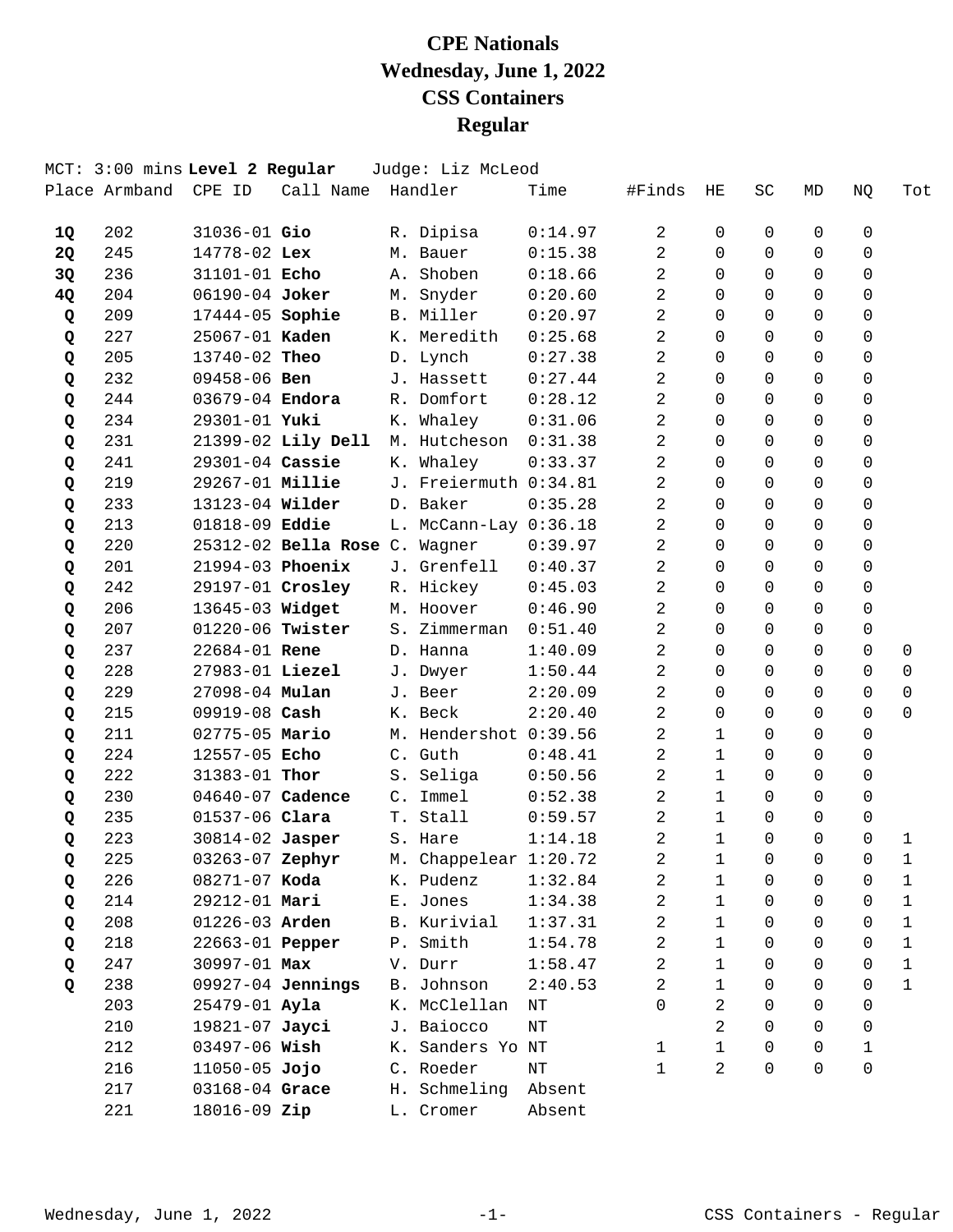| 239 | $29395 - 01$ Bourbon S. Jesse |                 | NT | 1 2 0 0 0                           |  |  |
|-----|-------------------------------|-----------------|----|-------------------------------------|--|--|
| 243 | 30852-01 <b>Otis</b>          | C. Fette        | NT | $1 \quad 2 \quad 0 \quad 0 \quad 0$ |  |  |
| 248 | 25139-02 <b>Crosby</b>        | L. O'Donovan NT |    | 1 2 0 0 0                           |  |  |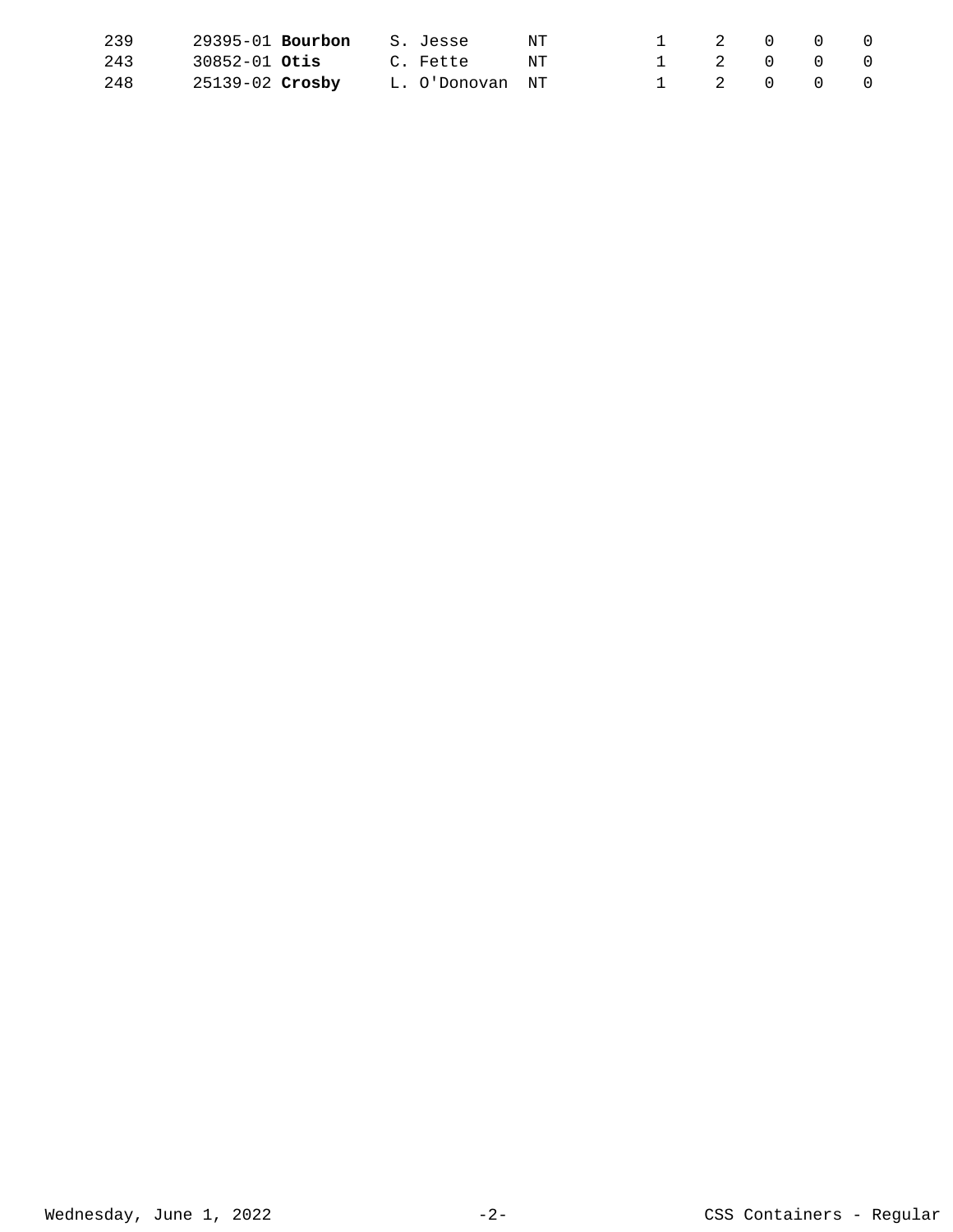|            | MCT: 3:00 mins Level 2 Regular |                   |                               |       | Judge: Amy Wukotich     |                    |                |              |          |              |               |                             |
|------------|--------------------------------|-------------------|-------------------------------|-------|-------------------------|--------------------|----------------|--------------|----------|--------------|---------------|-----------------------------|
|            | Place Armband                  | CPE ID            | Call Name                     |       | Handler                 | Time               | #Finds         | HE           | SC       | MD           | NQ            | Tot                         |
|            | 202                            | $31036 - 01$ Gio  |                               |       |                         | 0:13.25            | 2              | 0            | 0        | $\mathbf 0$  | 0             |                             |
| T1Q<br>T1Q | 209                            | 17444-05 Sophie   |                               |       | R. Dipisa<br>B. Miller  | 0:13.25            | 2              | $\Omega$     | 0        | $\Omega$     | 0             |                             |
| 3Q         | 226                            | 08271-07 Koda     |                               |       | K. Pudenz               | 0:15.93            | 2              | $\Omega$     | $\Omega$ | $\mathsf{O}$ | 0             |                             |
| 4Q         | 232                            | 09458-06 Ben      |                               |       | J. Hassett              | 0:17.12            | 2              | $\Omega$     | 0        | $\Omega$     | 0             |                             |
| Q          | 236                            | 31101-01 Echo     |                               | Α.    | Shoben                  | 0:17.75            | 2              | $\Omega$     | $\Omega$ | $\Omega$     | $\Omega$      |                             |
| Q          | 203                            | $25479 - 01$ Ayla |                               |       | K. McClellan            | 0:19.31            | 2              | $\Omega$     | 0        | $\Omega$     | $\Omega$      |                             |
| Q          | 238                            |                   | 09927-04 Jennings             |       | B. Johnson              | 0:19.68            | 2              | $\Omega$     | $\Omega$ | $\Omega$     | 0             |                             |
| Q          | 244                            | 03679-04 Endora   |                               |       | R. Domfort              | 0:20.93            | 2              | $\Omega$     | 0        | $\Omega$     | 0             |                             |
| Q          | 207                            |                   | 01220-06 Twister              | $S$ . | Zimmerman               | 0:21.06            | 2              | 0            | 0        | $\Omega$     | 0             |                             |
| Q          | 212                            | 03497-06 Wish     |                               |       | K. Sanders Yo 0:22.56   |                    | 2              | $\Omega$     | 0        | $\Omega$     | $\Omega$      |                             |
| Q          | 234                            | 29301-01 Yuki     |                               |       | K. Whaley               | 0:24.12            | 2              | $\Omega$     | $\Omega$ | $\Omega$     | 0             |                             |
| Q          | 227                            | 25067-01 Kaden    |                               |       | K. Meredith             | 0:25.43            | 2              | $\Omega$     | $\Omega$ | $\Omega$     | 0             |                             |
| Q          | 224                            | 12557-05 Echo     |                               |       | C. Guth                 | 0:26.00            | $\overline{2}$ | $\Omega$     | $\Omega$ | $\Omega$     | $\Omega$      |                             |
| Q          | 231                            |                   | 21399-02 Lily Dell            |       | M. Hutcheson            | 0:26.81            | $\overline{2}$ | $\Omega$     | 0        | $\Omega$     | 0             |                             |
| Q          | 230                            | 04640-07 Cadence  |                               |       | C. Immel                | 0:27.87            | 2              | $\Omega$     | $\Omega$ | $\Omega$     | 0             |                             |
| Q          | 219                            | 29267-01 Millie   |                               |       | J. Freiermuth 0:28.25   |                    | 2              | $\Omega$     | $\Omega$ | $\mathsf{O}$ | 0             |                             |
| Q          | 235                            | 01537-06 Clara    |                               |       | T. Stall                | 0:28.75            | 2              | $\Omega$     | 0        | $\Omega$     | 0             |                             |
| Q          | 206                            | 13645-03 Widget   |                               |       | M. Hoover               | 0:29.87            | $\overline{2}$ | 0            | 0        | $\Omega$     | 0             |                             |
| Q          | 210                            | 19821-07 Jayci    |                               |       | J. Baiocco              | 0:30.00            | 2              | $\Omega$     | 0        | $\Omega$     | 0             |                             |
| Q          | 205                            | 13740-02 Theo     |                               |       | D. Lynch                | 0:30.50            | 2              | $\Omega$     | 0        | $\Omega$     | 0             |                             |
| Q          | 223                            | 30814-02 Jasper   |                               |       | S. Hare                 | 0:30.56            | $\overline{2}$ | $\Omega$     | 0        | $\Omega$     | $\Omega$      |                             |
|            | 214                            | 29212-01 Mari     |                               |       | E. Jones                | 0:30.87            | 2              | $\Omega$     | 0        | $\Omega$     | 0             |                             |
| Q          | 237                            | 22684-01 Rene     |                               |       | D. Hanna                | 0:31.62            | 2              | $\Omega$     | 0        | $\Omega$     | $\Omega$      |                             |
| Q          | 211                            | 02775-05 Mario    |                               |       | M. Hendershot 0:38.18   |                    | 2              | $\mathbf 0$  | $\Omega$ | $\mathbf 0$  | 0             |                             |
| Q          | 218                            | 22663-01 Pepper   |                               |       | P. Smith                | 0:39.75            | 2              | $\Omega$     | 0        | $\Omega$     | 0             |                             |
| Q          | 233                            | 13123-04 Wilder   |                               |       | D. Baker                | 0:41.06            | 2              | 0            | 0        | $\Omega$     | 0             |                             |
| Q          | 208                            | 01226-03 Arden    |                               |       | B. Kurivial             | 0:41.56            | 2              | $\Omega$     | 0        | $\Omega$     | 0             |                             |
| Q          | 247                            | 30997-01 Max      |                               |       | V. Durr                 |                    | 2              | $\Omega$     | $\Omega$ | $\Omega$     | 0             |                             |
| Q          |                                |                   |                               |       |                         | 0:45.31            |                | $\Omega$     | 0        | $\Omega$     |               |                             |
| Q          | 220<br>216                     | $11050 - 05$ Jojo | 25312-02 Bella Rose C. Wagner |       | C. Roeder               | 0:50.12<br>1:10.00 | 2<br>2         | $\Omega$     | $\Omega$ | $\Omega$     | 0<br>$\Omega$ | 0                           |
| Q          | 239                            | 29395-01 Bourbon  |                               |       |                         | 1:15.43            | 2              | 0            | 0        | $\mathbf 0$  | 0             | 0                           |
| Q          | 245                            | 14778-02 Lex      |                               |       | S. Jesse<br>M. Bauer    | 0:30.50            | 2              | 1            | 0        | $\mathbf 0$  | 0             |                             |
| Q          | 201                            | 21994-03 Phoenix  |                               |       | J. Grenfell             |                    | 2              | $\mathbf{1}$ | 0        | $\Omega$     | 0             |                             |
| Q          | 228                            | 27983-01 Liezel   |                               |       | J. Dwyer                | 0:41.68<br>0:42.31 | 2              | $\mathbf{1}$ | 0        | $\Omega$     | $\Omega$      |                             |
| Q          | 213                            | 01818-09 Eddie    |                               |       | L. McCann-Lay $0:46.93$ |                    | 2              | $\mathbf{1}$ | 0        | $\Omega$     | $\Omega$      |                             |
| Q          | 229                            | 27098-04 Mulan    |                               |       | J. Beer                 |                    | 2              | $\mathbf{1}$ | 0        | $\Omega$     | 0             |                             |
| Q          | 225                            | 03263-07 Zephyr   |                               |       | M. Chappelear 0:59.87   | 0:56.37            | 2              | $\mathbf{1}$ | 0        | $\Omega$     | 0             |                             |
| Q          | 215                            | 09919-08 Cash     |                               |       | K. Beck                 | 1:02.68            | 2              | $\mathbf{1}$ | 0        | $\Omega$     | 0             |                             |
| Q          | 222                            | 31383-01 Thor     |                               |       |                         |                    | 2              | $\mathbf{1}$ | 0        | 0            | 0             | 1                           |
| Q          | 241                            | 29301-04 Cassie   |                               |       | S. Seliga               | 1:08.68            |                | $\mathbf{1}$ | 0        | $\Omega$     | 0             | 1                           |
| Q          | 242                            |                   |                               |       | K. Whaley<br>R. Hickey  | 2:10.59            | 2<br>2         | $\mathbf{1}$ | $\Omega$ | $\Omega$     | $\Omega$      | $\mathbf 1$<br>$\mathbf{1}$ |
| Q          |                                | 29197-01 Crosley  |                               |       |                         | 2:37.00            |                | 2            | $\Omega$ | $\Omega$     | 0             |                             |
|            | 204                            | 06190-04 Joker    |                               | М.    | Snyder                  | $\rm{NT}$          | $\mathbf{1}$   |              |          |              |               |                             |
|            | 217                            | 03168-04 Grace    |                               |       | H. Schmeling            | Absent             |                |              |          |              |               |                             |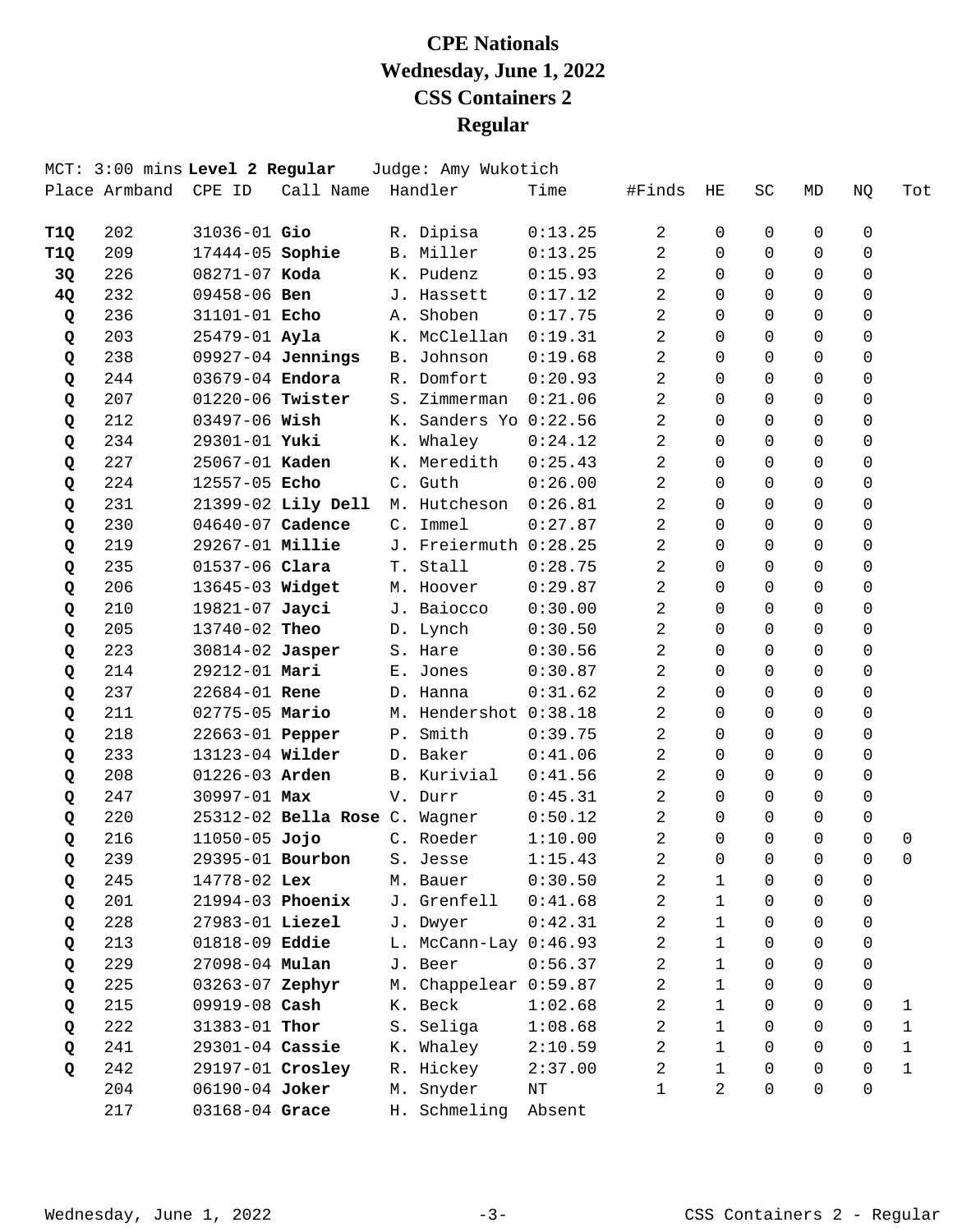| 221 | $18016 - 09$ Zip       |  | L. Cromer       | Absent |           |                                         |  |
|-----|------------------------|--|-----------------|--------|-----------|-----------------------------------------|--|
| 243 | $30852 - 01$ Otis      |  | C. Fette        | NT     |           | $\begin{matrix} 0 & 0 & 0 \end{matrix}$ |  |
| 248 | 25139-02 <b>Crosby</b> |  | L. O'Donovan NT |        | 1 2 0 0 0 |                                         |  |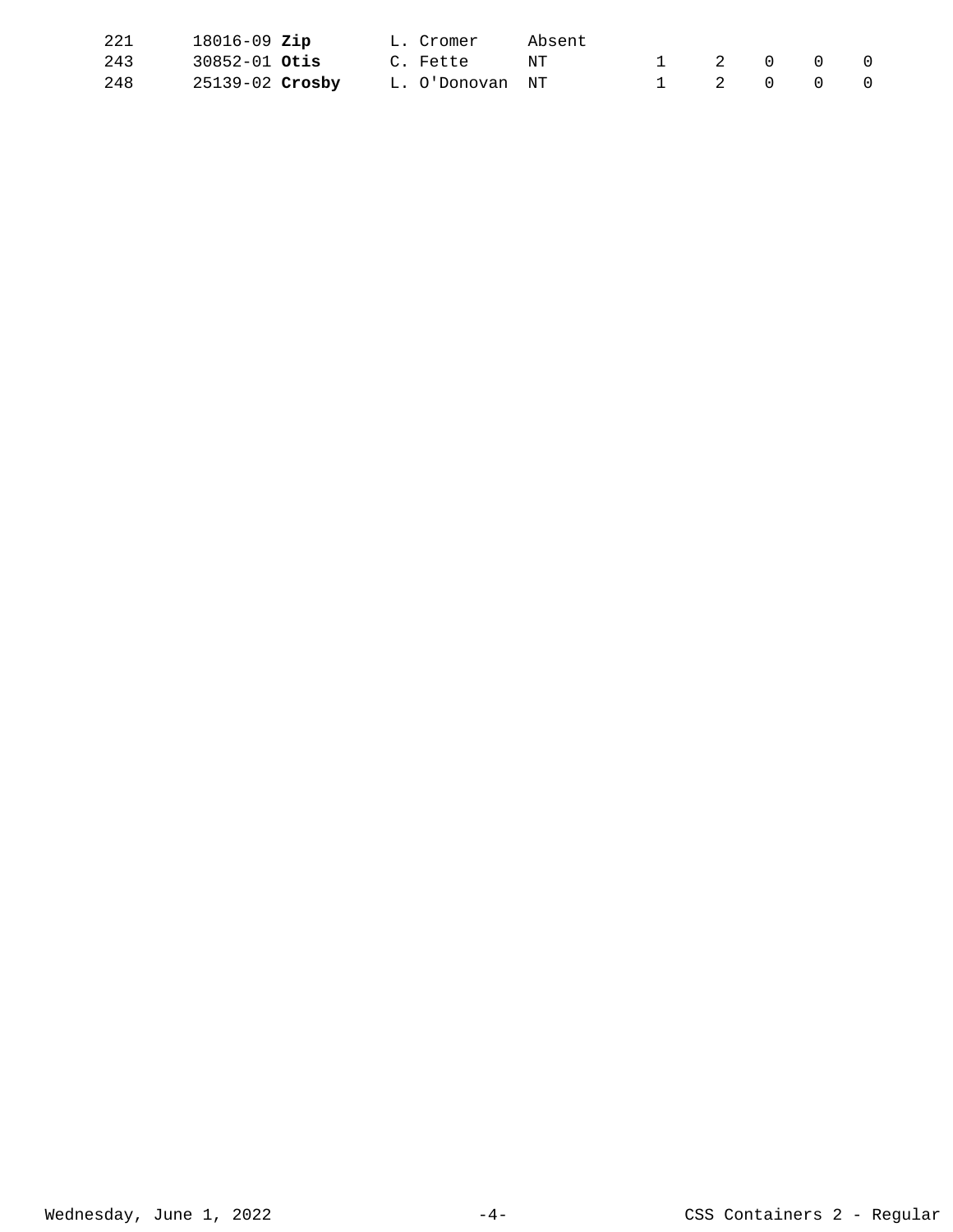|           | MCT: 4:00 mins Level 3 Regular<br>Place Armband | CPE ID            | Call Name          |               | Judge: Liz McLeod<br>Handler | Time    | #Finds | ΗE           | SC       | MD       | NQ          | Tot         |
|-----------|-------------------------------------------------|-------------------|--------------------|---------------|------------------------------|---------|--------|--------------|----------|----------|-------------|-------------|
|           |                                                 |                   |                    |               |                              |         |        |              |          |          |             |             |
| 1Q        | 309                                             | 03169-05 Spencer  |                    |               | J. Wahlund                   | 0:25.09 | 3      | 0            | 0        | 0        | 0           |             |
| <b>2Q</b> | 330                                             | 09458-05 Daisy    |                    |               | J. Hassett                   | 0:26.68 | 3      | $\Omega$     | $\Omega$ | $\Omega$ | 0           |             |
| 3Q        | 325                                             | 27777-01 Fiona    |                    |               | G. Hernandez                 | 0:31.75 | 3      | 0            | $\Omega$ | $\Omega$ | $\mathbf 0$ |             |
| 4Q        | 342                                             | 29246-01 Maya     |                    |               | C. Wolf                      | 0:38.06 | 3      | $\Omega$     | $\Omega$ | $\Omega$ | $\mathbf 0$ |             |
| Q         | 310                                             | 04601-03 Stash    |                    |               | A. Fisher                    | 0:41.97 | 3      | $\Omega$     | $\Omega$ | $\Omega$ | 0           |             |
| Q         | 336                                             | 24479-03 Zari     |                    |               | P. Eckstein                  | 0:42.04 | 3      | $\Omega$     | $\Omega$ | $\Omega$ | $\Omega$    |             |
| Q         | 337                                             | 13645-02 Dill     |                    |               | M. Hoover                    | 0:46.09 | 3      | 0            | $\Omega$ | $\Omega$ | 0           |             |
| Q         | 305                                             | 11050-04 Mickey   |                    |               | C. Roeder                    | 0:47.08 | 3      | $\Omega$     | $\Omega$ | $\Omega$ | 0           |             |
| Q         | 312                                             | 23418-02 Tango    |                    | К.            | Majka                        | 0:47.16 | 3      | $\Omega$     | $\Omega$ | $\Omega$ | 0           |             |
| Q         | 320                                             | $09927-03$ Tia    |                    | <b>B</b> .    | Johnson                      | 0:47.90 | 3      | $\Omega$     | $\Omega$ | $\Omega$ | $\Omega$    |             |
| Q         | 332                                             | 28724-01 Desi     |                    |               | S. Tagget                    | 0:50.56 | 3      | $\Omega$     | $\Omega$ | $\Omega$ | $\mathbf 0$ |             |
| Q         | 240                                             | 21106-01 Taylor   |                    |               | L. Bunch                     | 0:51.93 | 3      | $\Omega$     | $\Omega$ | $\Omega$ | $\Omega$    |             |
| Q         | 327                                             | 18977-03 Pippin   |                    |               | R. Earle                     | 0:53.22 | 3      | $\Omega$     | $\Omega$ | $\Omega$ | $\Omega$    |             |
| Q         | 324                                             | 21522-02 Santino  |                    |               | S. Jensen                    | 0:53.96 | 3      | $\Omega$     | $\Omega$ | $\Omega$ | $\Omega$    |             |
| Q         | 301                                             | 07306-04 Cord     |                    |               | S. Merschoff                 | 0:55.53 | 3      | $\Omega$     | $\Omega$ | $\Omega$ | $\Omega$    |             |
| Q         | 321                                             | 05628-04 Rush     |                    |               | P. Bowers                    | 0:58.18 | 3      | $\Omega$     | $\Omega$ | $\Omega$ | $\mathbf 0$ |             |
| Q         | 338                                             | 30833-01 Murphy   |                    |               | M. Arndt                     | 1:00.84 | 3      | $\Omega$     | $\Omega$ | $\Omega$ | $\Omega$    | 0           |
| Q         | 329                                             | 11748-05 Ava      |                    | Α.            | Morden-Moo 1:02.03           |         | 3      | 0            | $\Omega$ | 0        | 0           | 0           |
| Q         | 319                                             | 26319-01 Jasmine  |                    | ${\tt P}$ .   | Sager                        | 1:03.75 | 3      | $\Omega$     | $\Omega$ | $\Omega$ | $\Omega$    | $\Omega$    |
| Q         | 318                                             | $07963 - 05$ Qila |                    |               | B. Menini                    | 1:09.78 | 3      | $\Omega$     | $\Omega$ | $\Omega$ | $\Omega$    | $\mathbf 0$ |
| Q         | 334                                             | 30174-02 Pebbles  |                    |               | L. Piascik                   | 1:18.91 | 3      | $\Omega$     | $\Omega$ | $\Omega$ | 0           | $\Omega$    |
| Q         | 322                                             | 12941-02 Kai-Yay  |                    | S.            | Middendorf 1:22.97           |         | 3      | $\Omega$     | $\Omega$ | $\Omega$ | 0           | 0           |
| Q         | 335                                             | 28555-01 Noora    |                    | $C_{\bullet}$ | Smart                        | 1:24.03 | 3      | $\Omega$     | $\Omega$ | $\Omega$ | $\Omega$    | $\Omega$    |
| Q         | 317                                             |                   | 20207-01 Kayleigh  |               | M. Melis                     | 1:33.97 | 3      | 0            | $\Omega$ | $\Omega$ | 0           | $\mathbf 0$ |
| Q         | 311                                             | 07920-03 Bowie    |                    |               | G. Bowling                   | 1:34.59 | 3      | $\Omega$     | $\Omega$ | $\Omega$ | $\Omega$    | 0           |
| Q         | 341                                             | $21074 - 05$ Ziva |                    | S.            | Wise                         | 1:34.88 | 3      | 0            | $\Omega$ | 0        | 0           | 0           |
| Q         | 333                                             |                   | 13123-05 Lit'l Bit |               | D. Baker                     | 1:39.84 | 3      | $\Omega$     | $\Omega$ | $\Omega$ | $\Omega$    | 0           |
| Q         | 302                                             | 23828-02 Bella    |                    |               | J. Bruns                     | 1:49.08 | 3      | 0            | $\Omega$ | $\Omega$ | $\mathbf 0$ | $\mathbf 0$ |
| Q         | 340                                             | 21994-04 Earl     |                    |               | J. Grenfell                  | 1:57.54 | 3      | $\Omega$     | $\Omega$ | $\Omega$ | 0           | 0           |
| Q         | 331                                             | 30836-01 Dax      |                    |               | T. Anchondo                  | 1:59.43 | 3      | 0            | $\Omega$ | $\Omega$ | $\Omega$    | $\mathbf 0$ |
| Q         | 316                                             | 13800-05 Sage     |                    |               | J. Strong                    | 2:30.75 | 3      | 0            | 0        | 0        | 0           | 0           |
| Q         | 328                                             | 29787-01 Storm    |                    |               | R. Rubas                     | 2:45.31 | 3      | 0            | 0        | 0        | 0           | 0           |
|           | 303                                             | 08271-06 Toohey   |                    |               | K. Pudenz                    | NΤ      | 0      | 1            | 0        | 0        | 0           |             |
|           | 304                                             | 29358-01 Orion    |                    |               | J. Watson                    | NΤ      | 2      | 1            | 0        | 0        | 0           |             |
|           | 306                                             | $30814 - 03$ Jax  |                    |               | S. Hare                      | ΝT      | 1      | 0            | 0        | 0        | $\Omega$    |             |
|           | 307                                             | 24524-02 Viktor   |                    |               | T. Barney                    | ΝT      | 2      | 1            | 0        | 0        | 0           |             |
|           | 308                                             |                   | 27098-01 Pappy Boy |               | J. Beer                      | ΝT      | 1      | 1            | $\Omega$ | 0        | 0           |             |
|           | 313                                             |                   | 13051-08 Cherokee  |               | M. Godlevski                 | ΝT      | 0      | 0            | 0        | 0        | 0           |             |
|           | 314                                             | 12858-06 Tabitha  |                    |               | S. Bala                      | NΤ      | 2      | 1            | 0        | 0        | 0           |             |
|           | 315                                             | $16630 - 04$ Esme |                    |               | M. Balent                    | ΝT      | 1      | $\mathbf{1}$ | $\Omega$ | 0        | 0           |             |
|           | 323                                             | 30580-02 Brody    |                    |               | T. Allwein                   | ΝT      | 2      | $\mathbf{1}$ | 0        | 0        | 0           |             |
|           | 326                                             | 29278-01 Sasha    |                    |               | K. Rieger                    | Absent  |        |              |          |          |             |             |
|           | 339                                             | 30897-01 Chewy    |                    |               | M. Kinder                    | Absent  |        |              |          |          |             |             |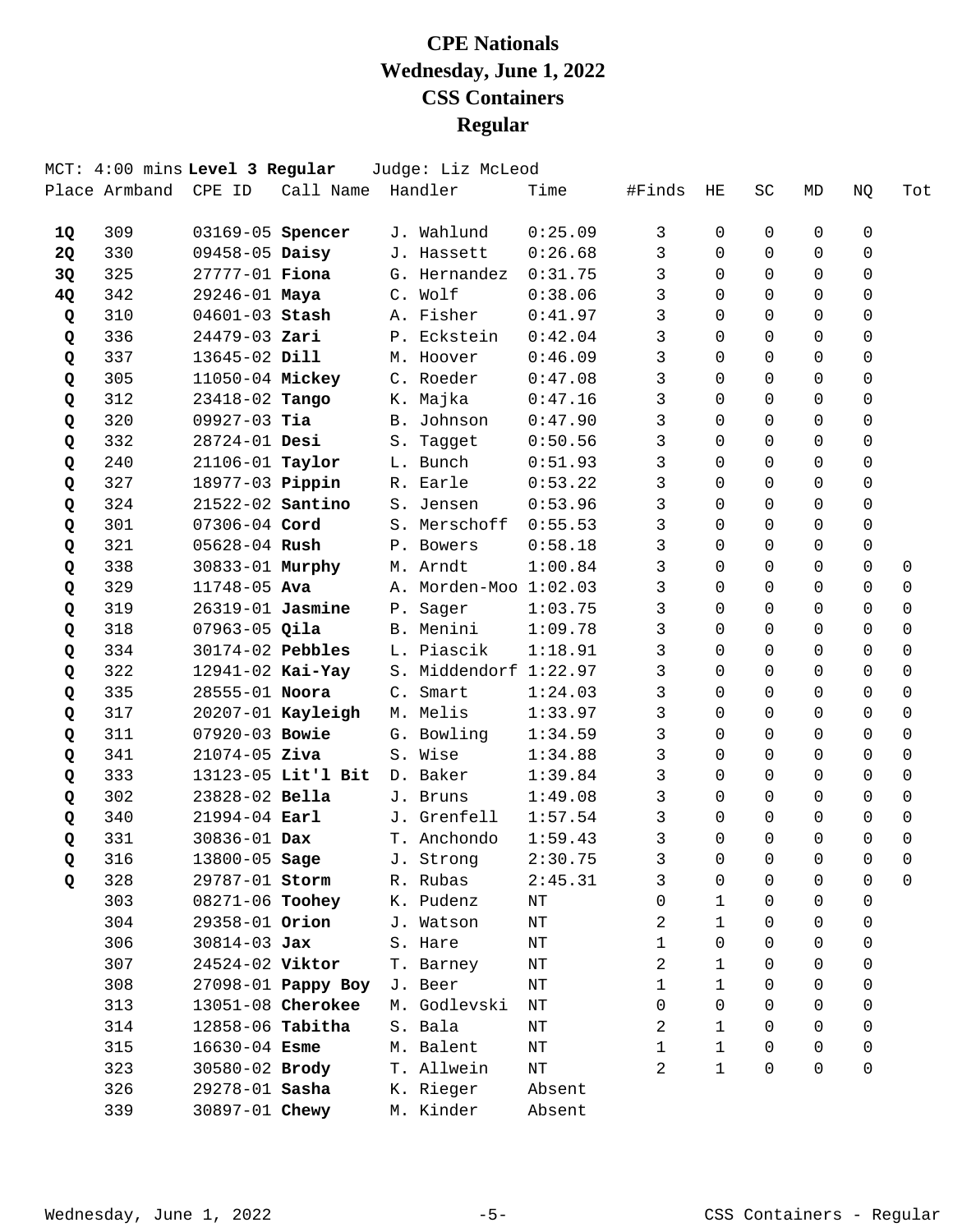| 07134-06 Jaguar | R. Wolters NT |  |  |  |  |  |
|-----------------|---------------|--|--|--|--|--|
|-----------------|---------------|--|--|--|--|--|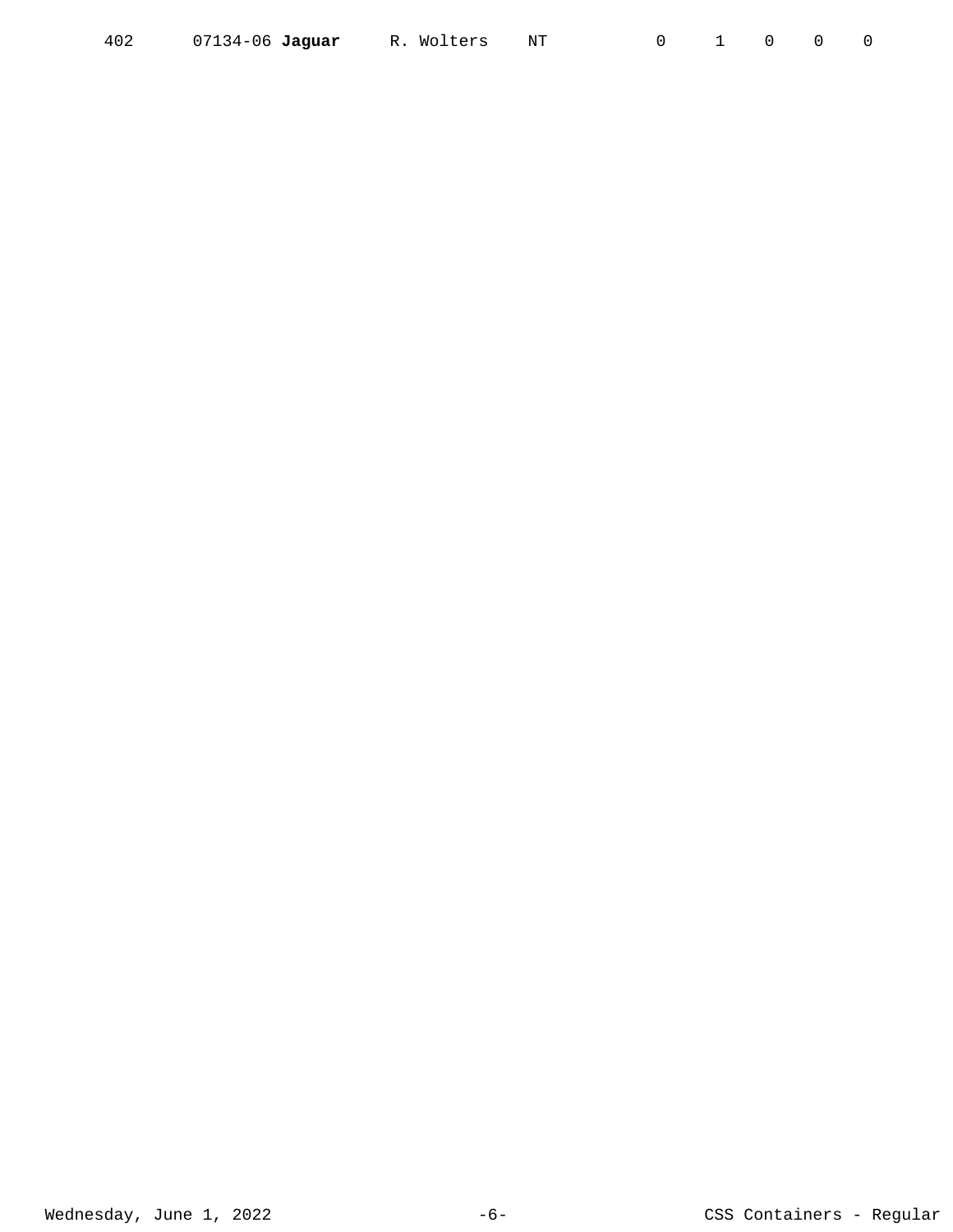|           | MCT: 4:00 mins Level 3 Regular |                         |                    | Judge: Amy Wukotich   |           |        |                |          |                     |             |          |
|-----------|--------------------------------|-------------------------|--------------------|-----------------------|-----------|--------|----------------|----------|---------------------|-------------|----------|
|           | Place Armband                  | CPE ID                  | Call Name          | Handler               | Time      | #Finds | HE             | SC       | MD                  | NQ          | Tot      |
| <b>1Q</b> | 325                            | $27777 - 01$ Fiona      |                    | G. Hernandez          | 0:21.56   | 3      | 0              | 0        | 0                   | 0           |          |
| <b>2Q</b> | 335                            | 28555-01 Noora          |                    | C. Smart              | 0:29.06   | 3      | $\Omega$       | 0        | $\Omega$            | 0           |          |
| 3Q        | 337                            | 13645-02 Dill           |                    | M. Hoover             | 0:29.50   | 3      | $\Omega$       | 0        | $\mathbf 0$         | $\mathbf 0$ |          |
| 4Q        | 320                            | $09927-03$ Tia          |                    | B. Johnson            | 0:31.31   | 3      | $\Omega$       | 0        | $\Omega$            | $\mathbf 0$ |          |
| Q         | 307                            | 24524-02 Viktor         |                    | T. Barney             | 0:32.43   | 3      | $\Omega$       | 0        | $\Omega$            | $\Omega$    |          |
| Q         | 342                            | 29246-01 Maya           |                    | C. Wolf               | 0:32.68   | 3      | $\Omega$       | 0        | $\Omega$            | $\Omega$    |          |
| Q         | 316                            | 13800-05 Sage           |                    | J. Strong             | 0:33.06   | 3      | $\Omega$       | 0        | $\Omega$            | $\mathbf 0$ |          |
| Q         | 330                            | 09458-05 Daisy          |                    | J. Hassett            | 0:33.06   | 3      | $\Omega$       | 0        | $\Omega$            | $\mathbf 0$ |          |
| Q         | 310                            | $04601 - 03$ Stash      |                    | A. Fisher             | 0:33.31   | 3      | 0              | 0        | $\Omega$            | 0           |          |
| Q         | 314                            | 12858-06 Tabitha        |                    | S. Bala               | 0:35.43   | 3      | $\Omega$       | 0        | $\Omega$            | $\Omega$    |          |
| Q         | 313                            |                         | 13051-08 Cherokee  | M. Godlevski          | 0:36.68   | 3      | $\Omega$       | 0        | $\Omega$            | $\mathbf 0$ |          |
| Q         | 402                            | 07134-06 Jaguar         |                    | R. Wolters            | 0:37.56   | 3      | $\Omega$       | 0        | $\Omega$            | $\mathbf 0$ |          |
| Q         | 328                            | 29787-01 Storm          |                    | R. Rubas              | 0:39.68   | 3      | $\Omega$       | 0        | $\Omega$            | $\Omega$    |          |
| Q         | 319                            | $26319 - 01$ Jasmine    |                    | P. Sager              | 0:43.62   | 3      | $\Omega$       | 0        | $\Omega$            | $\Omega$    |          |
| Q         | 312                            | 23418-02 Tango          |                    | K. Majka              | 0:43.93   | 3      | $\Omega$       | 0        | $\Omega$            | $\mathbf 0$ |          |
| Q         | 341                            | $21074 - 05$ Ziva       |                    | S. Wise               | 0:44.43   | 3      | $\Omega$       | 0        | 0                   | $\mathbf 0$ |          |
| Q         | 336                            | $24479 - 03$ Zari       |                    | P. Eckstein           | 0:46.37   | 3      | 0              | 0        | $\Omega$            | $\Omega$    |          |
| Q         | 338                            | 30833-01 Murphy         |                    | M. Arndt              | 0:46.37   | 3      | 0              | 0        | $\Omega$            | 0           |          |
| Q         | 302                            | 23828-02 Bella          |                    | J. Bruns              | 0:46.43   | 3      | $\Omega$       | 0        | $\Omega$            | $\Omega$    |          |
| Q         | 318                            | $07963 - 05$ Qila       |                    | B. Menini             | 0:46.43   | 3      | $\Omega$       | 0        | $\Omega$            | $\mathbf 0$ |          |
| Q         | 332                            | 28724-01 Desi           |                    | S. Tagget             | 0:47.56   | 3      | 0              | 0        | $\Omega$            | $\Omega$    |          |
| Q         | 301                            | 07306-04 Cord           |                    | S. Merschoff          | 0:47.68   | 3      | 0              | 0        | $\Omega$            | $\Omega$    |          |
| Q         | 329                            | 11748-05 Ava            |                    | A. Morden-Moo 0:53.00 |           | 3      | $\Omega$       | 0        | $\Omega$            | $\Omega$    |          |
| Q         | 303                            | 08271-06 Toohey         |                    | K. Pudenz             | 0:56.68   | 3      | 0              | 0        | $\mathbf 0$         | $\mathbf 0$ |          |
| Q         | 324                            | 21522-02 Santino        |                    | S. Jensen             | 0:58.37   | 3      | $\Omega$       | 0        | $\Omega$            | $\mathbf 0$ |          |
| Q         | 340                            | 21994-04 Earl           |                    | J. Grenfell           | 1:00.50   | 3      | 0              | 0        | 0                   | $\Omega$    | 0        |
| Q         | 327                            | 18977-03 Pippin         |                    | R. Earle              | 1:01.62   | 3      | $\Omega$       | 0        | $\Omega$            | $\Omega$    | 0        |
| Q         | 334                            | 30174-02 Pebbles        |                    | L. Piascik            | 1:02.68   | 3      | $\Omega$       | 0        | $\Omega$            | $\mathbf 0$ | 0        |
| Q         | 317                            |                         | 20207-01 Kayleigh  | M. Melis              | 1:03.87   | 3      | $\Omega$       | 0        | $\Omega$            | 0           | 0        |
| Q         | 322                            |                         | 12941-02 Kai-Yay   | S. Middendorf 1:09.93 |           | 3      | $\Omega$       | $\Omega$ | $\Omega$            | $\Omega$    | $\Omega$ |
| Q         | 309                            | 03169-05 <b>Spencer</b> |                    | J. Wahlund            | 1:14.56   | 3      | 0              | 0        | 0                   | 0           | 0        |
| Q         | 305                            | 11050-04 Mickey         |                    | C. Roeder             | 1:18.68   | 3      | 0              | 0        | 0                   | 0           | 0        |
| Q         | 306                            | $30814 - 03$ Jax        |                    | S. Hare               | 1:21.56   | 3      | 0              | 0        | $\Omega$            | 0           | 0        |
| Q         | 311                            | 07920-03 Bowie          |                    | G. Bowling            | 1:25.62   | 3      | 0              | 0        | $\Omega$            | $\Omega$    | 0        |
| Q         | 333                            |                         | 13123-05 Lit'l Bit | D. Baker              | 1:27.25   | 3      | 0              | 0        | $\Omega$            | 0           | 0        |
| Q         | 240                            | 21106-01 Taylor         |                    | L. Bunch              | 2:38.81   | 3      | 0              | 0        | $\Omega$            | $\Omega$    | 0        |
|           | 304                            | 29358-01 Orion          |                    | J. Watson             | ΝT        | 2      | 0              | 0        | $\Omega$            | $\Omega$    |          |
|           | 308                            |                         | 27098-01 Pappy Boy | J. Beer               | NT        | 2      | 1              | 0        | 0                   | 0           |          |
|           | 315                            | 16630-04 Esme           |                    | M. Balent             | ΝT        | 2      | $\mathbf{1}$   | 0        | 0                   | 0           |          |
|           | 321                            | 05628-04 Rush           |                    | P. Bowers             | ΝT        | 1      | 0              | 0        | $\Omega$            | 0           |          |
|           | 323                            | 30580-02 Brody          |                    | T. Allwein            | NT        |        | 0              | $\Omega$ | $\Omega$            | $\mathbf 0$ |          |
|           | 326                            | 29278-01 Sasha          |                    | K. Rieger             | Absent    |        |                |          |                     |             |          |
|           | 331                            | 30836-01 Dax            |                    | T. Anchondo           | $\rm{NT}$ |        | $\overline{0}$ | 0        | $\mathsf{O}\xspace$ | 0           |          |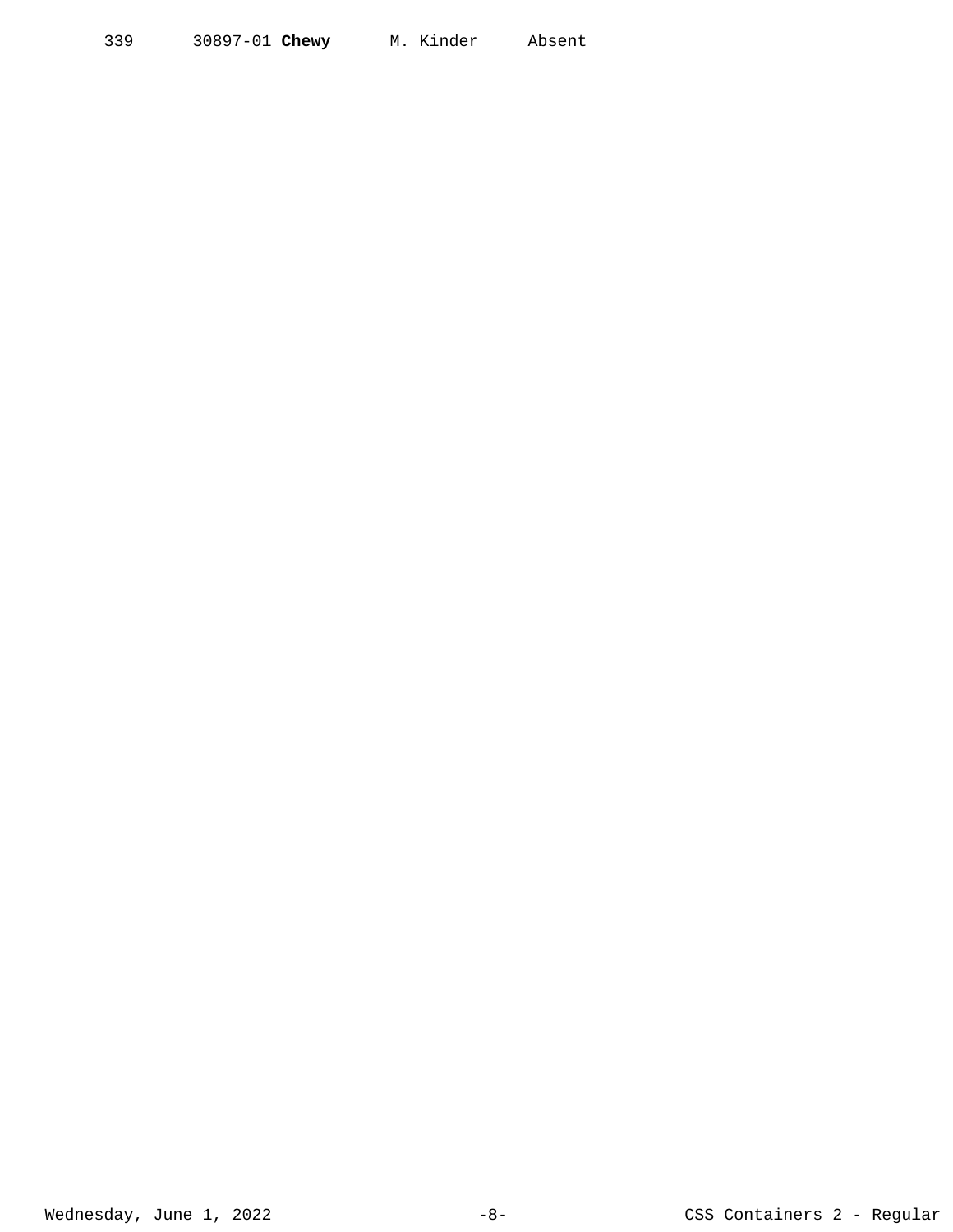|           |               | MCT: 4:00 mins Level 5 Regular |           |    | Judge: Liz McLeod     |         |                |              |              |             |                |             |
|-----------|---------------|--------------------------------|-----------|----|-----------------------|---------|----------------|--------------|--------------|-------------|----------------|-------------|
|           | Place Armband | CPE ID                         | Call Name |    | Handler               | Time    | #Finds         | ΗE           | SC           | MD          | NQ             | Tot         |
| 1Q        | 406           | 03169-04 Banner                |           |    | J. Wahlund            | 0:35.72 | 4              | 0            | 0            | $\mathbf 0$ | $\mathbf 0$    |             |
| <b>2Q</b> | 425           | 19821-05 Henna                 |           |    | J. Baiocco            | 0:41.82 | 4              | $\Omega$     | $\Omega$     | $\mathbf 0$ | $\mathbf 0$    |             |
| 3Q        | 437           | $04601 - 04$ Buzz              |           |    | A. Fisher             | 0:44.44 | 4              | $\Omega$     | $\Omega$     | $\mathbf 0$ | 0              |             |
| 4Q        | 432           | 06108-04 Frankie               |           |    | W. Henes              | 0:52.40 | 4              | $\Omega$     | $\Omega$     | $\Omega$    | $\Omega$       |             |
| Q         | 401           | 29092-02 Promise               |           |    | S. Elliott            | 1:01.94 | 4              | $\Omega$     | $\Omega$     | $\Omega$    | $\Omega$       | $\mathbf 0$ |
| Q         | 405           | $25473 - 01$ Midas             |           |    | B. Dougert            | 1:07.50 | 4              | $\Omega$     | $\Omega$     | $\Omega$    | $\Omega$       | $\mathbf 0$ |
| Q         | 419           | 29258-02 Zippity               |           |    | S. Schindelho 1:09.74 |         | 4              | $\Omega$     | $\Omega$     | $\Omega$    | $\Omega$       | $\mathbf 0$ |
| Q         | 403           | 30814-01 Tristan               |           |    | S. Hare               | 1:15.28 | 4              | $\Omega$     | $\Omega$     | $\Omega$    | $\Omega$       | $\mathbf 0$ |
| Q         | 411           | 29114-01 Reeta                 |           |    | S. Stephenson 1:15.53 |         | 4              | $\Omega$     | $\Omega$     | $\Omega$    | $\Omega$       | $\mathbf 0$ |
| Q         | 421           | 27984-02 Gary                  |           |    | T. Pruitt             | 1:34.32 | 4              | $\Omega$     | $\Omega$     | $\Omega$    | $\Omega$       | $\mathbf 0$ |
| Q         | 433           | 12926-05 Sierra                |           |    | T. Haarsma            | 1:38.57 | 4              | $\Omega$     | $\Omega$     | $\Omega$    | $\Omega$       | $\mathbf 0$ |
| Q         | 409           | 06226-05 Romeo                 |           |    | J. Gerdes             | 1:46.09 | 4              | $\Omega$     | $\Omega$     | $\Omega$    | $\Omega$       | $\mathbf 0$ |
| Q         | 436           | 03375-02 Reba                  |           |    | <b>B.</b> Bumcrots    | 1:49.53 | 4              | $\Omega$     | $\Omega$     | $\Omega$    | $\Omega$       | $\Omega$    |
|           | 404           | 12180-03 Rue                   |           |    | L. Witucki            | NΤ      | $\mathbf{1}$   | $\mathbf{1}$ | $\Omega$     | $\Omega$    | $\Omega$       |             |
|           | 407           | 19640-03 Kayza                 |           |    | K. Paulsen            | NT      | $\overline{2}$ | $\mathbf{1}$ | $\Omega$     | $\Omega$    | $\Omega$       |             |
|           | 408           | 03938-03 Dottie                |           |    | H. Nagel              | NΤ      | 3              | $\Omega$     | $\Omega$     | $\Omega$    | $\Omega$       |             |
|           | 410           | 30580-01 Kaslo                 |           |    | T. Allwein            | NΤ      | 3              | $\Omega$     | $\Omega$     | $\Omega$    | $\mathbf 0$    |             |
|           | 413           | 25454-01 Kona                  |           |    | S. McKinley           | NΤ      | 3              | $\mathbf{1}$ | $\Omega$     | $\Omega$    | $\mathbf 0$    |             |
|           | 414           | 05170-02 Dixie                 |           |    | G. Ingram             | NT      | 0              | $\mathbf{1}$ | $\Omega$     | $\Omega$    | $\mathbf 0$    |             |
|           | 416           | 18977-02 Cassie                |           |    | R. Earle              | NT      | 3              | $\mathbf{1}$ | 0            | $\mathbf 0$ | $\mathbf 0$    |             |
|           | 417           | 31856-01 Kaiser                |           |    | J. Jurgens            | NΤ      | 2              | $\mathbf 1$  | $\Omega$     | $\Omega$    | $\mathbf 0$    |             |
|           | 418           | 25247-02 Dawson                |           |    | K. Rueschhoff NT      |         | 0              | $\mathbf{1}$ | $\Omega$     | $\Omega$    | $\mathbf 0$    |             |
|           | 420           | 30890-01 Murfee                |           |    | S. Carpenter          | NT      |                | $\mathbf 1$  | $\Omega$     | $\Omega$    | 0              |             |
|           | 422           | 09919-04 Roxie                 |           |    | K. Beck               | NΤ      | 0              | $\mathbf{1}$ | $\Omega$     | $\Omega$    | $\Omega$       |             |
|           | 423           | 31287-01 Atlas                 |           | Е. | Wagner                | NΤ      | 3              | $\Omega$     | $\Omega$     | $\Omega$    | $\Omega$       |             |
|           | 424           | 01226-04 Squall                |           |    | B. Kurivial           | NΤ      | 1              | $\mathbf{1}$ | $\Omega$     | $\Omega$    | $\Omega$       |             |
|           | 426           | 29264-01 Earl                  |           |    | D. Grodin             | NΤ      | $\overline{2}$ | $\Omega$     | $\mathbf{1}$ | $\Omega$    | $\Omega$       |             |
|           | 428           | 24524-04 Quincy                |           |    | T. Barney             | NΤ      | 0              | $\mathbf{1}$ | $\Omega$     | $\Omega$    | $\Omega$       |             |
|           | 429           | 13307-03 Jake                  |           |    | R. Mecklenbur NT      |         | 2              | $\Omega$     | $\Omega$     | $\Omega$    | $\Omega$       |             |
|           | 431           | 25139-01 Marco                 |           |    | L. O'Donovan          | NT      | $\overline{2}$ | $\mathbf{1}$ | $\Omega$     | $\Omega$    | $\mathbf 0$    |             |
|           | 434           | 30174-01 Diesel                |           |    | L. Piascik            | NT      | 1              | $\mathbf{1}$ | $\Omega$     | $\Omega$    | $\mathbf 0$    |             |
|           | 435           | 30579-01 Lily                  |           |    | J. Cope               | NΤ      | 3              | $\mathbf 1$  | $\Omega$     | $\Omega$    | $\mathbf 0$    |             |
|           | 510           | 21855-05 Player                |           |    | C. Zydek              | NΤ      | 2              | $\mathbf{1}$ | $\Omega$     | $\mathbf 0$ | $\mathbf 0$    |             |
|           | 412           | 30968-01 Puffin                |           |    | K. Schmidt            | NΤ      | 1              | $\mathbf{1}$ | $\Omega$     | $\Omega$    | $\Omega$       |             |
|           | 415           | 29678-03 Han                   |           |    | J. Stander            | NΤ      | 0              | $\mathbf{1}$ | $\Omega$     | $\Omega$    | $\mathbf 0$    |             |
|           | 427           | 31319-01 Lark                  |           |    | A. Rice               | NT      | $\mathbf{1}$   | $\mathbf{1}$ | $\Omega$     | $\Omega$    | $\overline{0}$ |             |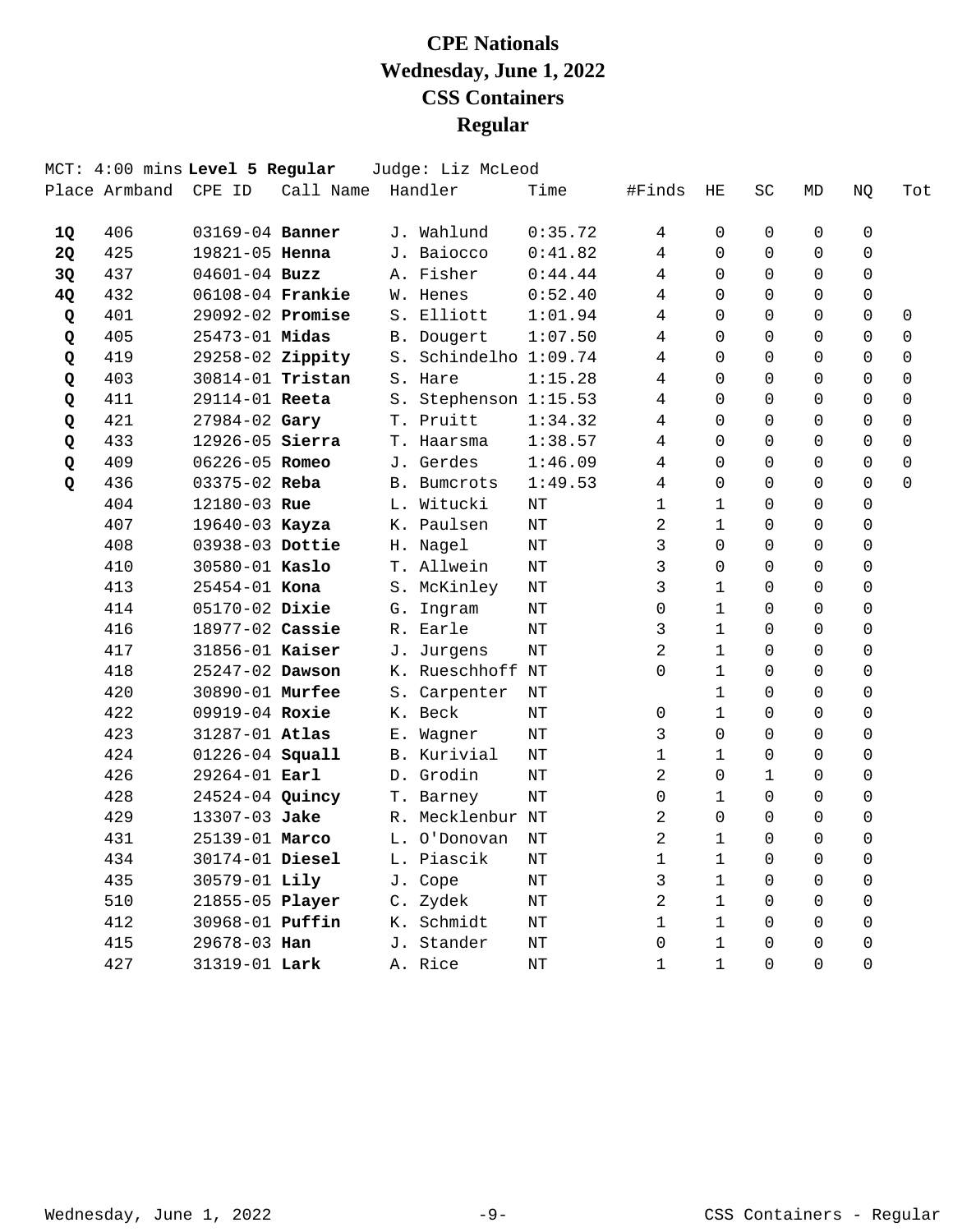|                 |               | MCT: 4:00 mins Level 5 Regular |           | Judge: Amy Wukotich   |           |                |                |                     |                |             |                     |
|-----------------|---------------|--------------------------------|-----------|-----------------------|-----------|----------------|----------------|---------------------|----------------|-------------|---------------------|
|                 | Place Armband | CPE ID                         | Call Name | Handler               | Time      | #Finds         | $\rm HE$       | $\operatorname{SC}$ | MD             | NQ          | Tot                 |
| 1Q              | 423           | 31287-01 Atlas                 |           | E. Wagner             | 0:32.56   | 4              | 0              | $\Omega$            | $\mathbf 0$    | $\mathbf 0$ |                     |
| 2Q              | 510           | 21855-05 Player                |           | C. Zydek              | 0:43.25   | 4              | $\Omega$       | $\Omega$            | $\Omega$       | 0           |                     |
| T <sub>3Q</sub> | 406           | 03169-04 Banner                |           | J. Wahlund            | 0:50.75   | 4              | $\Omega$       | $\Omega$            | $\Omega$       | 0           |                     |
| T <sub>3Q</sub> | 417           | 31856-01 Kaiser                |           | J. Jurgens            | 0:50.75   | 4              | 0              | $\Omega$            | 0              | 0           |                     |
| Q               | 421           | 27984-02 Gary                  |           | T. Pruitt             | 0:52.68   | $\overline{4}$ | $\Omega$       | $\Omega$            | $\Omega$       | 0           |                     |
| Q               | 404           | 12180-03 Rue                   |           | L. Witucki            | 0:54.06   | 4              | $\Omega$       | $\Omega$            | $\Omega$       | 0           |                     |
| Q               | 432           | 06108-04 Frankie               |           | W. Henes              | 0:54.87   | 4              | $\Omega$       | $\Omega$            | $\Omega$       | 0           |                     |
| Q               | 437           | $04601 - 04$ Buzz              |           | A. Fisher             | 0:55.12   | 4              | $\Omega$       | $\Omega$            | $\Omega$       | 0           |                     |
| Q               | 412           | 30968-01 <b>Puffin</b>         |           | K. Schmidt            | 0:57.81   | 4              | $\Omega$       | $\Omega$            | $\Omega$       | 0           |                     |
| Q               | 425           | 19821-05 Henna                 |           | J. Baiocco            | 0:59.50   | 4              | $\Omega$       | $\Omega$            | $\Omega$       | $\Omega$    |                     |
| Q               | 426           | 29264-01 Earl                  |           | D. Grodin             | 1:03.68   | 4              | $\Omega$       | $\Omega$            | $\Omega$       | $\Omega$    | $\mathbf 0$         |
| Q               | 419           | 29258-02 Zippity               |           | S. Schindelho 1:04.43 |           | 4              | $\Omega$       | $\Omega$            | $\Omega$       | 0           | 0                   |
| Q               | 418           | 25247-02 Dawson                |           | K. Rueschhoff 1:04.68 |           | 4              | $\Omega$       | $\Omega$            | $\Omega$       | 0           | $\mathbf 0$         |
| Q               | 420           | 30890-01 Murfee                |           | S. Carpenter          | 1:04.81   | 4              | $\Omega$       | $\Omega$            | $\Omega$       | 0           | $\Omega$            |
| Q               | 413           | $25454 - 01$ Kona              |           | S. McKinley           | 1:05.43   | 4              | $\Omega$       | $\Omega$            | $\Omega$       | 0           | $\Omega$            |
| Q               | 436           | 03375-02 Reba                  |           | B. Bumcrots           | 1:22.93   | 4              | $\Omega$       | $\Omega$            | $\Omega$       | 0           | $\mathbf 0$         |
| Q               | 416           | 18977-02 Cassie                |           | R. Earle              | 1:31.06   | $\overline{4}$ | $\Omega$       | $\Omega$            | $\Omega$       | $\Omega$    | $\Omega$            |
| Q               | 407           | 19640-03 Kayza                 |           | K. Paulsen            | 1:35.12   | $\overline{4}$ | $\Omega$       | $\Omega$            | $\Omega$       | $\Omega$    | $\Omega$            |
| Q               | 414           | 05170-02 Dixie                 |           | G. Ingram             | 1:51.43   | 4              | $\Omega$       | $\Omega$            | $\Omega$       | 0           | $\mathsf{O}\xspace$ |
| Q               | 401           | 29092-02 Promise               |           | S. Elliott            | 1:58.37   | 4              | $\Omega$       | $\Omega$            | $\Omega$       | 0           | $\mathbf 0$         |
| Q               | 405           | 25473-01 Midas                 |           | B. Dougert            | 2:02.62   | 4              | $\Omega$       | $\Omega$            | $\Omega$       | 0           | $\mathbf 0$         |
| Q               | 427           | 31319-01 Lark                  |           | A. Rice               | 2:05.93   | 4              | $\Omega$       | $\Omega$            | $\Omega$       | $\Omega$    | $\Omega$            |
| Q               | 422           | 09919-04 Roxie                 |           | K. Beck               | 2:06.25   | 4              | $\Omega$       | $\Omega$            | $\Omega$       | $\Omega$    | $\Omega$            |
| Q               | 410           | 30580-01 Kaslo                 |           | T. Allwein            | 2:07.37   | 4              | $\Omega$       | $\Omega$            | $\Omega$       | $\Omega$    | $\Omega$            |
| Q               | 403           | 30814-01 Tristan               |           | S. Hare               | 2:09.81   | 4              | $\Omega$       | $\Omega$            | $\Omega$       | $\Omega$    | $\mathbf 0$         |
| Q               | 435           | 30579-01 Lily                  |           | J. Cope               | 2:14.87   | 4              | $\Omega$       | $\Omega$            | $\Omega$       | $\Omega$    | $\mathbf 0$         |
| Q               | 415           | 29678-03 Han                   |           | J. Stander            | 2:28.25   | 4              | $\Omega$       | $\Omega$            | $\Omega$       | 0           | $\mathbf 0$         |
| Q               | 411           | 29114-01 Reeta                 |           | S. Stephenson 2:57.06 |           | 4              | $\Omega$       | $\Omega$            | $\Omega$       | 0           | $\mathbf 0$         |
| Q               | 424           | 01226-04 Squall                |           | B. Kurivial           | 2:43.31   | 4              | $\Omega$       | $\Omega$            | $\mathbf{1}$   | 0           | $\mathbf{1}$        |
|                 | 408           | 03938-03 Dottie                |           | H. Nagel              | $\rm{NT}$ | 4              | $\mathbf{1}$   | $\Omega$            | $\Omega$       | 0           |                     |
|                 | 428           | 24524-04 Quincy                |           | T. Barney             | NΤ        | 3              | $\mathbf{1}$   | $\Omega$            | $\Omega$       | 0           |                     |
|                 | 429           | 13307-03 Jake                  |           | R. Mecklenbur NT      |           | $\overline{2}$ | $\mathbf{1}$   | $\Omega$            | $\Omega$       | $\Omega$    |                     |
|                 | 431           | 25139-01 Marco                 |           | L. O'Donovan          | NT        | $\overline{2}$ | $\mathbf{1}$   | $\Omega$            | $\Omega$       | $\Omega$    |                     |
|                 | 433           | 12926-05 Sierra                |           | T. Haarsma            | NΤ        | 3              | $\mathbf{1}$   | $\Omega$            | $\Omega$       | $\mathbf 0$ |                     |
|                 | 434           | 30174-01 Diesel                |           | L. Piascik            | NT        |                | $\overline{0}$ | $\Omega$            | $\overline{0}$ | 0           |                     |
|                 | 409           | 06226-05 Romeo                 |           | J. Gerdes             | $\rm{NT}$ |                | $\mathbf{1}$   | $\Omega$            | $\Omega$       | 0           |                     |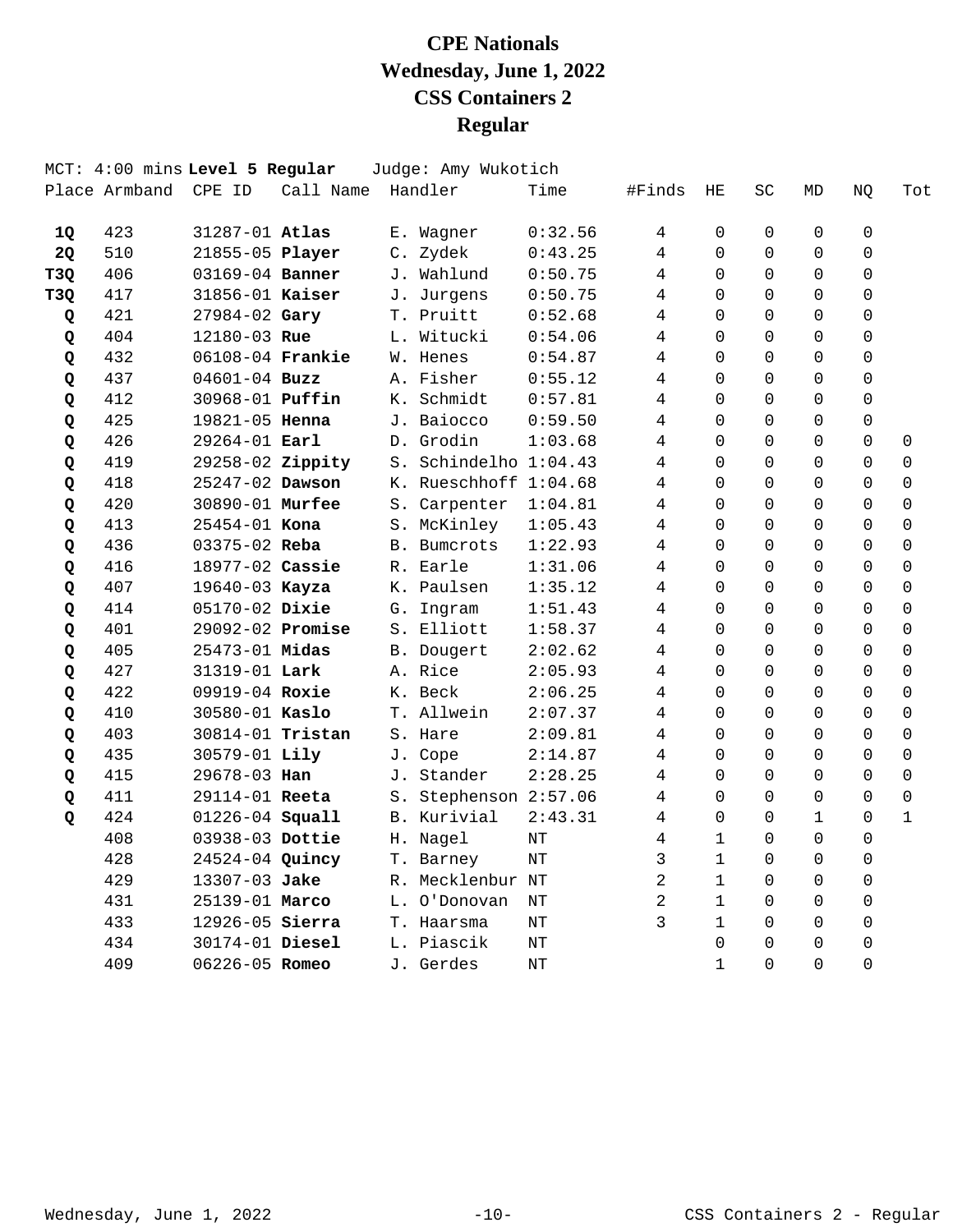|    | MCT: 6:00 mins Level C Regular |                         |                    | Judge: Liz McLeod     |         |                |              |           |          |             |             |
|----|--------------------------------|-------------------------|--------------------|-----------------------|---------|----------------|--------------|-----------|----------|-------------|-------------|
|    | Place Armband                  | CPE ID                  | Call Name          | Handler               | Time    | #Finds         | HE           | <b>SC</b> | MD       | NQ          | Tot         |
| 1Q | 507                            | 30911-01 <b>Finnick</b> |                    | B. Moon               | 0:32.72 | $\mathfrak{D}$ | $\Omega$     | $\Omega$  | 0        | $\mathbf 0$ |             |
| 2Q | 516                            | $24479-02$ Chelsie      |                    | P. Eckstein           | 0:47.72 | 2              | $\Omega$     | 0         | 0        | $\Omega$    |             |
| 3Q | 246                            | 28617-02 Verena         |                    | L. Meleski            | 0:52.88 | 2              | $\Omega$     | 0         | $\Omega$ | $\Omega$    |             |
| 4Q | 513                            | $29258-01$ Paislee      |                    | S. Schindelho         | 0:54.61 | 2              | $\Omega$     | 0         | 0        | 0           |             |
| Q  | 512                            | $24012 - 01$ Oscar      |                    | E. Moon               | 1:05.13 | 2              | $\Omega$     | 0         | 0        | $\Omega$    | $\Omega$    |
| Q  | 508                            |                         | 18300-02 Maverick  | J. Meyer              | 1:13.68 | 2              | $\Omega$     | 0         | 0        | 0           | $\mathbf 0$ |
| Q  | 504                            | $25247 - 01$ Addi       |                    | K. Rueschhoff 1:16.31 |         | 2              | $\Omega$     | 0         | 0        | $\Omega$    | $\Omega$    |
| Q  | 502                            | $19284 - 02$ Nova       |                    | C. Copenhagen 1:47.13 |         | 2              | $\Omega$     | 0         | $\Omega$ | $\Omega$    | $\Omega$    |
| Q  | 517                            | $05000 - 02$ Glory      |                    | C. Jacobs             | 2:23.62 | 2              | $\Omega$     | 0         | 0        | $\Omega$    | $\Omega$    |
|    | 249                            | $07638 - 06$ Maxx       |                    | J. Kowarsch           | NΤ      | 2              | $\mathbf{1}$ | 0         | 0        | $\Omega$    |             |
|    | 501                            | $19164 - 02$ Grace      |                    | C. Herweyer           | ΝT      |                |              | 0         | 0        | 0           |             |
|    | 503                            | $19640 - 01$ Keo        |                    | K. Paulsen            | ΝT      |                |              | 0         | 0        | $\Omega$    |             |
|    | 505                            | 22408-02 Fergus         |                    | S. Reindl             | NΤ      |                | $\mathbf{1}$ | 0         | 0        | $\Omega$    |             |
|    | 506                            | 29092-01 <b>Tempo</b>   |                    | S. Elliott            | NΤ      | 2              | $\mathbf{1}$ | 0         | 0        | $\Omega$    |             |
|    | 509                            | $22663-03$ Eli          |                    | P. Smith              | ΝT      |                | $\mathbf{1}$ | 0         | 0        | $\Omega$    |             |
|    | 511                            |                         | 30824-01 Hennessey | J. Helm               | NT      |                | $\mathbf{1}$ | $\Omega$  | 0        | 0           |             |
|    | 514                            | 19595-03 Liadrin        |                    | M. Engemann           | ΝT      |                | $\Omega$     | 0         | 0        | 0           |             |
|    | 515                            | $06226 - 06$ Jipsi      |                    | J. Gerdes             | Absent  |                |              |           |          |             |             |
|    |                                |                         |                    |                       |         |                |              |           |          |             |             |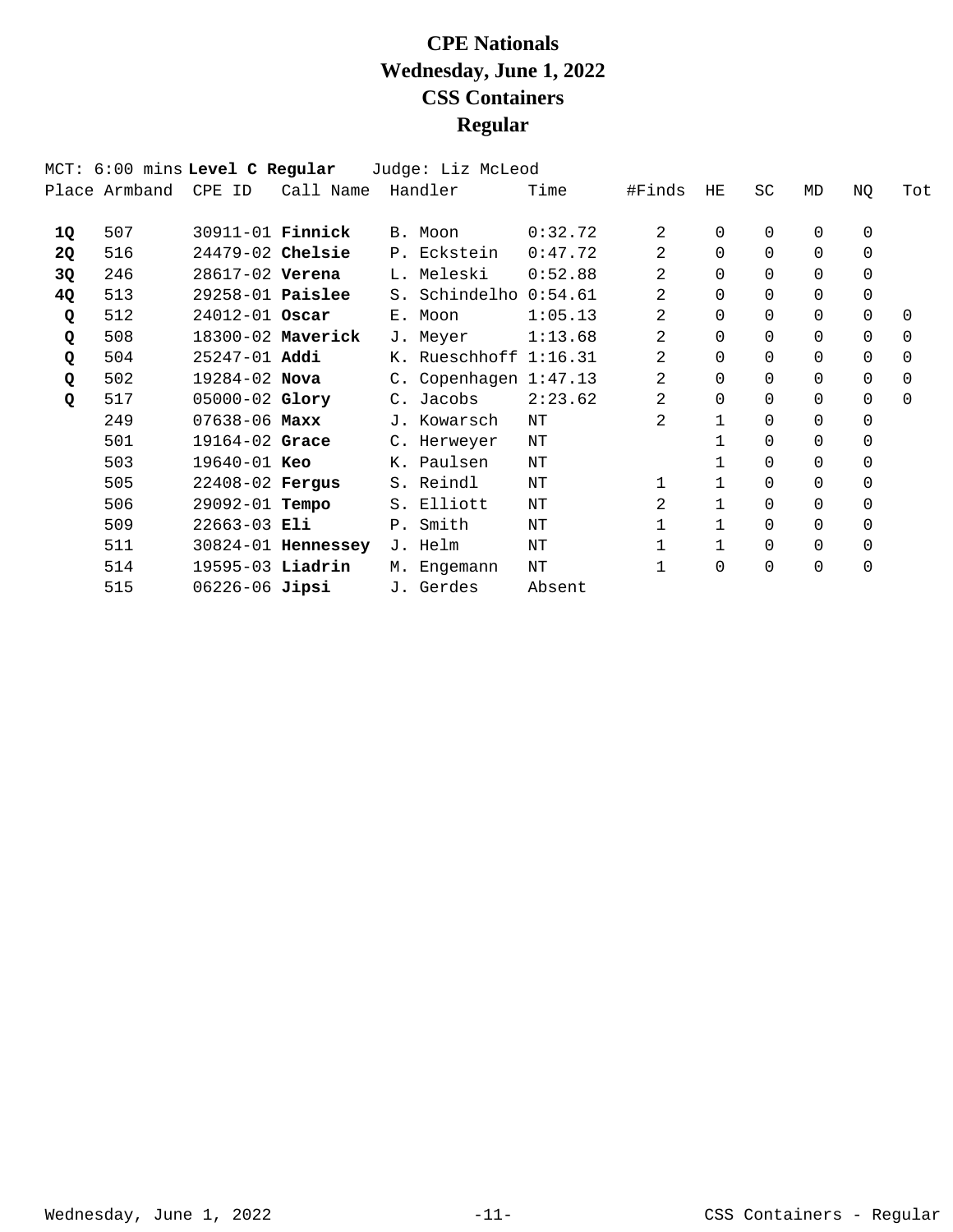|    | MCT: 6:00 mins Level C Regular |                         |                        | Judge: Amy Wukotich     |         |        |              |           |          |          |              |
|----|--------------------------------|-------------------------|------------------------|-------------------------|---------|--------|--------------|-----------|----------|----------|--------------|
|    | Place Armband                  | CPE ID                  | Call Name              | Handler                 | Time    | #Finds | HE           | <b>SC</b> | MD       | NQ       | Tot          |
| 1Q | 516                            | $24479-02$ Chelsie      |                        | P. Eckstein             | 1:01.31 | 5      | $\Omega$     | 0         | 0        | 0        | $\Omega$     |
| 2Q | 502                            | 19284-02 Nova           |                        | C. Copenhagen 1:02.06   |         | 5      | $\Omega$     | 0         | $\Omega$ | $\Omega$ | 0            |
| 3Q | 246                            | 28617-02 Verena         |                        | L. Meleski              | 1:02.18 | 5      | $\Omega$     | 0         | $\Omega$ | $\Omega$ | $\Omega$     |
| 4Q | 504                            | $25247 - 01$ Addi       |                        | K. Rueschhoff $1:06.68$ |         | 5      | $\Omega$     | 0         | 0        | $\Omega$ | $\Omega$     |
| Q  | 512                            | $24012 - 01$ Oscar      |                        | E. Moon                 | 1:12.31 | 5      | $\Omega$     | 0         | 0        | $\Omega$ | $\Omega$     |
| Q  | 505                            | 22408-02 Fergus         |                        | S. Reindl               | 1:31.06 | 5      | $\Omega$     | $\Omega$  | 0        | 0        | 0            |
| Q  | 517                            | $05000 - 02$ Glory      |                        | C. Jacobs               | 1:44.62 | 5      | $\Omega$     | 0         | 0        | 0        | $\Omega$     |
| Q  | 249                            | $07638 - 06$ Maxx       |                        | J. Kowarsch             | 1:30.81 | 5      | $\Omega$     |           | $\Omega$ | $\Omega$ | $\mathbf{1}$ |
|    | 501                            | $19164 - 02$ Grace      |                        | C. Herweyer             | ΝT      | 2      | $\mathbf{1}$ | $\Omega$  | 0        | $\Omega$ |              |
|    | 503                            | 19640-01 Keo            |                        | K. Paulsen              | ΝT      | 4      |              | 0         | 0        | $\Omega$ |              |
|    | 506                            | 29092-01 <b>Tempo</b>   |                        | S. Elliott              | ΝT      | 4      | $\mathbf{1}$ | 0         | 0        | 0        |              |
|    | 507                            | 30911-01 <b>Finnick</b> |                        | B. Moon                 | ΝT      | 4      | $\mathbf{1}$ | 0         | 0        | 0        |              |
|    | 508                            |                         | 18300-02 Maverick      | J. Meyer                | ΝT      | 4      | $\mathbf{1}$ | 0         | 0        | $\Omega$ |              |
|    | 509                            | $22663 - 03$ Eli        |                        | P. Smith                | ΝT      | 4      | 1            | 0         | 0        | 0        |              |
|    | 511                            |                         | $30824 - 01$ Hennessey | J. Helm                 | NΤ      | 2      |              | 0         | 0        | $\Omega$ |              |
|    | 513                            | $29258-01$ Paislee      |                        | S. Schindelho           | NΤ      | 4      | $\mathbf{1}$ | 0         | 0        | 0        |              |
|    | 514                            | $19595-03$ Liadrin      |                        | M. Engemann             | NΤ      | 4      | 1            | 0         | 0        | 0        |              |
|    | 515                            | $06226 - 06$ Jipsi      |                        | J. Gerdes               | Absent  |        |              |           |          |          |              |
|    |                                |                         |                        |                         |         |        |              |           |          |          |              |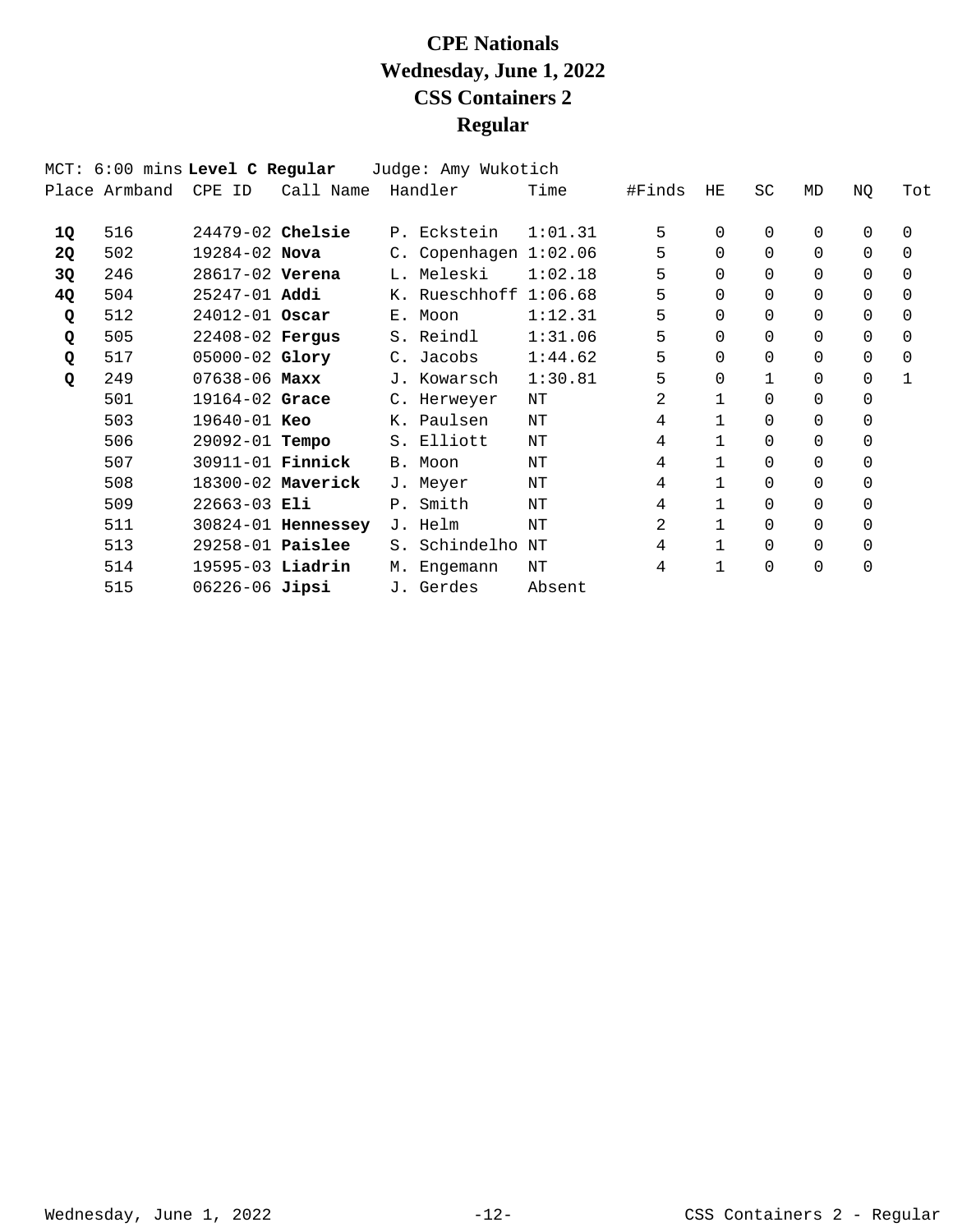|           |     | MCT: 3:00 mins Level 2 Regular |                                             | Judge: Kim Malmer         |           |                |              |                |                |                |             |
|-----------|-----|--------------------------------|---------------------------------------------|---------------------------|-----------|----------------|--------------|----------------|----------------|----------------|-------------|
|           |     |                                | Place Armband CPE ID Call Name Handler      |                           | Time      | #Finds         | HЕ           | SC             | MD             | NQ             | Tot         |
| <b>1Q</b> | 206 | 13645-03 Widget                |                                             | M. Hoover                 | 0:21.72   | $\overline{2}$ | $\Omega$     | 0              | 0              | 0              |             |
| 2Q        | 236 | 31101-01 Echo                  |                                             | A. Shoben                 | 0:23.81   | $\overline{2}$ | $\Omega$     | $\Omega$       | $\Omega$       | $\Omega$       |             |
| 3Q        | 209 | 17444-05 Sophie                |                                             | B. Miller                 | 0:24.66   | 2              | $\Omega$     | $\Omega$       | $\Omega$       | 0              |             |
| 4Q        | 245 | $14778 - 02$ Lex               |                                             | M. Bauer                  | 0:26.04   | 2              | $\mathbf 0$  | $\Omega$       | $\Omega$       | 0              |             |
| Q         | 227 | 25067-01 Kaden                 |                                             | K. Meredith               | 0:32.00   | 2              | $\Omega$     | $\Omega$       | $\Omega$       | 0              |             |
| Q         | 212 | 03497-06 Wish                  |                                             | K. Sanders Yo 0:34.87     |           | 2              | $\Omega$     | $\Omega$       | $\Omega$       | 0              |             |
| Q         | 232 | 09458-06 Ben                   |                                             | J. Hassett                | 0:35.75   | 2              | $\Omega$     | $\Omega$       | $\Omega$       | $\mathbf 0$    |             |
| Q         | 234 | 29301-01 Yuki                  |                                             | K. Whaley                 | 0:41.10   | 2              | $\mathsf{O}$ | $\Omega$       | $\Omega$       | $\mathbf 0$    |             |
| Q         | 226 | 08271-07 Koda                  |                                             | K. Pudenz                 | 0:41.47   | $\overline{a}$ | $\Omega$     | $\Omega$       | $\Omega$       | 0              |             |
| Q         | 224 | 12557-05 Echo                  |                                             | C. Guth                   | 0:48.07   | $\overline{a}$ | $\Omega$     | $\Omega$       | $\Omega$       | $\Omega$       |             |
| Q         | 248 | 25139-02 Crosby                |                                             | L. O'Donovan              | 0:48.75   | 2              | $\Omega$     | $\Omega$       | $\Omega$       | $\Omega$       |             |
| Q         | 205 | 13740-02 Theo                  |                                             | D. Lynch                  | 0:50.65   | 2              | 0            | $\Omega$       | $\Omega$       | 0              |             |
| Q         | 201 | 21994-03 Phoenix               |                                             | J. Grenfell               | 0:52.25   | 2              | $\Omega$     | $\Omega$       | $\Omega$       | 0              |             |
| Q         | 230 | 04640-07 Cadence               |                                             | C. Immel                  | 0:53.12   | 2              | $\Omega$     | $\Omega$       | $\Omega$       | 0              |             |
| Q         | 222 | 31383-01 Thor                  |                                             | S. Seliga                 | 0:53.69   | 2              | $\Omega$     | $\Omega$       | $\Omega$       | $\Omega$       |             |
| Q         | 231 |                                | 21399-02 Lily Dell M. Hutcheson             |                           | 0:55.13   | 2              | $\mathbf 0$  | $\Omega$       | $\Omega$       | $\mathbf 0$    |             |
| Q         | 242 |                                | 29197-01 Crosley                            | R. Hickey                 | 0:56.66   | 2              | $\Omega$     | $\Omega$       | $\Omega$       | $\mathbf 0$    |             |
| Q         | 203 | 25479-01 Ayla                  |                                             | K. McClellan              | 0:59.16   | $\overline{a}$ | $\Omega$     | $\Omega$       | $\Omega$       | 0              |             |
| Q         | 223 |                                | 30814-02 Jasper                             | S. Hare                   | 1:05.66   | 2              | $\Omega$     | $\Omega$       | $\Omega$       | $\Omega$       | 0           |
| Q         | 213 | 01818-09 Eddie                 |                                             | $L.$ McCann-Lay $1:07.19$ |           | 2              | 0            | $\Omega$       | $\Omega$       | $\Omega$       | $\mathbf 0$ |
| Q         | 238 |                                | 09927-04 Jennings                           | B. Johnson                | 1:11.69   | 2              | $\Omega$     | $\Omega$       | $\Omega$       | $\mathbf 0$    | $\mathbf 0$ |
| Q         | 235 | 01537-06 Clara                 |                                             | T. Stall                  | 1:12.28   | 2              | $\Omega$     | $\Omega$       | $\Omega$       | $\Omega$       | $\Omega$    |
| Q         | 219 | 29267-01 Millie                |                                             | J. Freiermuth 1:13.38     |           | 2              | $\Omega$     | $\Omega$       | $\Omega$       | 0              | 0           |
| Q         | 220 |                                | 25312-02 Bella Rose C. Wagner               |                           | 1:14.66   | 2              | $\Omega$     | $\Omega$       | $\Omega$       | $\Omega$       | $\Omega$    |
| Q         | 233 | 13123-04 Wilder                |                                             | D. Baker                  | 1:15.94   | 2              | $\mathsf{O}$ | $\Omega$       | $\Omega$       | $\Omega$       | $\mathbf 0$ |
| Q         | 241 | 29301-04 Cassie                |                                             | K. Whaley                 | 1:16.19   | $\overline{2}$ | $\Omega$     | $\Omega$       | $\Omega$       | $\Omega$       | $\Omega$    |
| Q         | 243 | 30852-01 Otis                  |                                             | C. Fette                  | 1:16.28   | 2              | $\Omega$     | $\Omega$       | $\Omega$       | $\Omega$       | 0           |
| Q         | 229 | 27098-04 Mulan                 |                                             | J. Beer                   | 1:17.04   | 2              | 0            | $\Omega$       | $\Omega$       | $\Omega$       | $\mathbf 0$ |
| Q         | 216 | $11050-05$ Jojo                |                                             | C. Roeder                 | 1:19.12   | 2              | $\mathbf 0$  | $\Omega$       | $\Omega$       | $\mathbf 0$    | $\mathbf 0$ |
| Q         | 204 | 06190-04 Joker                 |                                             | M. Snyder                 | 1:29.63   | 2              | $\Omega$     | $\Omega$       | $\Omega$       | $\Omega$       | $\mathbf 0$ |
| Q         | 207 |                                | $01220 - 06$ Twister S. Zimmerman $1:49.71$ |                           |           | 2              | 0            | $\overline{0}$ | $\overline{0}$ | $\overline{0}$ | 0           |
| Q         | 240 | 21106-01 Taylor                |                                             | L. Bunch                  | 1:53.41   | 2              | 0            | 0              | 0              | 0              | 0           |
| Q         | 202 | 31036-01 Gio                   |                                             | R. Dipisa                 | 1:55.56   | 2              | 0            | $\mathbf 0$    | 0              | $\mathbf 0$    | 0           |
| Q         | 247 | 30997-01 Max                   |                                             | V. Durr                   | 1:56.72   | 2              | $\Omega$     | $\Omega$       | $\Omega$       | 0              | 0           |
| Q         | 214 | 29212-01 Mari                  |                                             | E. Jones                  | 1:57.78   | 2              | 0            | $\Omega$       | 0              | 0              | 0           |
| Q         | 228 | 27983-01 Liezel                |                                             | J. Dwyer                  | 2:04.28   | 2              | $\Omega$     | $\Omega$       | 0              | 0              | 0           |
| Q         | 239 | 29395-01 Bourbon               |                                             | S. Jesse                  | 2:21.72   | 2              | 0            | $\Omega$       | 0              | $\mathbf 0$    | 0           |
| Q         | 211 | 02775-05 Mario                 |                                             | M. Hendershot 2:46.40     |           | 2              | $\Omega$     | $\Omega$       | $\Omega$       | $\Omega$       | 0           |
| Q         | 225 | 03263-07 Zephyr                |                                             | M. Chappelear 1:01.82     |           | 2              | $\mathbf 1$  | $\Omega$       | 0              | 0              | 1           |
| Q         | 215 | 09919-08 Cash                  |                                             | K. Beck                   | 2:49.06   | 2              | 1            | 0              | 0              | 0              | 1           |
|           | 208 | 01226-03 Arden                 |                                             | B. Kurivial               | $\rm{NT}$ | 1              | 2            | $\Omega$       | $\Omega$       | 0              |             |
|           | 210 | 19821-07 Jayci                 |                                             | J. Baiocco                | $\rm{NT}$ | 1              | 0            | $\Omega$       | 0              | 0              |             |
|           | 217 | 03168-04 Grace                 |                                             | H. Schmeling Absent       |           |                |              |                |                |                |             |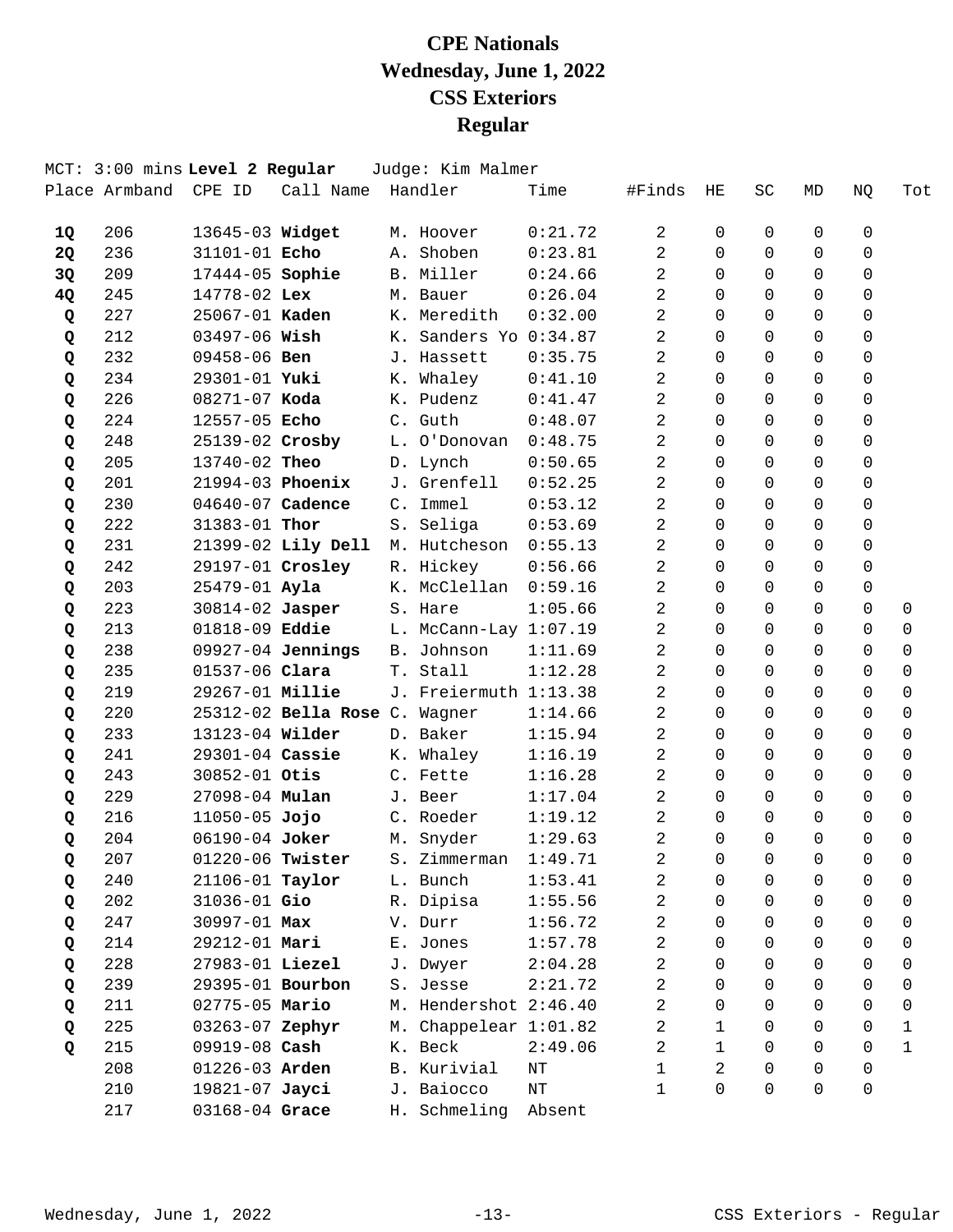| 218  | 22663-01 <b>Pepper</b> | P. Smith   | NT     |   |                |        |        |
|------|------------------------|------------|--------|---|----------------|--------|--------|
| 221  | $18016 - 09$ Zip       | L. Cromer  | Absent |   |                |        |        |
| 237  | $22684 - 01$ Rene      | D. Hanna   | NT     | 1 | $\overline{0}$ | $\cap$ | $\cap$ |
| 2.44 | 03679-04 <b>Endora</b> | R. Domfort | NT     |   | $\overline{0}$ |        | $\cap$ |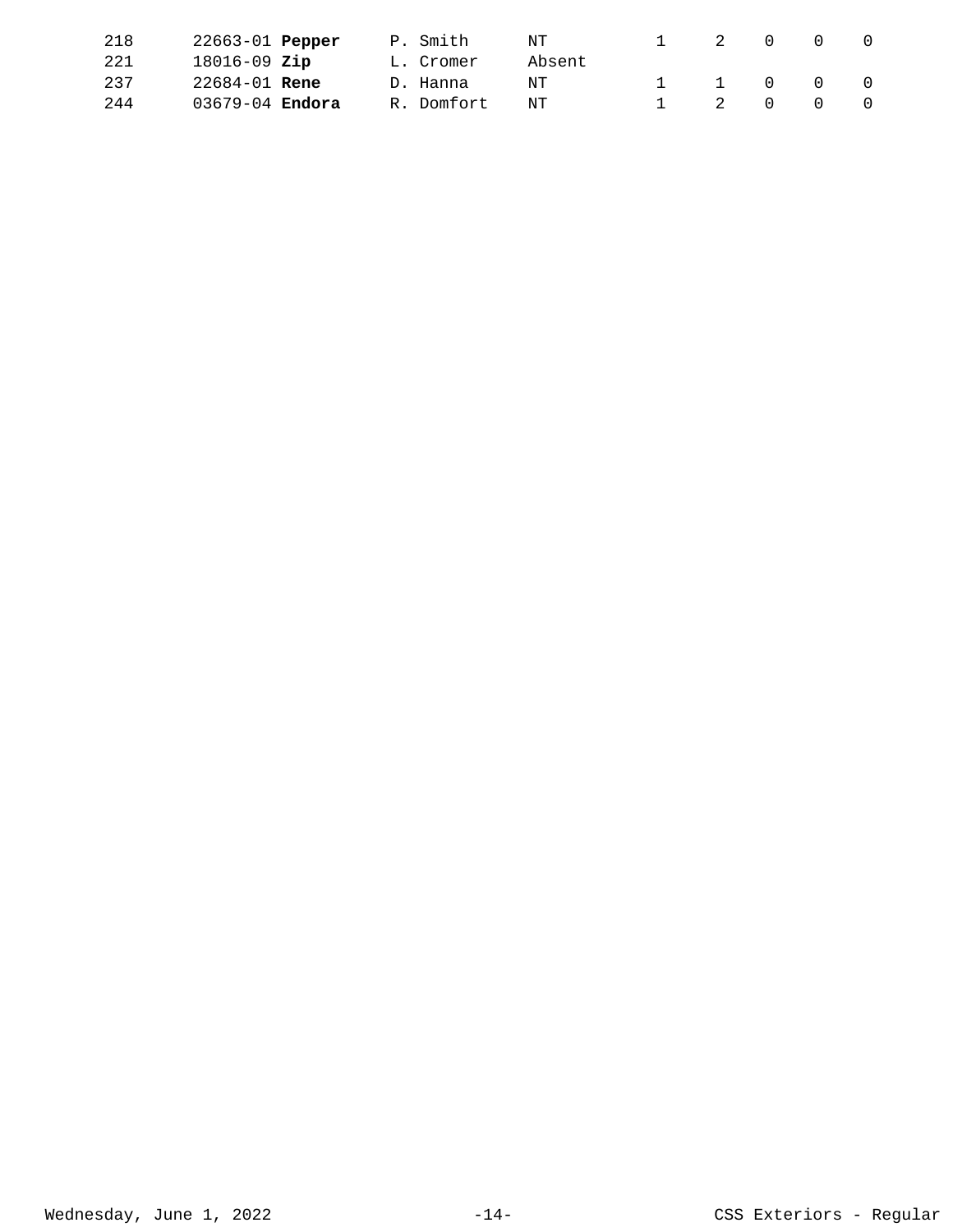|           |     | MCT: 5:00 mins Level 3 Regular |                             | Judge: Kim Malmer |           |                |              |              |             |              |             |
|-----------|-----|--------------------------------|-----------------------------|-------------------|-----------|----------------|--------------|--------------|-------------|--------------|-------------|
|           |     | Place Armband CPE ID           | Call Name Handler           |                   | Time      | #Finds         | HE           | SC           | MD          | NQ           | Tot         |
| 1Q        | 303 | 08271-06 Toohey                |                             | K. Pudenz         | 1:44.75   | 3              | 0            | 0            | 0           | 0            | $\mathbf 0$ |
| <b>2Q</b> | 325 | 27777-01 Fiona                 |                             | G. Hernandez      | 1:48.29   | 3              | $\Omega$     | 0            | 0           | $\Omega$     | $\Omega$    |
| 3Q        | 336 | 24479-03 Zari                  |                             | P. Eckstein       | 2:12.57   | 3              | $\Omega$     | $\Omega$     | $\Omega$    | 0            | $\Omega$    |
| 4Q        | 313 |                                | 13051-08 Cherokee           | M. Godlevski      | 2:21.88   | 3              | $\Omega$     | $\Omega$     | $\Omega$    | $\mathsf{O}$ | $\mathbf 0$ |
| Q         | 319 | 26319-01 Jasmine               |                             | P. Sager          | 2:48.56   | 3              | $\Omega$     | 0            | $\Omega$    | 0            | $\Omega$    |
| Q         | 301 | 07306-04 Cord                  |                             | S. Merschoff      | 2:55.62   | 3              | $\Omega$     | $\Omega$     | $\Omega$    | 0            | $\Omega$    |
| Q         | 328 | 29787-01 Storm                 |                             | R. Rubas          | 3:00.00   | 3              | $\Omega$     | $\Omega$     | $\Omega$    | 0            | $\Omega$    |
| Q         | 338 | 30833-01 Murphy                |                             | M. Arndt          | 3:00.16   | 3              | $\Omega$     | $\Omega$     | $\Omega$    | $\mathbf 0$  | $\mathbf 0$ |
| Q         | 309 | 03169-05 Spencer               |                             | J. Wahlund        | 3:02.37   | $\mathsf{3}$   | $\Omega$     | 0            | $\Omega$    | 0            | $\Omega$    |
| Q         | 334 | 30174-02 Pebbles               |                             | L. Piascik        | 3:03.31   | 3              | $\Omega$     | 0            | $\Omega$    | 0            | $\Omega$    |
| Q         | 318 | $07963-05$ Qila                |                             | B. Menini         | 3:32.82   | 3              | $\Omega$     | 0            | 0           | 0            | $\Omega$    |
| Q         | 342 | 29246-01 Maya                  |                             | C. Wolf           | 3:46.03   | 3              | $\Omega$     | $\Omega$     | $\Omega$    | 0            | $\mathbf 0$ |
| Q         | 312 | 23418-02 Tango                 |                             | K. Majka          | 3:55.47   | 3              | $\Omega$     | 0            | $\Omega$    | $\Omega$     | $\Omega$    |
|           | 302 | 23828-02 Bella                 |                             | J. Bruns          | $\rm{NT}$ | 2              | $\mathbf{1}$ | $\Omega$     | $\Omega$    | 0            |             |
|           | 304 | 29358-01 Orion                 |                             | J. Watson         | NΤ        |                | 1            | 0            | $\Omega$    | 0            |             |
|           | 305 | 11050-04 Mickey                |                             | C. Roeder         | NΤ        | 2              | $\mathbf{1}$ | $\Omega$     | $\Omega$    | 0            |             |
|           | 306 | $30814 - 03$ Jax               |                             | S. Hare           | NΤ        | $\mathbf{1}$   | $\Omega$     | $\Omega$     | $\Omega$    | 0            |             |
|           | 307 | 24524-02 Viktor                |                             | T. Barney         | NΤ        | 2              | $\mathbf{1}$ | 0            | $\Omega$    | 0            |             |
|           | 308 |                                | 27098-01 Pappy Boy          | J. Beer           | NΤ        | $\mathbf 0$    | $\mathbf{1}$ | 0            | 0           | 0            |             |
|           | 310 | 04601-03 Stash                 |                             | A. Fisher         | $\rm{NT}$ | 2              | $\Omega$     | $\Omega$     | $\Omega$    | 0            |             |
|           | 311 | 07920-03 Bowie                 |                             | G. Bowling        | NΤ        | 2              | $\Omega$     | 0            | $\Omega$    | 0            |             |
|           | 314 | 12858-06 Tabitha               |                             | S. Bala           | NΤ        | 2              | $\Omega$     | $\Omega$     | $\Omega$    | 0            |             |
|           | 315 | $16630 - 04$ Esme              |                             | M. Balent         | NΤ        | 3              | $\Omega$     | 0            | 0           | 0            |             |
|           | 316 | 13800-05 Sage                  |                             | J. Strong         | $\rm{NT}$ | $\mathbf{1}$   | 1            | $\Omega$     | $\Omega$    | 0            |             |
|           | 317 |                                | 20207-01 Kayleigh           | M. Melis          | NΤ        | $\mathbf{1}$   | $\Omega$     | $\Omega$     | $\Omega$    | 0            |             |
|           | 320 | $09927-03$ Tia                 |                             | B. Johnson        | NT        | 2              | $\Omega$     | $\Omega$     | $\Omega$    | 0            |             |
|           | 321 | 05628-04 Rush                  |                             | P. Bowers         | NΤ        | $\mathbf{1}$   | 0            | 0            | 0           | 0            |             |
|           | 322 | $12941 - 02$ Kai-Yay           |                             | S. Middendorf NT  |           | $\mathbf{1}$   | $\Omega$     | $\Omega$     | $\Omega$    | 0            |             |
|           | 323 | 30580-02 Brody                 |                             | T. Allwein        | NΤ        |                | 1            | 0            | $\Omega$    | 0            |             |
|           | 324 | 21522-02 Santino               |                             | S. Jensen         | NT        | 1              | $\mathbf{1}$ | $\Omega$     | $\Omega$    | 0            |             |
|           | 326 |                                | 29278-01 Sasha              | K. Rieger         | Absent    |                |              |              |             |              |             |
|           | 327 |                                | 18977-03 <b>Pippin</b>      | R. Earle          | NT        | 1              | 0            | 0            | 0           | 0            |             |
|           | 329 | 11748-05 Ava                   |                             | A. Morden-Moo NT  |           | $\mathbf 1$    | $\mathbf{1}$ | 0            | 0           | 0            |             |
|           | 330 |                                | $09458-05$ Daisy            | J. Hassett        | ΝT        | $\mathbf{1}$   | $\mathbf{1}$ | $\Omega$     | $\Omega$    | 0            |             |
|           | 331 | 30836-01 Dax                   |                             | T. Anchondo       | NΤ        | $\mathbf{1}$   | $\Omega$     | 0            | 0           | 0            |             |
|           | 332 | 28724-01 Desi                  |                             | S. Tagget         | ΝT        | 2              | 1            | 0            | $\Omega$    | 0            |             |
|           | 333 |                                | 13123-05 Lit'l Bit D. Baker |                   | ΝT        | $\mathbf{1}$   | $\Omega$     | $\Omega$     | $\Omega$    | 0            |             |
|           | 335 | 28555-01 Noora                 |                             | C. Smart          | NΤ        | $\overline{a}$ | $\Omega$     | 0            | $\Omega$    | 0            |             |
|           | 337 | 13645-02 Dill                  |                             | M. Hoover         | ΝT        | $\mathbf{1}$   | $\Omega$     | $\Omega$     | $\Omega$    | 0            |             |
|           | 339 | 30897-01 Chewy                 |                             | M. Kinder         | Absent    |                |              |              |             |              |             |
|           | 340 | $21994 - 04$ Earl              |                             | J. Grenfell       | ΝT        |                | $\mathbf{1}$ | 0            | 0           | 0            |             |
|           | 341 | $21074 - 05$ Ziva              |                             | S. Wise           | ΝT        | $\mathbf{1}$   | $\mathbf{1}$ | $\mathsf{O}$ | $\mathbf 0$ | 0            |             |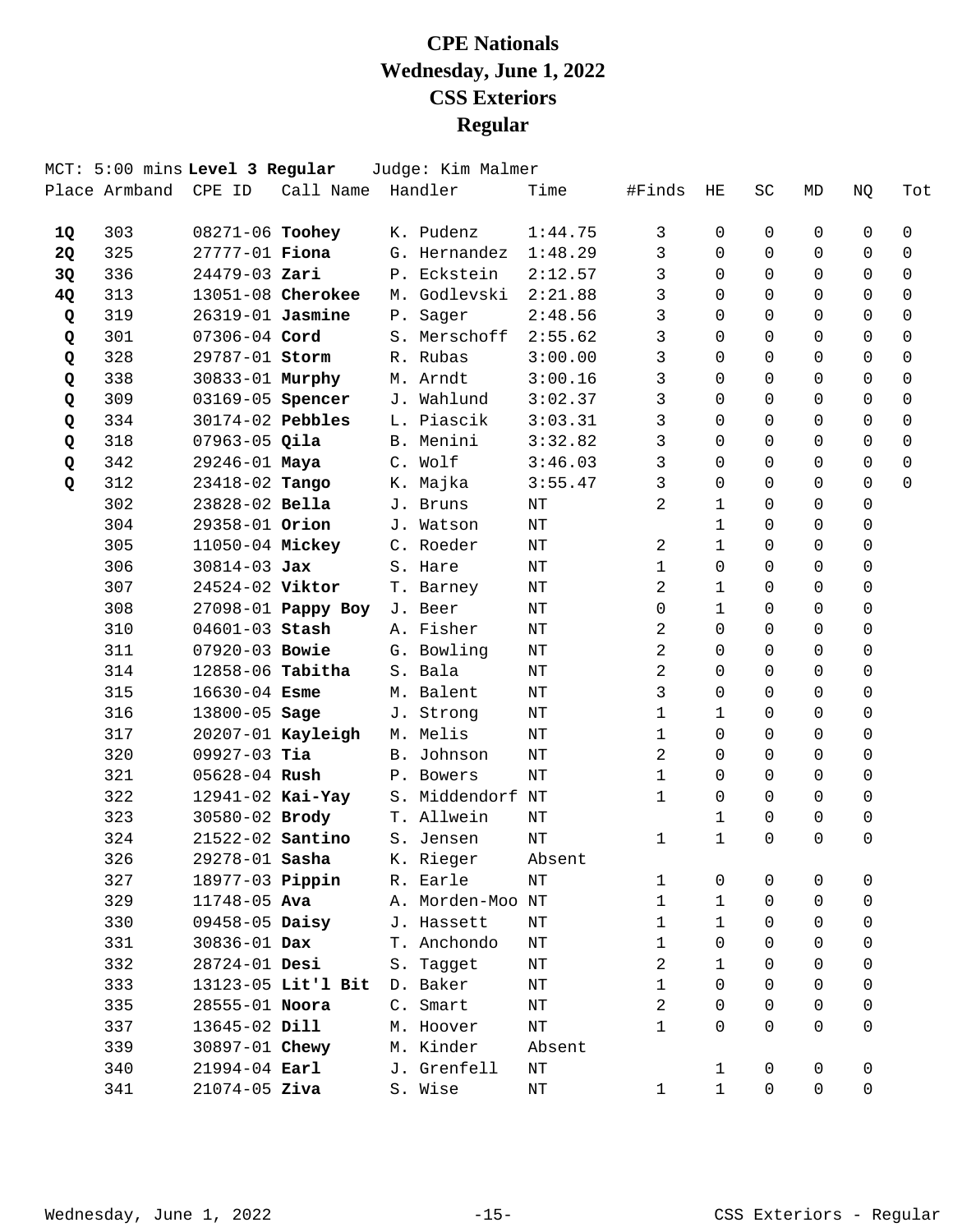|    | MCT: 4:00 mins Level 5 Regular |                      |           |    | Judge: Kim Malmer     |         |                |                |              |          |             |          |
|----|--------------------------------|----------------------|-----------|----|-----------------------|---------|----------------|----------------|--------------|----------|-------------|----------|
|    | Place Armband                  | CPE ID               | Call Name |    | Handler               | Time    | #Finds         | HE             | SC           | MD       | NQ          | Tot      |
| 1Q | 406                            | 03169-04 Banner      |           |    | J. Wahlund            | 0:46.57 | 4              | $\Omega$       | 0            | $\Omega$ | $\Omega$    |          |
| 2Q | 423                            | 31287-01 Atlas       |           | Е. | Wagner                | 0:53.94 | $\overline{4}$ | $\Omega$       | $\Omega$     | $\Omega$ | $\mathbf 0$ |          |
| 3Q | 419                            | 29258-02 Zippity     |           |    | S. Schindelho 1:01.08 |         | 4              | $\Omega$       | $\Omega$     | $\Omega$ | $\mathbf 0$ | 0        |
| 4Q | 405                            | 25473-01 Midas       |           |    | B. Dougert            | 1:06.66 | 4              | $\Omega$       | $\Omega$     | $\Omega$ | $\Omega$    | 0        |
| Q  | 404                            | 12180-03 Rue         |           |    | L. Witucki            | 1:17.31 | 4              | 0              | 0            | $\Omega$ | 0           | 0        |
| Q  | 417                            | 31856-01 Kaiser      |           |    | J. Jurgens            | 1:18.13 | 4              | 0              | 0            | $\Omega$ | 0           | 0        |
| Q  | 424                            | 01226-04 Squall      |           |    | B. Kurivial           | 1:23.59 | 4              | $\Omega$       | 0            | $\Omega$ | 0           | $\Omega$ |
| Q  | 421                            | 27984-02 Gary        |           |    | T. Pruitt             | 1:28.16 | 4              | $\Omega$       | 0            | $\Omega$ | $\Omega$    | $\Omega$ |
| Q  | 432                            | 06108-04 Frankie     |           |    | W. Henes              | 1:28.69 | 4              | $\Omega$       | $\Omega$     | $\Omega$ | $\Omega$    | 0        |
| Q  | 437                            | $04601 - 04$ Buzz    |           |    | A. Fisher             | 1:35.66 | 4              | $\Omega$       | $\Omega$     | $\Omega$ | 0           | 0        |
| Q  | 425                            | 19821-05 Henna       |           |    | J. Baiocco            | 1:44.09 | 4              | $\Omega$       | $\Omega$     | $\Omega$ | $\Omega$    | 0        |
| Q  | 435                            | 30579-01 Lily        |           |    | J. Cope               | 1:47.75 | 4              | $\Omega$       | $\Omega$     | $\Omega$ | $\Omega$    | 0        |
| Q  | 401                            | 29092-02 Promise     |           |    | S. Elliott            | 1:47.97 | 4              | $\Omega$       | $\Omega$     | $\Omega$ | $\Omega$    | $\Omega$ |
| Q  | 416                            | 18977-02 Cassie      |           |    | R. Earle              | 2:22.75 | 4              | $\Omega$       | $\Omega$     | $\Omega$ | 0           | $\Omega$ |
| Q  | 434                            | 30174-01 Diesel      |           |    | L. Piascik            | 2:30.91 | 4              | $\Omega$       | $\Omega$     | $\Omega$ | $\Omega$    | $\Omega$ |
| Q  | 422                            | 09919-04 Roxie       |           |    | K. Beck               | 2:37.12 | 4              | $\Omega$       | $\Omega$     | $\Omega$ | $\Omega$    | $\Omega$ |
| Q  | 428                            | 24524-04 Quincy      |           |    | T. Barney             | 2:43.25 | 4              | $\Omega$       | 0            | $\Omega$ | 0           | 0        |
| Q  | 426                            | 29264-01 Earl        |           |    | D. Grodin             | 2:54.72 | 4              | $\Omega$       | $\Omega$     | $\Omega$ | $\Omega$    | 0        |
| Q  | 429                            | 13307-03 Jake        |           |    | R. Mecklenbur 2:57.31 |         | 4              | $\Omega$       | $\Omega$     | $\Omega$ | $\Omega$    | $\Omega$ |
| Q  | 410                            | 30580-01 Kaslo       |           |    | T. Allwein            | 3:36.03 | 4              | $\Omega$       | $\Omega$     | $\Omega$ | $\Omega$    | $\Omega$ |
| Q  | 407                            | 19640-03 Kayza       |           |    | K. Paulsen            | 3:49.34 | 4              | $\Omega$       | 0            | $\Omega$ | $\Omega$    | $\Omega$ |
|    | 402                            | $07134 - 06$ Jaguar  |           |    | R. Wolters            | NΤ      | 3              | $\overline{0}$ | $\Omega$     | $\Omega$ | 0           |          |
|    | 403                            | 30814-01 Tristan     |           |    | S. Hare               | NT      | 3              | $\Omega$       | $\Omega$     | $\Omega$ | 0           |          |
|    | 408                            | 03938-03 Dottie      |           |    | H. Nagel              | NΤ      | 3              | 0              | $\Omega$     | $\Omega$ | 0           |          |
|    | 409                            | 06226-05 Romeo       |           |    | J. Gerdes             | NΤ      | 3              | $\Omega$       | 0            | $\Omega$ | 0           |          |
|    | 411                            | 29114-01 Reeta       |           |    | S. Stephenson NT      |         | 3              | $\Omega$       | $\Omega$     | $\Omega$ | 0           |          |
|    | 413                            | 25454-01 Kona        |           |    | S. McKinley           | NT      | 3              | $\Omega$       | $\Omega$     | $\Omega$ | $\Omega$    |          |
|    | 414                            | 05170-02 Dixie       |           | G. | Ingram                | NT      | 3              | $\Omega$       | 0            | $\Omega$ | $\Omega$    |          |
|    | 418                            | 25247-02 Dawson      |           | К. | Rueschhoff NT         |         | 2              | $\Omega$       | 0            | $\Omega$ | 0           |          |
|    | 420                            | 30890-01 Murfee      |           |    | S. Carpenter          | NΤ      |                | $\Omega$       | $\Omega$     | $\Omega$ | 0           |          |
|    | 431                            | 25139-01 Marco       |           |    | L. O'Donovan          | NΤ      | 3              | $\Omega$       | 0            | $\Omega$ | 0           |          |
|    | 433                            | 12926-05 Sierra      |           |    | T. Haarsma            | NT      | 3              | $\Omega$       | $\Omega$     | $\Omega$ | 0           |          |
|    | 436                            | 03375-02 Reba        |           | B. | <b>Bumcrots</b>       | NΤ      | 3              | $\Omega$       | $\mathbf{1}$ | $\Omega$ | $\Omega$    |          |
|    | 412                            | 30968-01 Puffin      |           |    | K. Schmidt            | NΤ      | $\overline{2}$ | $\Omega$       | $\Omega$     | $\Omega$ | 0           |          |
|    | 415                            | 29678-03 Han         |           |    | J. Stander            | NT      | 1              | $\Omega$       | $\Omega$     | $\Omega$ | 0           |          |
|    | 427                            | 31319-01 <b>Lark</b> |           |    | A. Rice               | NΤ      | $\overline{a}$ | $\Omega$       | $\Omega$     | $\Omega$ | $\Omega$    |          |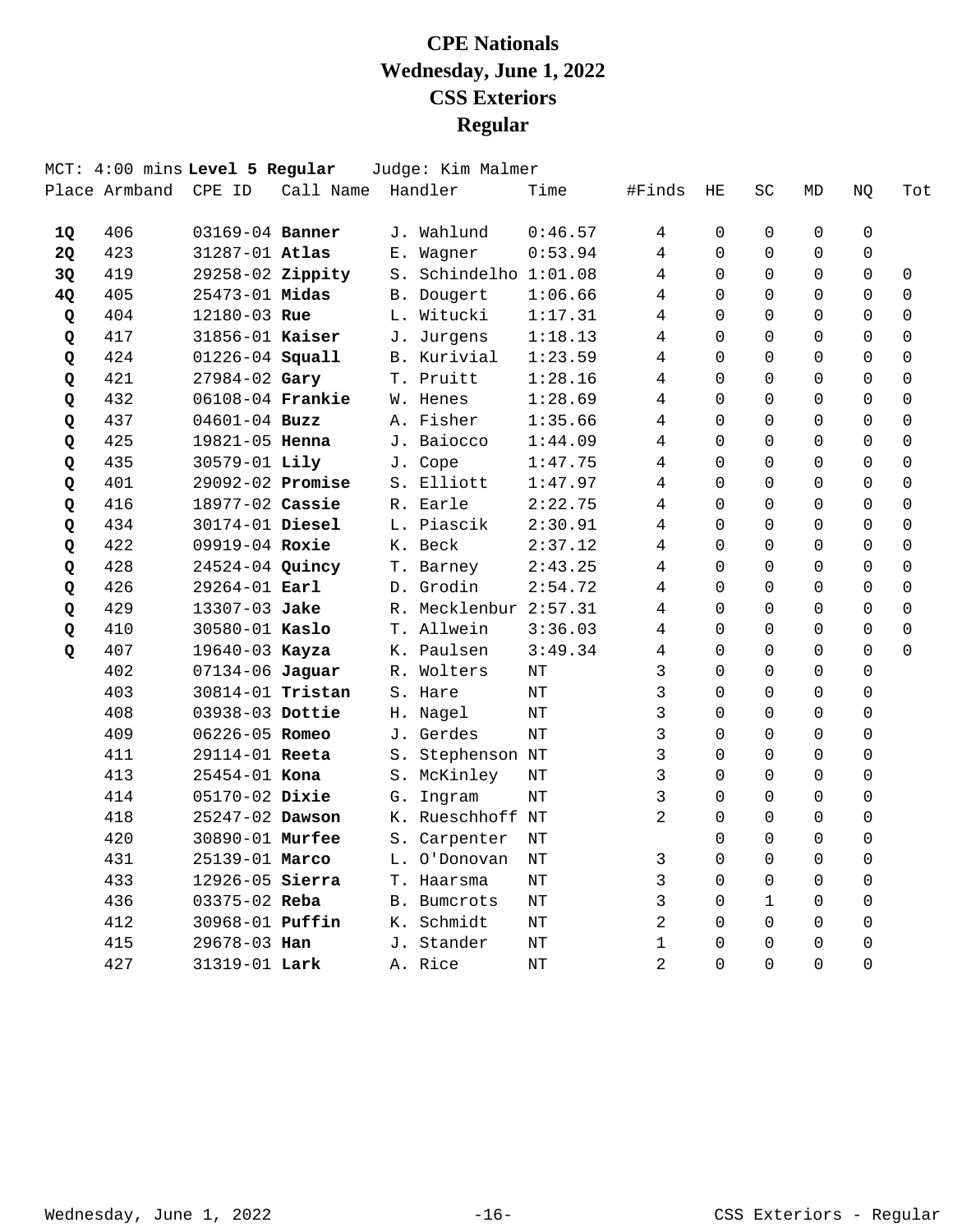|    |               | MCT: 5:00 mins Level C Regular |                    | Judge: Kim Malmer     |         |                |              |           |          |          |          |
|----|---------------|--------------------------------|--------------------|-----------------------|---------|----------------|--------------|-----------|----------|----------|----------|
|    | Place Armband | CPE ID                         | Call Name          | Handler               | Time    | #Finds         | HE           | <b>SC</b> | MD       | NQ       | Tot      |
| 1Q | 514           | 19595-03 Liadrin               |                    | M. Engemann           | 1:18.09 | 2              | $\Omega$     | 0         | 0        | 0        | $\Omega$ |
| 2Q | 516           | $24479-02$ Chelsie             |                    | P. Eckstein           | 1:33.65 | 2              | $\Omega$     | $\Omega$  | $\Omega$ | 0        | $\Omega$ |
| 3Q | 510           | 21855-05 Player                |                    | C. Zydek              | 1:37.65 | 2              | $\Omega$     | $\Omega$  | $\Omega$ | $\Omega$ | $\Omega$ |
| 4Q | 502           | 19284-02 Nova                  |                    | C. Copenhagen 1:48.78 |         | $\overline{2}$ | $\Omega$     | 0         | 0        | 0        | $\Omega$ |
| Q  | 507           | 30911-01 <b>Finnick</b>        |                    | B. Moon               | 1:56.25 | 2              | $\Omega$     | 0         | 0        | $\Omega$ | $\Omega$ |
| Q  | 504           | $25247 - 01$ Addi              |                    | K. Rueschhoff 2:26.16 |         | 2              | $\Omega$     | 0         | 0        | $\Omega$ | $\Omega$ |
| Q  | 512           | 24012-01 Oscar                 |                    | E. Moon               | 2:30.72 | 2              | $\Omega$     | 0         | 0        | $\Omega$ | $\Omega$ |
| Q  | 505           | 22408-02 Fergus                |                    | S. Reindl             | 2:34.04 | 2              | $\Omega$     | $\Omega$  | $\Omega$ | $\Omega$ | $\Omega$ |
| Q  | 508           |                                | 18300-02 Maverick  | J. Meyer              | 2:44.43 | 2              | $\Omega$     | $\Omega$  | $\Omega$ | $\Omega$ | $\Omega$ |
| Q  | 509           | $22663 - 03$ Eli               |                    | P. Smith              | 3:16.19 | 2              | $\Omega$     | 0         | 0        | $\Omega$ | $\Omega$ |
| Q  | 503           | $19640 - 01$ Keo               |                    | K. Paulsen            | 2:31.82 | 2              | $\Omega$     |           | 0        | 0        | 1        |
|    | 246           | 28617-02 Verena                |                    | L. Meleski            | NΤ      |                |              | 0         | $\Omega$ | $\Omega$ |          |
|    | 249           | $07638 - 06$ Maxx              |                    | J. Kowarsch           | ΝT      | 2              | $\mathbf 1$  | 0         | 0        | 0        |          |
|    | 501           | $19164 - 02$ Grace             |                    | C. Herweyer           | ΝT      |                |              | 0         | $\Omega$ | $\Omega$ |          |
|    | 506           | 29092-01 <b>Tempo</b>          |                    | S. Elliott            | NΤ      |                |              | 0         | 0        | 0        |          |
|    | 511           |                                | 30824-01 Hennessey | J. Helm               | NΤ      |                | $\Omega$     | 0         | 0        | 0        |          |
|    | 515           | 06226-06 Jipsi                 |                    | J. Gerdes             | NΤ      |                |              | 0         | 0        | $\Omega$ |          |
|    | 517           | 05000-02 Glory                 |                    | C. Jacobs             | NΤ      | 2              | $\mathbf{1}$ | 0         | 0        | 0        |          |
|    | 513           | 29258-01 <b>Paislee</b>        |                    | S. Schindelho NT      |         | 2              | $\mathbf{1}$ | 0         | 0        | $\Omega$ |          |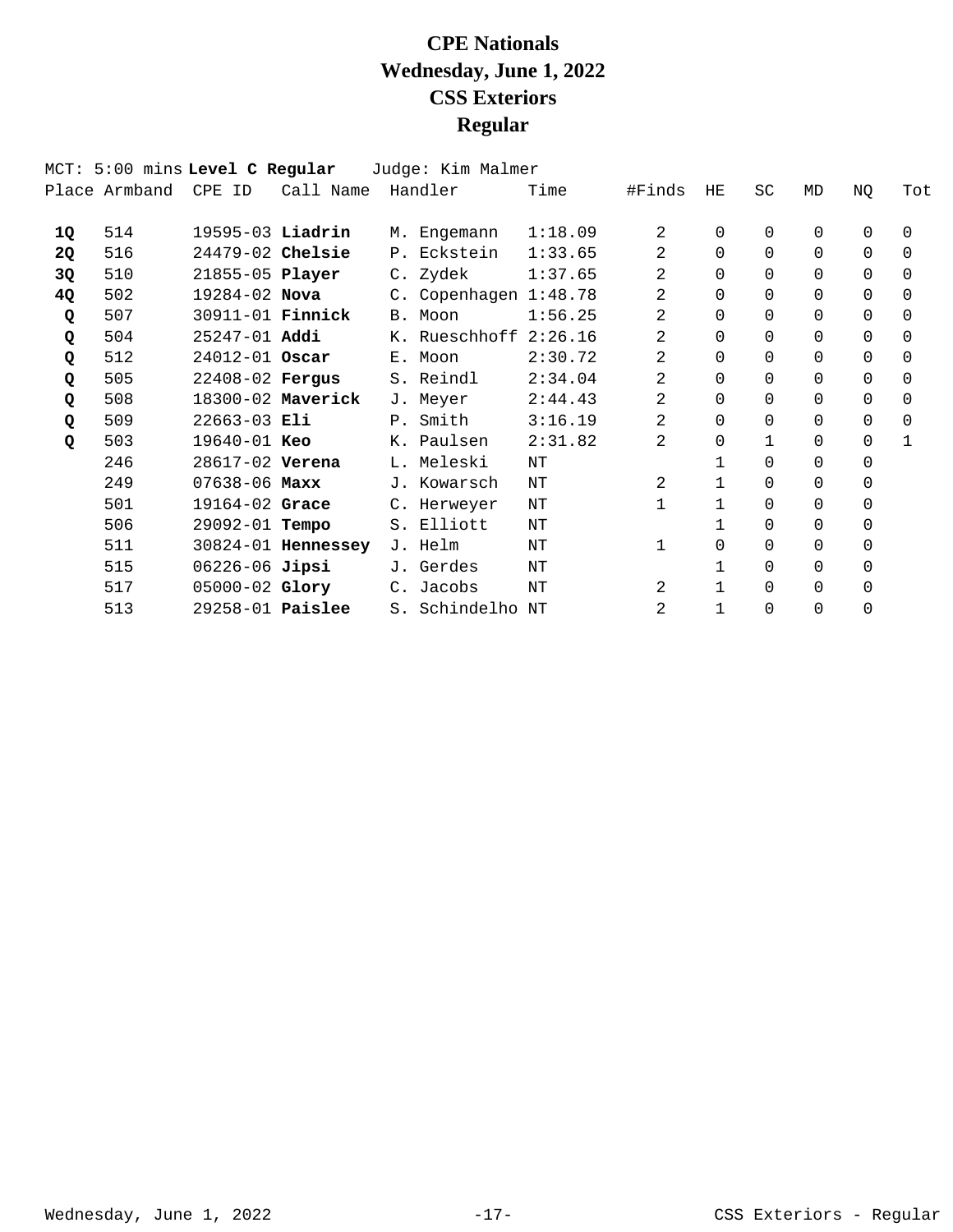|    |     | MCT: 3:00 mins Level 2 Regular |                               | Judge: Edith Markoff  |           |                |                |                |              |                |                |
|----|-----|--------------------------------|-------------------------------|-----------------------|-----------|----------------|----------------|----------------|--------------|----------------|----------------|
|    |     | Place Armband CPE ID           | Call Name Handler             |                       | Time      | #Finds         | HE.            | SC             | MD           | NQ             | Tot            |
| 1Q | 202 | $31036 - 01$ Gio               |                               | R. Dipisa             | 0:25.37   | 2              | 0              | 0              | 0            | 0              |                |
| 2Q | 236 | 31101-01 Echo                  |                               | A. Shoben             | 0:31.47   | 2              | $\Omega$       | $\Omega$       | $\Omega$     | $\Omega$       |                |
| 3Q | 232 | 09458-06 Ben                   |                               | J. Hassett            | 0:39.32   | 2              | $\Omega$       | $\Omega$       | $\Omega$     | $\Omega$       |                |
| 4Q | 205 | 13740-02 Theo                  |                               | D. Lynch              | 0:53.34   | 2              | $\mathbf 0$    | $\Omega$       | $\Omega$     | $\mathbf 0$    |                |
| Q  | 227 | 25067-01 Kaden                 |                               | K. Meredith           | 1:01.50   | 2              | $\Omega$       | $\Omega$       | $\Omega$     | $\Omega$       | 0              |
| Q  | 219 |                                | 29267-01 Millie               | J. Freiermuth 1:05.25 |           | 2              | $\Omega$       | $\Omega$       | $\Omega$     | $\Omega$       | 0              |
| Q  | 231 |                                | 21399-02 Lily Dell            | M. Hutcheson          | 1:10.10   | 2              | $\Omega$       | $\Omega$       | $\Omega$     | $\Omega$       | $\Omega$       |
| Q  | 235 | 01537-06 Clara                 |                               | T. Stall              | 1:10.22   | 2              | 0              | $\Omega$       | $\Omega$     | $\Omega$       | $\mathbf 0$    |
| Q  | 216 | $11050 - 05$ Jojo              |                               | C. Roeder             | 1:10.41   | 2              | $\Omega$       | $\Omega$       | $\Omega$     | $\Omega$       | $\mathbf 0$    |
| Q  | 238 |                                | $09927-04$ Jennings           | B. Johnson            | 1:11.18   | $\overline{2}$ | $\Omega$       | $\Omega$       | $\Omega$     | $\Omega$       | 0              |
| Q  | 244 | 03679-04 Endora                |                               | R. Domfort            | 1:17.31   | 2              | $\Omega$       | $\Omega$       | $\Omega$     | $\Omega$       | $\Omega$       |
| Q  | 225 | 03263-07 Zephyr                |                               | M. Chappelear 1:23.82 |           | 2              | $\mathbf 0$    | $\Omega$       | $\Omega$     | $\Omega$       | $\mathbf 0$    |
| Q  | 224 | 12557-05 Echo                  |                               | C. Guth               | 1:27.31   | 2              | $\Omega$       | $\Omega$       | $\Omega$     | $\Omega$       | 0              |
| Q  | 211 | 02775-05 Mario                 |                               | M. Hendershot 1:27.57 |           | 2              | $\Omega$       | $\Omega$       | $\Omega$     | $\Omega$       | 0              |
| Q  | 240 | 21106-01 Taylor                |                               | L. Bunch              | 1:28.50   | 2              | $\Omega$       | $\Omega$       | $\Omega$     | $\Omega$       | $\Omega$       |
| Q  | 212 | 03497-06 Wish                  |                               | K. Sanders Yo 1:30.91 |           | 2              | $\Omega$       | $\Omega$       | $\Omega$     | $\Omega$       | $\mathbf 0$    |
| Q  | 245 | 14778-02 Lex                   |                               | M. Bauer              | 1:39.50   | 2              | $\Omega$       | $\Omega$       | $\Omega$     | $\Omega$       | $\mathbf 0$    |
| Q  | 234 | 29301-01 Yuki                  |                               | K. Whaley             | 1:50.87   | $\overline{2}$ | $\Omega$       | $\Omega$       | $\Omega$     | $\Omega$       | 0              |
| Q  | 239 | 29395-01 Bourbon               |                               | S. Jesse              | 1:51.56   | 2              | $\Omega$       | $\Omega$       | $\Omega$     | $\Omega$       | 0              |
| Q  | 208 | 01226-03 Arden                 |                               | B. Kurivial           | 1:55.43   | 2              | $\Omega$       | $\Omega$       | $\Omega$     | $\Omega$       | $\mathbf 0$    |
| Q  | 228 | 27983-01 Liezel                |                               | J. Dwyer              | 1:56.22   | 2              | $\mathbf 0$    | $\Omega$       | $\Omega$     | $\Omega$       | $\mathbf 0$    |
| Q  | 220 |                                | 25312-02 Bella Rose C. Wagner |                       | 1:57.13   | 2              | $\Omega$       | $\Omega$       | $\Omega$     | $\Omega$       | $\Omega$       |
| Q  | 247 | 30997-01 Max                   |                               | V. Durr               | 2:12.00   | 2              | $\Omega$       | $\Omega$       | $\Omega$     | $\Omega$       | 0              |
| Q  | 204 | 06190-04 Joker                 |                               | M. Snyder             | 2:28.22   | 2              | $\Omega$       | $\Omega$       | $\Omega$     | $\Omega$       | $\Omega$       |
| Q  | 210 | 19821-07 Jayci                 |                               | J. Baiocco            | 2:31.32   | 2              | $\Omega$       | $\Omega$       | $\Omega$     | $\Omega$       | $\mathbf 0$    |
| Q  | 215 | 09919-08 Cash                  |                               | K. Beck               | 2:43.00   | 2              | $\Omega$       | $\Omega$       | $\Omega$     | $\Omega$       | $\Omega$       |
| Q  | 214 | 29212-01 Mari                  |                               | E. Jones              | 2:52.53   | 2              | $\Omega$       | $\Omega$       | $\Omega$     | $\Omega$       | 0              |
| Q  | 226 | 08271-07 Koda                  |                               | K. Pudenz             | 2:56.35   | 2              | $\Omega$       | $\Omega$       | $\Omega$     | $\Omega$       | $\Omega$       |
| Q  | 248 | 25139-02 Crosby                |                               | L. O'Donovan          | 0:48.97   | 2              | $\mathbf 0$    | $\mathbf{1}$   | $\mathbf 0$  | $\mathbf 0$    |                |
| Q  | 201 | 21994-03 Phoenix               |                               | J. Grenfell           | 1:22.38   | 2              | $\mathbf{1}$   | $\Omega$       | $\Omega$     | $\Omega$       | $\mathbf{1}$   |
| Q  | 206 | 13645-03 <b>Widget</b>         |                               | M. Hoover             | 1:44.38   | 2              | 1              | $\overline{0}$ | $\mathbf{0}$ | $\overline{0}$ | 1              |
| Q  | 222 | 31383-01 Thor                  |                               | S. Seliga             | 1:55.93   | 2              | 1              | 0              | 0            | 0              | $\mathbf{1}$   |
| Q  | 207 | 01220-06 Twister               |                               | S. Zimmerman 2:10.16  |           | 2              | $\mathsf{O}$   | $\mathbf 1$    | $\mathbf 0$  | $\mathbf 0$    | $\mathbf{1}$   |
| Q  | 203 | 25479-01 Ayla                  |                               | K. McClellan 2:16.14  |           | 2              | 1              | $\Omega$       | $\Omega$     | $\Omega$       | $\mathbf{1}$   |
|    | 241 | $29301-04$ Cassie              |                               | K. Whaley             | 2:45.75   | 2              | 2              | $\Omega$       | $\Omega$     | $\Omega$       | $\overline{a}$ |
|    | 213 | 01818-09 Eddie                 |                               | L. McCann-Lay NT      |           | 1              | $\overline{2}$ | $\Omega$       | $\Omega$     | $\Omega$       |                |
|    | 217 | 03168-04 Grace                 |                               | H. Schmeling          | Absent    |                |                |                |              |                |                |
|    | 218 | 22663-01 Pepper                |                               | P. Smith              | $\rm{NT}$ |                | $\mathbf 0$    | $\mathbf 0$    | 0            | 0              |                |
|    | 221 | 18016-09 Zip                   |                               | L. Cromer             | Absent    |                |                |                |              |                |                |
|    | 223 | 30814-02 Jasper                |                               | S. Hare               | $\rm{NT}$ | 1              | 2              | 0              | 0            | 0              |                |
|    | 229 | 27098-04 Mulan                 |                               | J. Beer               | ΝT        | $\mathbf{1}$   | 2              | $\Omega$       | 0            | $\mathbf 0$    |                |
|    | 230 | 04640-07 Cadence               |                               | C. Immel              | ΝT        | 1              | 2              | $\Omega$       | 0            | 0              |                |
|    | 233 | 13123-04 Wilder                |                               | D. Baker              | $\rm{NT}$ | 0              | 1              | 0              | 0            | 0              |                |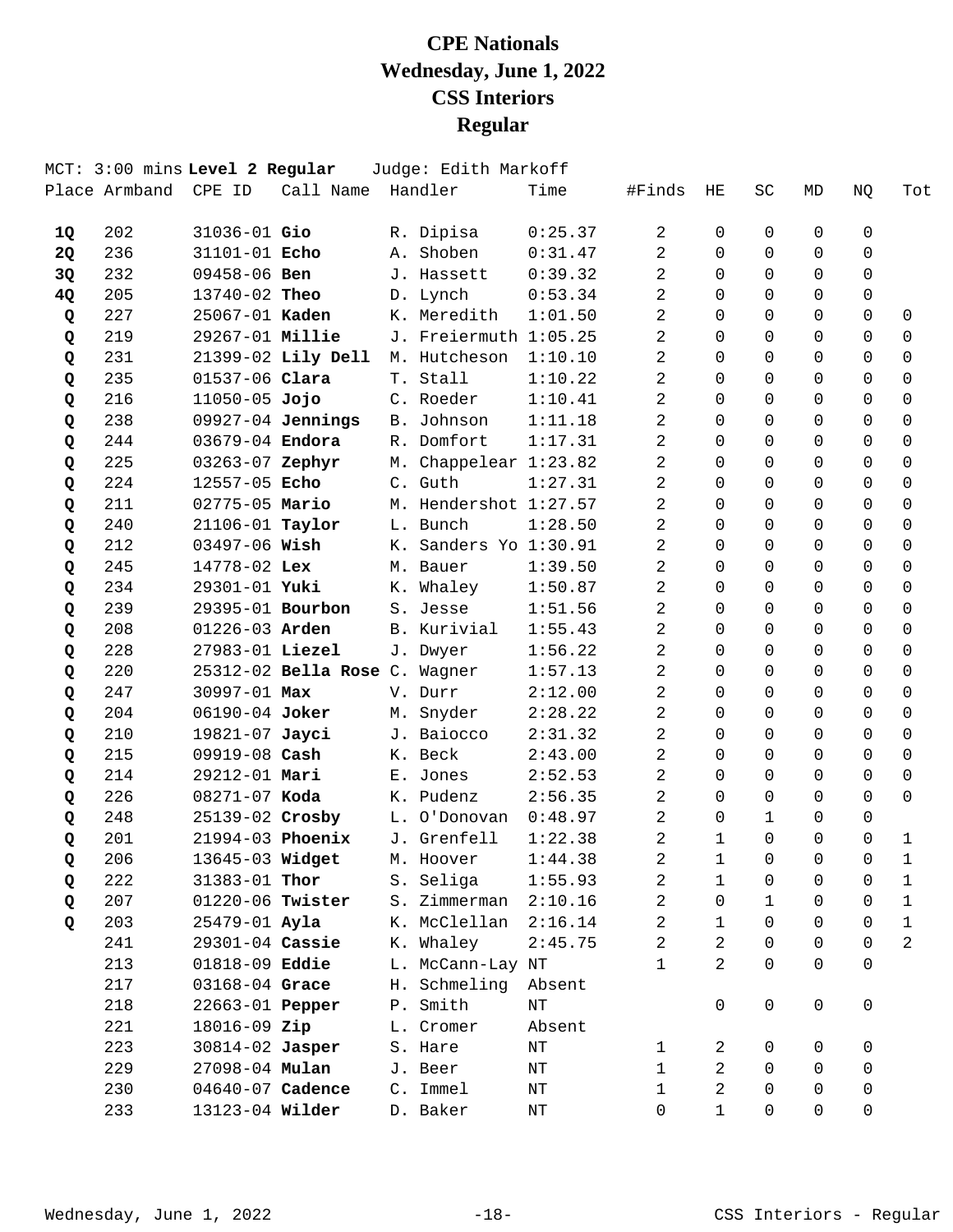| 237 | 22684-01 <b>Rene</b>          | D. Hanna    | N T |           | 1 2 0 0 0                               |  |
|-----|-------------------------------|-------------|-----|-----------|-----------------------------------------|--|
| 242 | 29197-01 Crosley R. Hickey NT |             |     | 2 1 0 0 0 |                                         |  |
| 243 | 30852-01 <b>Otis</b>          | C. Fette NT |     |           | $\begin{matrix} 0 & 0 & 0 \end{matrix}$ |  |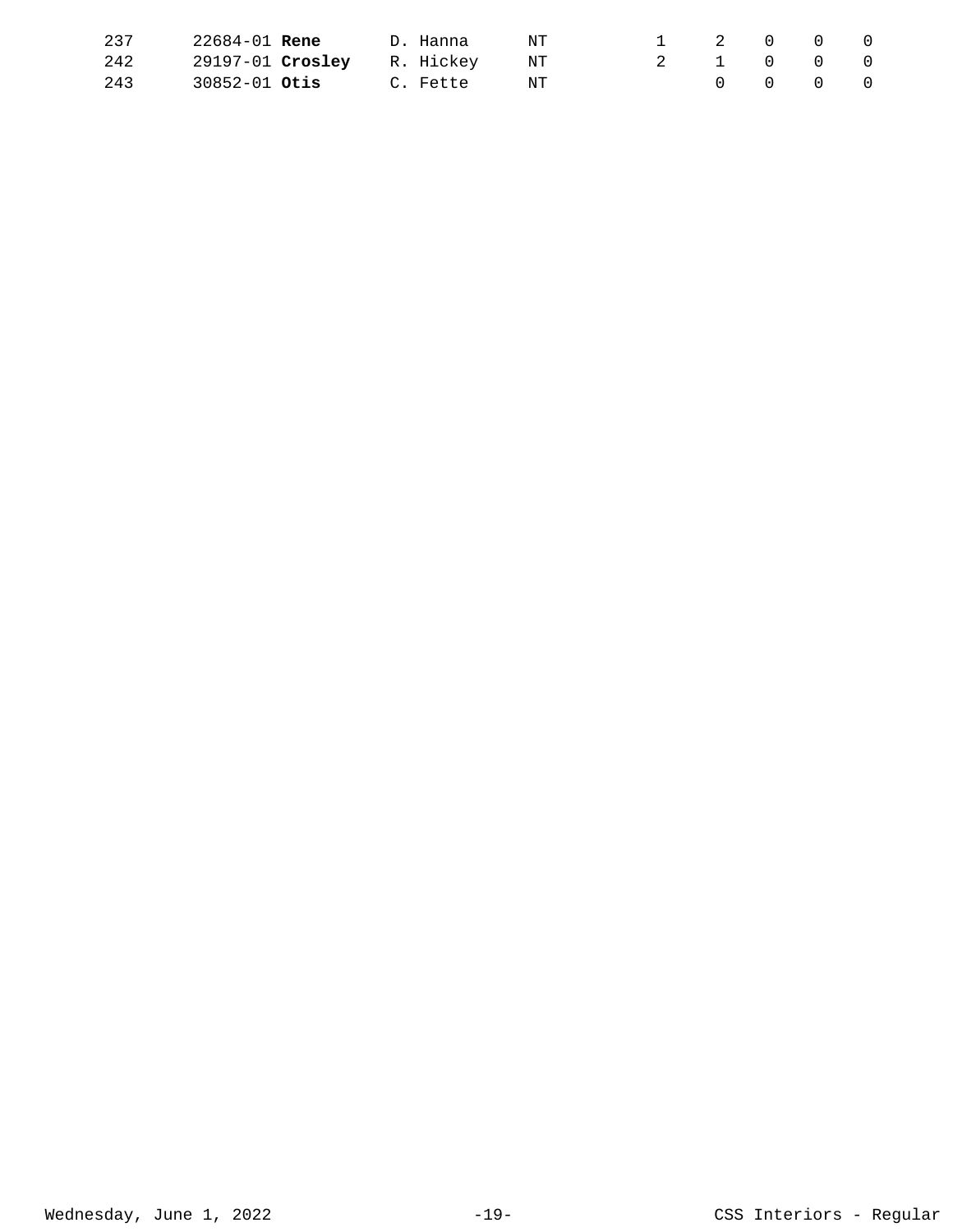|    |     | MCT: 4:00 mins Level 3 Regular |                    | Judge: Edith Markoff              |           |              |              |          |              |              |              |
|----|-----|--------------------------------|--------------------|-----------------------------------|-----------|--------------|--------------|----------|--------------|--------------|--------------|
|    |     | Place Armband CPE ID           | Call Name Handler  |                                   | Time      | #Finds       | ΗE           | SC       | MD           | NQ           | Tot          |
| 1Q | 309 | 03169-05 Spencer               |                    | J. Wahlund                        | 0:44.60   | 3            | 0            | 0        | 0            | 0            |              |
| 2Q | 325 | 27777-01 Fiona                 |                    | G. Hernandez                      | 0:49.90   | 3            | $\Omega$     | $\Omega$ | $\Omega$     | $\Omega$     |              |
| 3Q | 318 | $07963-05$ Qila                |                    | B. Menini                         | 0:51.69   | 3            | $\Omega$     | $\Omega$ | $\Omega$     | 0            |              |
| 4Q | 209 | 17444-05 Sophie                |                    | B. Miller                         | 1:18.60   | 3            | $\Omega$     | $\Omega$ | $\Omega$     | $\mathsf{O}$ | $\mathbf 0$  |
| Q  | 314 | 12858-06 Tabitha               |                    | S. Bala                           | 1:50.97   | 3            | $\Omega$     | $\Omega$ | $\Omega$     | $\Omega$     | $\Omega$     |
| Q  | 312 | 23418-02 Tango                 |                    | K. Majka                          | 1:55.69   | 3            | 0            | 0        | 0            | $\Omega$     | $\Omega$     |
| Q  | 306 | $30814 - 03$ Jax               |                    | S. Hare                           | 2:06.06   | 3            | $\Omega$     | $\Omega$ | $\Omega$     | $\Omega$     | $\Omega$     |
| Q  | 331 | 30836-01 Dax                   |                    | T. Anchondo                       | 2:10.66   | 3            | $\Omega$     | $\Omega$ | $\Omega$     | $\Omega$     | $\mathbf 0$  |
| Q  | 303 | 08271-06 Toohey                |                    | K. Pudenz                         | 2:11.25   | $\mathbf{3}$ | $\Omega$     | $\Omega$ | $\Omega$     | $\Omega$     | $\Omega$     |
| Q  | 332 | 28724-01 Desi                  |                    | S. Tagget                         | 2:19.53   | 3            | 0            | 0        | $\Omega$     | $\Omega$     | $\Omega$     |
| Q  | 301 | 07306-04 Cord                  |                    | S. Merschoff                      | 2:28.18   | 3            | $\Omega$     | $\Omega$ | $\Omega$     | $\Omega$     | $\mathbf 0$  |
| Q  | 310 | 04601-03 Stash                 |                    | A. Fisher                         | 2:42.31   | 3            | $\Omega$     | $\Omega$ | $\Omega$     | $\mathbf 0$  | $\mathbf 0$  |
| Q  | 330 | 09458-05 Daisy                 |                    | J. Hassett                        | 2:43.10   | 3            | $\Omega$     | $\Omega$ | $\Omega$     | $\Omega$     | $\mathbf 0$  |
| Q  | 329 | 11748-05 Ava                   |                    | A. Morden-Moo 3:07.12             |           | 3            | $\Omega$     | 0        | $\Omega$     | $\Omega$     | $\Omega$     |
| Q  | 340 | $21994 - 04$ Earl              |                    | J. Grenfell                       | 3:08.34   | 3            | $\Omega$     | $\Omega$ | $\Omega$     | $\Omega$     | $\Omega$     |
| Q  | 316 | 13800-05 Sage                  |                    | J. Strong                         | 3:12.13   | 3            | $\Omega$     | $\Omega$ | $\Omega$     | $\mathsf{O}$ | $\mathbf 0$  |
| Q  | 302 | 23828-02 Bella                 |                    | J. Bruns                          | 3:23.37   | 3            | $\Omega$     | $\Omega$ | $\Omega$     | $\Omega$     | $\Omega$     |
| Q  | 336 | $24479 - 03$ Zari              |                    | P. Eckstein                       | 3:30.87   | 3            | $\Omega$     | $\Omega$ | $\Omega$     | $\Omega$     | $\Omega$     |
| Q  | 319 | 26319-01 Jasmine               |                    | P. Sager                          | 3:49.37   | 3            | $\Omega$     | $\Omega$ | $\Omega$     | $\Omega$     | $\Omega$     |
| Q  | 328 | 29787-01 Storm                 |                    | R. Rubas                          | 2:33.56   | 3            | $\Omega$     | $\Omega$ | $\mathbf{1}$ | $\Omega$     | $\mathbf{1}$ |
|    | 304 | 29358-01 Orion                 |                    | J. Watson                         | NΤ        | $\mathbf{1}$ | $\Omega$     | $\Omega$ | $\Omega$     | $\Omega$     |              |
|    | 305 | 11050-04 Mickey                |                    | C. Roeder                         | $\rm{NT}$ | $\mathbf{1}$ | 1            | $\Omega$ | $\Omega$     | $\Omega$     |              |
|    | 307 | 24524-02 Viktor                |                    | T. Barney                         | NΤ        | 2            | $\Omega$     | $\Omega$ | $\Omega$     | $\Omega$     |              |
|    | 308 |                                | 27098-01 Pappy Boy | J. Beer                           | NΤ        | $\mathbf{1}$ | $\Omega$     | $\Omega$ | $\Omega$     | 0            |              |
|    | 311 | 07920-03 Bowie                 |                    | G. Bowling                        | NΤ        | 2            | $\Omega$     | $\Omega$ | $\Omega$     | $\mathbf 0$  |              |
|    | 313 |                                | 13051-08 Cherokee  | M. Godlevski                      | $\rm{NT}$ |              | $\mathbf{1}$ | $\Omega$ | $\Omega$     | $\Omega$     |              |
|    | 315 | $16630 - 04$ Esme              |                    | M. Balent                         | NΤ        | $\mathbf 1$  | $\Omega$     | $\Omega$ | $\Omega$     | $\Omega$     |              |
|    | 317 |                                | 20207-01 Kayleigh  | M. Melis                          | NΤ        | 2            | $\Omega$     | $\Omega$ | $\Omega$     | 0            |              |
|    | 320 | $09927-03$ Tia                 |                    | B. Johnson                        | ΝT        | 2            | $\Omega$     | $\Omega$ | $\Omega$     | $\mathbf 0$  |              |
|    | 321 | 05628-04 Rush                  |                    | P. Bowers                         | NT        |              | $\Omega$     | $\Omega$ | $\Omega$     | $\Omega$     |              |
|    | 322 |                                |                    | 12941-02 Kai-Yay S. Middendorf NT |           | 2            | $\Omega$     | $\Omega$ | $\Omega$     | 0            |              |
|    | 323 | 30580-02 Brody                 |                    | T. Allwein                        | NΤ        | 2            | 1            | 0        | 0            | 0            |              |
|    | 324 | 21522-02 Santino               |                    | S. Jensen                         | NΤ        | $\mathbf{1}$ | $\mathsf{O}$ | $\Omega$ | 0            | $\mathsf{O}$ |              |
|    | 326 | 29278-01 Sasha                 |                    | K. Rieger                         | Absent    |              |              |          |              |              |              |
|    | 327 | 18977-03 <b>Pippin</b>         |                    | R. Earle                          | ΝT        | 2            | 0            | 0        | 0            | 0            |              |
|    | 333 |                                | 13123-05 Lit'l Bit | D. Baker                          | $\rm{NT}$ | $\mathbf{1}$ | 0            | $\Omega$ | 0            | 0            |              |
|    | 334 | 30174-02 Pebbles               |                    | L. Piascik                        | ΝT        | 2            | $\mathbf{1}$ | 0        | 0            | 0            |              |
|    | 335 | 28555-01 Noora                 |                    | C. Smart                          | ΝT        | 2            | $\Omega$     | 0        | $\Omega$     | 0            |              |
|    | 337 | 13645-02 Dill                  |                    | M. Hoover                         | ΝT        | $\mathbf{1}$ | $\mathbf 0$  | 0        | $\Omega$     | 0            |              |
|    | 338 | 30833-01 Murphy                |                    | M. Arndt                          | $\rm{NT}$ | 2            | $\mathbf{1}$ | 0        | $\Omega$     | $\mathbf 0$  |              |
|    | 339 | 30897-01 Chewy                 |                    | M. Kinder                         | Absent    |              |              |          |              |              |              |
|    | 341 | $21074 - 05$ Ziva              |                    | S. Wise                           | ΝT        | 2            | $\mathbf{1}$ | 0        | 0            | 0            |              |
|    | 342 | 29246-01 Maya                  |                    | C. Wolf                           | ΝT        | 2            | $\mathsf{O}$ | 0        | 0            | 0            |              |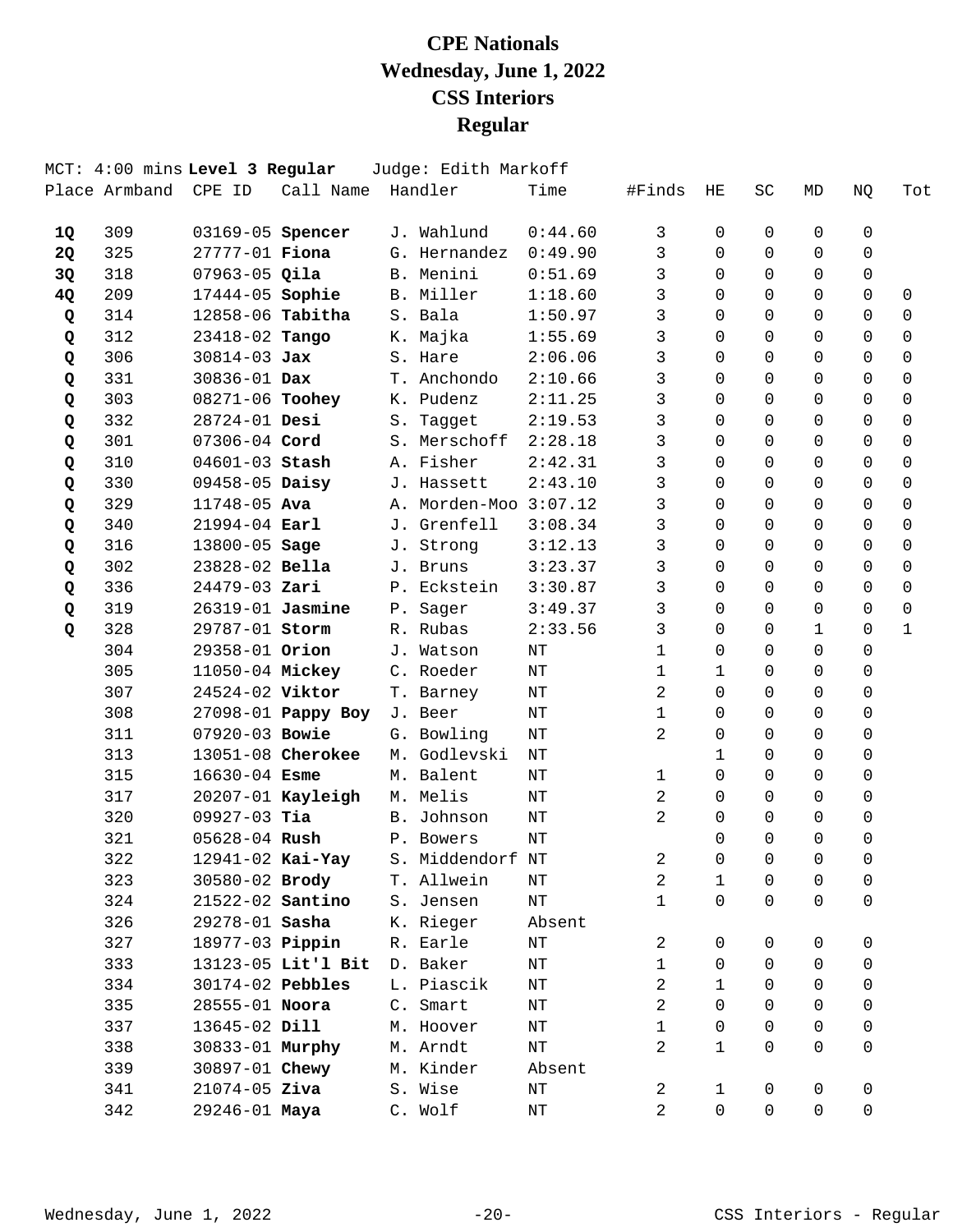|              |               | MCT: 5:00 mins Level 5 Regular |           |       | Judge: Edith Markoff  |           |                |                |          |             |                |                     |
|--------------|---------------|--------------------------------|-----------|-------|-----------------------|-----------|----------------|----------------|----------|-------------|----------------|---------------------|
|              | Place Armband | CPE ID                         | Call Name |       | Handler               | Time      | #Finds         | ΗE             | SC       | MD          | NQ             | Tot                 |
| 1Q           | 405           | $25473 - 01$ Midas             |           |       | B. Dougert            | 1:41.56   | 4              | 0              | 0        | $\mathbf 0$ | $\mathbf 0$    | $\mathbf 0$         |
| 2Q           | 416           | 18977-02 Cassie                |           |       | R. Earle              | 2:33.44   | 4              | $\Omega$       | $\Omega$ | $\Omega$    | $\Omega$       | $\Omega$            |
| 3Q           | 421           | 27984-02 Gary                  |           |       | T. Pruitt             | 2:47.25   | 4              | $\Omega$       | $\Omega$ | $\Omega$    | $\Omega$       | $\Omega$            |
| 4Q           | 427           | 31319-01 Lark                  |           |       | A. Rice               | 2:58.94   | 4              | $\Omega$       | $\Omega$ | $\Omega$    | $\Omega$       | 0                   |
| Q            | 425           | 19821-05 Henna                 |           |       | J. Baiocco            | 3:01.69   | 4              | 0              | $\Omega$ | $\Omega$    | $\Omega$       | 0                   |
| Q            | 432           | 06108-04 Frankie               |           |       | W. Henes              | 3:04.47   | 4              | 0              | $\Omega$ | $\mathbf 0$ | 0              | 0                   |
| Q            | 413           | 25454-01 Kona                  |           |       | S. McKinley           | 3:11.44   | 4              | $\Omega$       | $\Omega$ | $\Omega$    | 0              | $\mathsf{O}\xspace$ |
| Q            | 412           | 30968-01 <b>Puffin</b>         |           |       | K. Schmidt            | 3:13.10   | 4              | $\Omega$       | $\Omega$ | $\Omega$    | $\Omega$       | 0                   |
| Q            | 423           | 31287-01 Atlas                 |           |       | E. Wagner             | 3:15.12   | 4              | $\Omega$       | $\Omega$ | $\Omega$    | $\Omega$       | 0                   |
| Q            | 433           | 12926-05 Sierra                |           |       | T. Haarsma            | 3:26.34   | 4              | 0              | $\Omega$ | $\Omega$    | $\Omega$       | 0                   |
| Q            | 401           | 29092-02 Promise               |           |       | S. Elliott            | 3:36.22   | 4              | 0              | $\Omega$ | $\Omega$    | $\Omega$       | 0                   |
| Q            | 424           | 01226-04 Squall                |           |       | B. Kurivial           | 3:43.72   | 4              | $\Omega$       | $\Omega$ | $\Omega$    | $\Omega$       | $\Omega$            |
| Q            | 410           | 30580-01 Kaslo                 |           |       | T. Allwein            | 3:43.91   | 4              | $\Omega$       | $\Omega$ | $\Omega$    | $\Omega$       | $\Omega$            |
| Q            | 414           | $05170 - 02$ Dixie             |           |       | G. Ingram             | 3:52.59   | 4              | $\Omega$       | $\Omega$ | $\Omega$    | $\Omega$       | 0                   |
| Q            | 403           | 30814-01 Tristan               |           |       | S. Hare               | 4:08.09   | 4              | $\Omega$       | 0        | $\Omega$    | $\Omega$       | 0                   |
| Q            | 437           | $04601 - 04$ Buzz              |           |       | A. Fisher             | 4:18.00   | 4              | $\Omega$       | $\Omega$ | $\Omega$    | $\Omega$       | 0                   |
| Q            | 404           | 12180-03 Rue                   |           |       | L. Witucki            | 4:29.43   | 4              | $\Omega$       | $\Omega$ | $\Omega$    | $\Omega$       | $\Omega$            |
| Q            | 429           | $13307 - 03$ Jake              |           |       | R. Mecklenbur 4:29.78 |           | 4              | $\Omega$       | $\Omega$ | $\Omega$    | $\Omega$       | $\Omega$            |
| Q            | 422           | 09919-04 Roxie                 |           |       | K. Beck               | 4:32.56   | 4              | $\Omega$       | $\Omega$ | $\Omega$    | $\Omega$       | $\Omega$            |
| $\mathbf{Q}$ | 408           | 03938-03 Dottie                |           |       | H. Nagel              | 4:59.00   | 4              | $\Omega$       | $\Omega$ | $\Omega$    | $\Omega$       | $\Omega$            |
|              | 402           | 07134-06 Jaguar                |           |       | R. Wolters            | NΤ        | 0              | $\mathbf{1}$   | $\Omega$ | $\Omega$    | 0              |                     |
|              | 406           | 03169-04 Banner                |           |       | J. Wahlund            | NT        | 3              | $\mathbf{1}$   | $\Omega$ | $\mathbf 0$ | 0              |                     |
|              | 407           | 19640-03 Kayza                 |           |       | K. Paulsen            | NΤ        | 2              | $\Omega$       | $\Omega$ | $\Omega$    | $\mathsf 0$    |                     |
|              | 411           | 29114-01 Reeta                 |           |       | S. Stephenson NT      |           | 3              | $\overline{0}$ | $\Omega$ | $\Omega$    | $\overline{0}$ |                     |
|              | 415           | 29678-03 Han                   |           |       | J. Stander            | NΤ        | $\overline{2}$ | $\Omega$       | $\Omega$ | $\Omega$    | 0              |                     |
|              | 417           | 31856-01 Kaiser                |           |       | J. Jurgens            | NT        | 3              | $\mathbf 1$    | $\Omega$ | $\Omega$    | 0              |                     |
|              | 418           | 25247-02 Dawson                |           |       | K. Rueschhoff NT      |           | 3              | 0              | $\Omega$ | $\Omega$    | 0              |                     |
|              | 420           | 30890-01 Murfee                |           |       | S. Carpenter          | NΤ        | 2              | $\mathbf{1}$   | $\Omega$ | $\Omega$    | 0              |                     |
|              | 426           | 29264-01 Earl                  |           |       | D. Grodin             | NT        | 3              | $\Omega$       | $\Omega$ | $\Omega$    | $\Omega$       |                     |
|              | 428           | 24524-04 Quincy                |           |       | T. Barney             | NΤ        | 2              | $\mathbf 1$    | $\Omega$ | $\Omega$    | $\Omega$       |                     |
|              | 431           | 25139-01 Marco                 |           |       | L. O'Donovan          | NT        | 2              | $\Omega$       | 0        | $\Omega$    | 0              |                     |
|              | 434           | 30174-01 Diesel                |           |       | L. Piascik            | NΤ        | $\mathbf 1$    | $\Omega$       | $\Omega$ | $\Omega$    | 0              |                     |
|              | 435           | 30579-01 Lily                  |           |       | J. Cope               | $\rm{NT}$ | 3              | $\Omega$       | $\Omega$ | $\Omega$    | $\Omega$       |                     |
|              | 436           | $03375 - 02$ Reba              |           |       | <b>B.</b> Bumcrots    | NΤ        |                | $\mathbf{1}$   | $\Omega$ | $\Omega$    | $\Omega$       |                     |
|              | 409           | 06226-05 Romeo                 |           |       | J. Gerdes             | NΤ        | 2              | $\Omega$       | $\Omega$ | $\Omega$    | $\Omega$       |                     |
|              | 419           | 29258-02 Zippity               |           | $S$ . | Schindelho NT         |           | 3              | $\mathbf{1}$   | $\Omega$ | $\Omega$    | $\Omega$       |                     |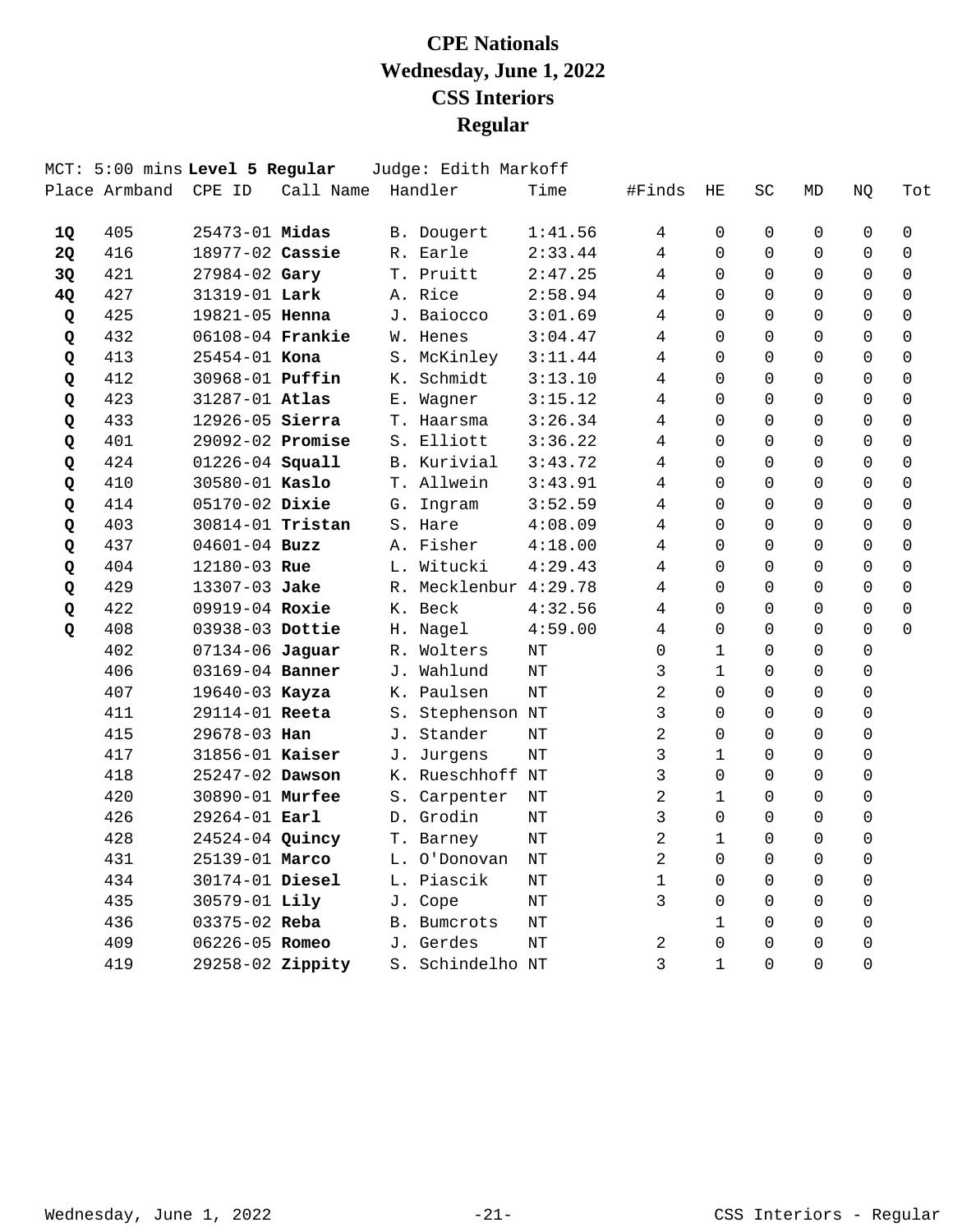|           | MCT: 5:00 mins Level C Regular |                         |                    | Judge: Edith Markoff  |         |              |          |          |          |          |          |
|-----------|--------------------------------|-------------------------|--------------------|-----------------------|---------|--------------|----------|----------|----------|----------|----------|
|           | Place Armband                  | CPE ID                  | Call Name          | Handler               | Time    | #Finds       | HE       | SC       | MD       | NQ       | Tot      |
| 1Q        | 507                            | 30911-01 <b>Finnick</b> |                    | B. Moon               | 2:36.00 | 1.           | 0        | $\Omega$ | $\Omega$ | $\Omega$ | $\Omega$ |
| <b>2Q</b> | 513                            | $29258-01$ Paislee      |                    | S. Schindelho 3:00.85 |         | 1            | 0        | $\Omega$ | $\Omega$ | 0        | 0        |
| 3Q        | 502                            | 19284-02 Nova           |                    | C. Copenhagen 3:49.03 |         | 1            | $\Omega$ | $\Omega$ | $\Omega$ | $\Omega$ | $\Omega$ |
| 4Q        | 512                            | 24012-01 Oscar          |                    | E. Moon               | 3:54.50 | $\mathbf{1}$ | 0        | $\Omega$ | $\Omega$ | 0        | 0        |
| Q         | 514                            | 19595-03 Liadrin        |                    | M. Engemann           | 4:17.44 | 1            | 0        | $\Omega$ | $\Omega$ | 0        | $\Omega$ |
|           | 246                            | 28617-02 Verena         |                    | L. Meleski            | NΤ      | 0            |          | $\Omega$ | $\Omega$ | 0        |          |
|           | 249                            | $07638 - 06$ Maxx       |                    | J. Kowarsch           | NΤ      | 0            |          | 0        | $\Omega$ | 0        |          |
|           | 501                            | 19164-02 Grace          |                    | C. Herweyer           | NΤ      | $\mathbf{1}$ |          | 0        | $\Omega$ | 0        |          |
|           | 503                            | 19640-01 Keo            |                    | K. Paulsen            | ΝT      | 0            | 0        | $\Omega$ | $\Omega$ | 0        |          |
|           | 504                            | $25247 - 01$ Addi       |                    | K. Rueschhoff         | ΝT      | 0            |          | 0        | $\Omega$ | $\Omega$ |          |
|           | 505                            | 22408-02 Fergus         |                    | S. Reindl             | NΤ      | 0            | $\Omega$ | $\Omega$ | $\Omega$ | 0        |          |
|           | 506                            | 29092-01 <b>Tempo</b>   |                    | S. Elliott            | NΤ      | 0            |          | $\Omega$ | $\Omega$ | 0        |          |
|           | 508                            |                         | 18300-02 Maverick  | J. Meyer              | NΤ      | 0            | $\Omega$ | $\Omega$ | $\Omega$ | 0        |          |
|           | 509                            | $22663 - 03$ Eli        |                    | P. Smith              | ΝT      | 0            |          | $\Omega$ | $\Omega$ | 0        |          |
|           | 510                            | 21855-05 Player         |                    | C. Zydek              | NΤ      | 0            | $\Omega$ | 0        | $\Omega$ | $\Omega$ |          |
|           | 511                            |                         | 30824-01 Hennessey | J. Helm               | NT      |              |          | $\Omega$ | $\Omega$ | 0        |          |
|           | 516                            | 24479-02 Chelsie        |                    | P. Eckstein           | ΝT      | 1            |          | $\Omega$ | $\Omega$ | $\Omega$ |          |
|           | 517                            | $05000 - 02$ Glory      |                    | C. Jacobs             | NΤ      | 0            | $\Omega$ | 0        | $\Omega$ | 0        |          |
|           | 515                            | 06226-06 Jipsi          |                    | J. Gerdes             | NΤ      | $\Omega$     |          | $\Omega$ | $\Omega$ | $\Omega$ |          |
|           |                                |                         |                    |                       |         |              |          |          |          |          |          |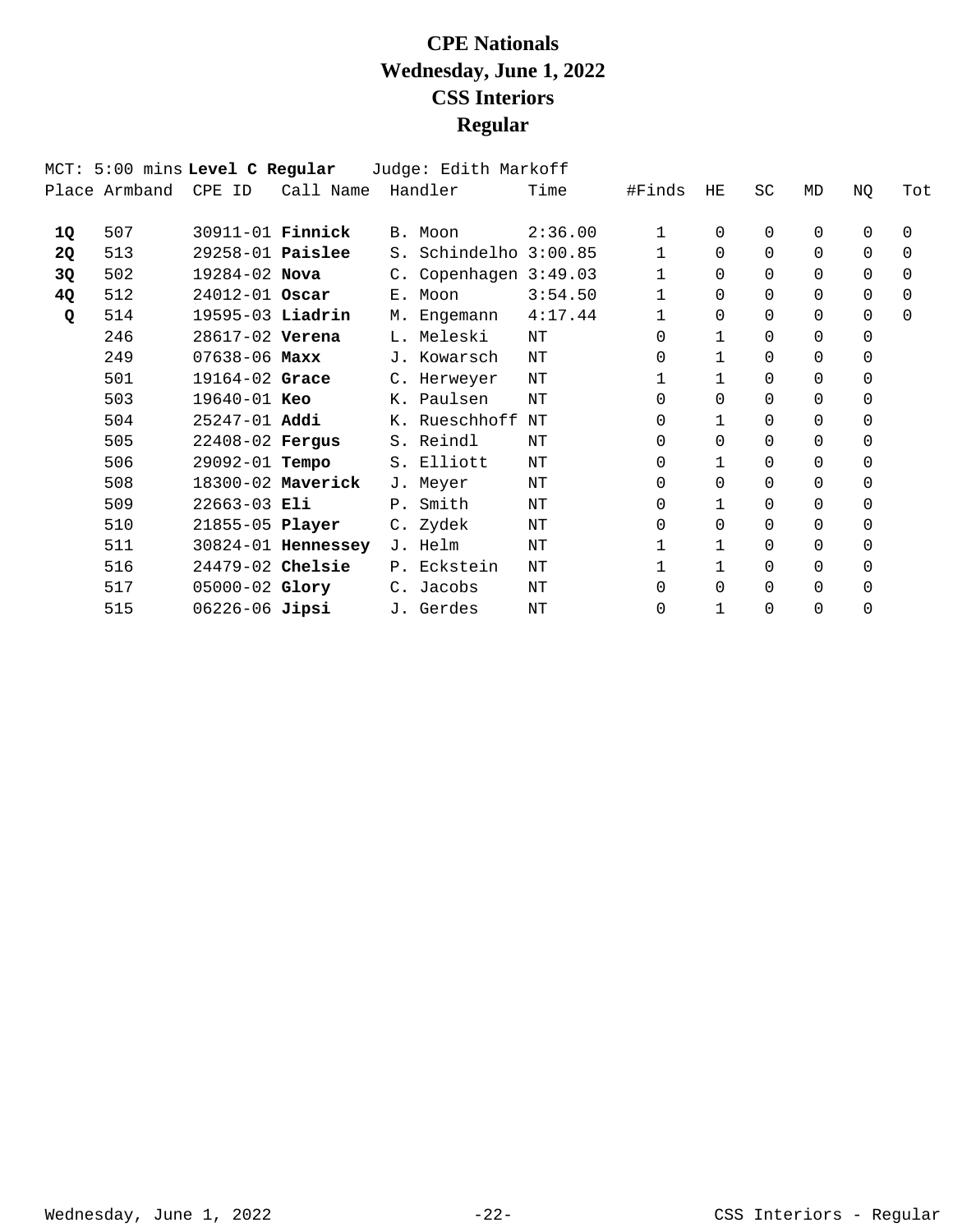|    | MCT: 3:00 mins Level 2 Regular |                      |                               |            | Judge: Judy Leitzsch  |         |              |                |          |             |             |              |
|----|--------------------------------|----------------------|-------------------------------|------------|-----------------------|---------|--------------|----------------|----------|-------------|-------------|--------------|
|    | Place Armband                  | CPE ID               | Call Name                     |            | Handler               | Time    | #Finds       | HE             | SC       | MD          | NQ          | Tot          |
| 1Q | 201                            |                      | $21994-03$ Phoenix            |            | J. Grenfell           | 0:30.68 | 2            | 0              | 0        | 0           | 0           |              |
| 2Q | 202                            | 31036-01 Gio         |                               |            | R. Dipisa             | 0:35.12 | 2            | $\Omega$       | $\Omega$ | $\Omega$    | 0           |              |
| 3Q | 240                            | 21106-01 Taylor      |                               |            | L. Bunch              | 0:35.62 | 2            | 0              | $\Omega$ | $\Omega$    | $\mathbf 0$ |              |
| 4Q | 310                            | 04601-03 Stash       |                               |            | A. Fisher             | 0:38.75 | 2            | $\Omega$       | $\Omega$ | $\Omega$    | $\mathbf 0$ |              |
| Q  | 232                            | $09458 - 06$ Ben     |                               |            | J. Hassett            | 0:38.81 | 2            | $\Omega$       | $\Omega$ | $\Omega$    | $\Omega$    |              |
| Q  | 236                            | 31101-01 Echo        |                               |            | A. Shoben             | 0:38.87 | 2            | $\Omega$       | $\Omega$ | $\Omega$    | $\Omega$    |              |
| Q  | 206                            | 13645-03 Widget      |                               |            | M. Hoover             | 0:41.31 | 2            | 0              | $\Omega$ | $\Omega$    | $\mathbf 0$ |              |
| Q  | 244                            | 03679-04 Endora      |                               |            | R. Domfort            | 0:41.31 | 2            | $\Omega$       | $\Omega$ | $\Omega$    | 0           |              |
| Q  | 238                            |                      | 09927-04 Jennings             | <b>B</b> . | Johnson               | 0:41.75 | 2            | $\Omega$       | $\Omega$ | $\Omega$    | 0           |              |
| Q  | 227                            | 25067-01 Kaden       |                               |            | K. Meredith           | 0:42.81 | 2            | $\Omega$       | $\Omega$ | $\Omega$    | 0           |              |
| Q  | 245                            | 14778-02 Lex         |                               |            | M. Bauer              | 0:46.18 | 2            | $\Omega$       | $\Omega$ | $\Omega$    | $\mathbf 0$ |              |
| Q  | 219                            | 29267-01 Millie      |                               |            | J. Freiermuth 0:48.18 |         | 2            | $\Omega$       | $\Omega$ | $\Omega$    | $\mathbf 0$ |              |
| Q  | 205                            | 13740-02 Theo        |                               |            | D. Lynch              | 0:51.06 | 2            | $\Omega$       | $\Omega$ | $\Omega$    | $\Omega$    |              |
| Q  | 248                            | 25139-02 Crosby      |                               |            | L. O'Donovan          | 0:51.31 | 2            | $\Omega$       | $\Omega$ | $\Omega$    | $\Omega$    |              |
| Q  | 228                            | 27983-01 Liezel      |                               |            | J. Dwyer              | 0:53.93 | 2            | $\Omega$       | $\Omega$ | $\Omega$    | $\mathbf 0$ |              |
| Q  | 220                            |                      | 25312-02 Bella Rose C. Wagner |            |                       | 0:56.75 | 2            | $\Omega$       | $\Omega$ | $\mathbf 0$ | $\mathbf 0$ |              |
| Q  | 225                            | 03263-07 Zephyr      |                               |            | M. Chappelear         | 0:58.62 | 2            | $\Omega$       | $\Omega$ | $\Omega$    | 0           |              |
| Q  | 234                            | 29301-01 Yuki        |                               |            | K. Whaley             | 1:00.00 | 2            | $\Omega$       | $\Omega$ | 0           | $\Omega$    | 0            |
| Q  | 222                            | 31383-01 Thor        |                               |            | S. Seliga             | 1:02.75 | 2            | $\Omega$       | $\Omega$ | $\Omega$    | $\Omega$    | $\Omega$     |
| Q  | 231                            |                      | 21399-02 Lily Dell            |            | M. Hutcheson          | 1:05.25 | 2            | $\Omega$       | $\Omega$ | $\Omega$    | $\Omega$    | 0            |
| Q  | 229                            | 27098-04 Mulan       |                               |            | J. Beer               | 1:05.50 | 2            | $\Omega$       | $\Omega$ | $\Omega$    | $\Omega$    | $\Omega$     |
| Q  | 239                            | 29395-01 Bourbon     |                               |            | S. Jesse              | 1:09.18 | 2            | $\Omega$       | $\Omega$ | $\Omega$    | $\Omega$    | 0            |
| Q  | 230                            | 04640-07 Cadence     |                               |            | C. Immel              | 1:22.31 | 2            | $\Omega$       | $\Omega$ | $\Omega$    | $\Omega$    | $\Omega$     |
| Q  | 224                            | 12557-05 Echo        |                               |            | C. Guth               | 1:23.87 | 2            | 0              | $\Omega$ | $\Omega$    | $\Omega$    | 0            |
| Q  | 207                            | $01220 - 06$ Twister |                               | $S$ .      | Zimmerman             | 1:24.37 | 2            | $\Omega$       | $\Omega$ | $\Omega$    | $\Omega$    | 0            |
| Q  | 208                            | 01226-03 Arden       |                               |            | B. Kurivial           | 1:24.62 | 2            | 0              | $\Omega$ | 0           | $\Omega$    | 0            |
| Q  | 212                            | 03497-06 Wish        |                               |            | K. Sanders Yo 1:53.56 |         | 2            | $\Omega$       | $\Omega$ | $\Omega$    | $\Omega$    | 0            |
| Q  | 215                            | 09919-08 Cash        |                               |            | K. Beck               | 2:08.87 | 2            | 0              | $\Omega$ | $\Omega$    | $\Omega$    | 0            |
| Q  | 211                            | 02775-05 Mario       |                               |            | M. Hendershot 2:18.00 |         | 2            | $\Omega$       | $\Omega$ | $\Omega$    | $\Omega$    | 0            |
| Q  | 204                            | 06190-04 Joker       |                               |            | M. Snyder             | 1:03.43 | 2            | $\mathbf{1}$   | $\Omega$ | $\Omega$    | $\Omega$    | 1            |
| Q  | 218                            | 22663-01 Pepper      |                               |            | P. Smith              | 1:21.56 | 2            | 1              | 0        | 0           | 0           | 1            |
| Q  | 235                            | 01537-06 Clara       |                               |            | T. Stall              | 1:21.56 | 2            | 1              | 0        | 0           | $\mathbf 0$ | $\mathbf{1}$ |
| Q  | 203                            | 25479-01 Ayla        |                               |            | K. McClellan          | 1:33.06 | 2            | $\mathbf{1}$   | $\Omega$ | $\Omega$    | 0           | 1            |
| Q  | 226                            | 08271-07 Koda        |                               |            | K. Pudenz             | 1:52.81 | 2            | $\mathbf{1}$   | $\Omega$ | 0           | 0           | 1            |
| Q  | 243                            | 30852-01 Otis        |                               |            | C. Fette              | 2:07.50 | 2            | 1              | 0        | 0           | 0           | 1            |
| Q  | 247                            | 30997-01 Max         |                               |            | V. Durr               | 2:12.87 | 2            | $\mathbf{1}$   | $\Omega$ | 0           | 0           | $\mathbf{1}$ |
| Q  | 241                            | 29301-04 Cassie      |                               |            | K. Whaley             | 2:15.00 | 2            | 1              | $\Omega$ | 0           | 0           | $\mathbf{1}$ |
| Q  | 223                            | 30814-02 Jasper      |                               |            | S. Hare               | 2:33.87 | 2            | 1              | $\Omega$ | 0           | 0           | 1            |
| Q  | 242                            |                      | 29197-01 Crosley              |            | R. Hickey             | 2:34.18 | 2            | 1              | 0        | 0           | 0           | 1            |
| Q  | 237                            | 22684-01 Rene        |                               |            | D. Hanna              | 2:37.43 | 2            | $\mathbf{1}$   | $\Omega$ | 0           | $\Omega$    | $\mathbf{1}$ |
|    | 210                            | 19821-07 Jayci       |                               |            | J. Baiocco            | NΤ      | 1            | 1              | $\Omega$ | 0           | 0           |              |
|    | 213                            | 01818-09 Eddie       |                               |            | L. McCann-Lay NT      |         | $\mathbf 1$  | 2              | $\Omega$ | 0           | 0           |              |
|    | 214                            | 29212-01 Mari        |                               |            | E. Jones              | ΝT      | $\mathbf{1}$ | $\overline{a}$ | $\Omega$ | 0           | 0           |              |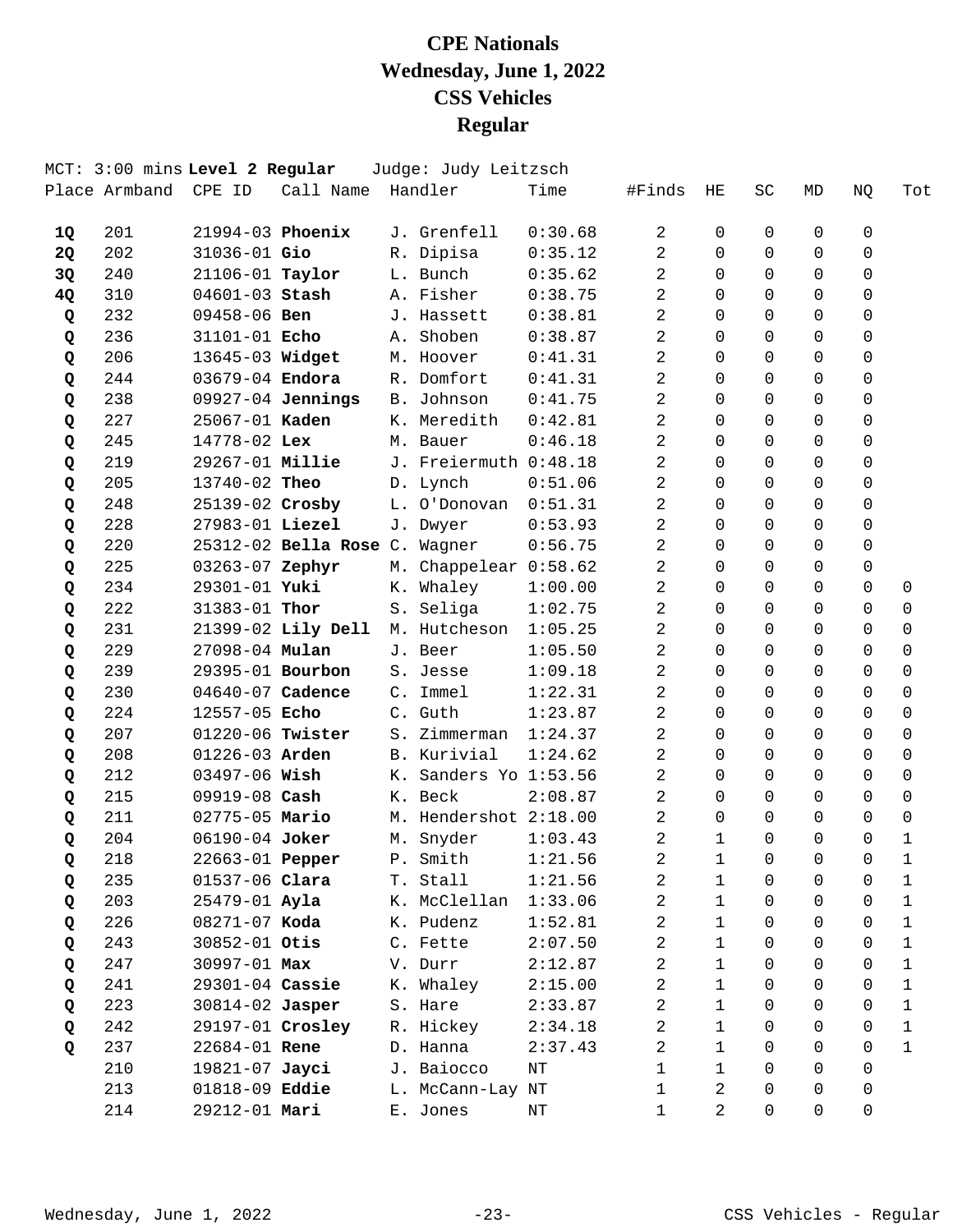| 216 | 11050-05 <b>Jojo</b> | C. Roeder | NT                  | $\sim$ $\sim$ | $\mathbf{1}$ | $\overline{0}$ | $\Omega$ | $\bigcap$ |
|-----|----------------------|-----------|---------------------|---------------|--------------|----------------|----------|-----------|
| 217 | $03168 - 04$ Grace   |           | H. Schmeling Absent |               |              |                |          |           |
| 221 | $18016 - 09$ Zip     | L. Cromer | Absent              |               |              |                |          |           |
| 233 |                      | D. Baker  | NT                  |               | 1 2 0 0      |                |          | $\cap$    |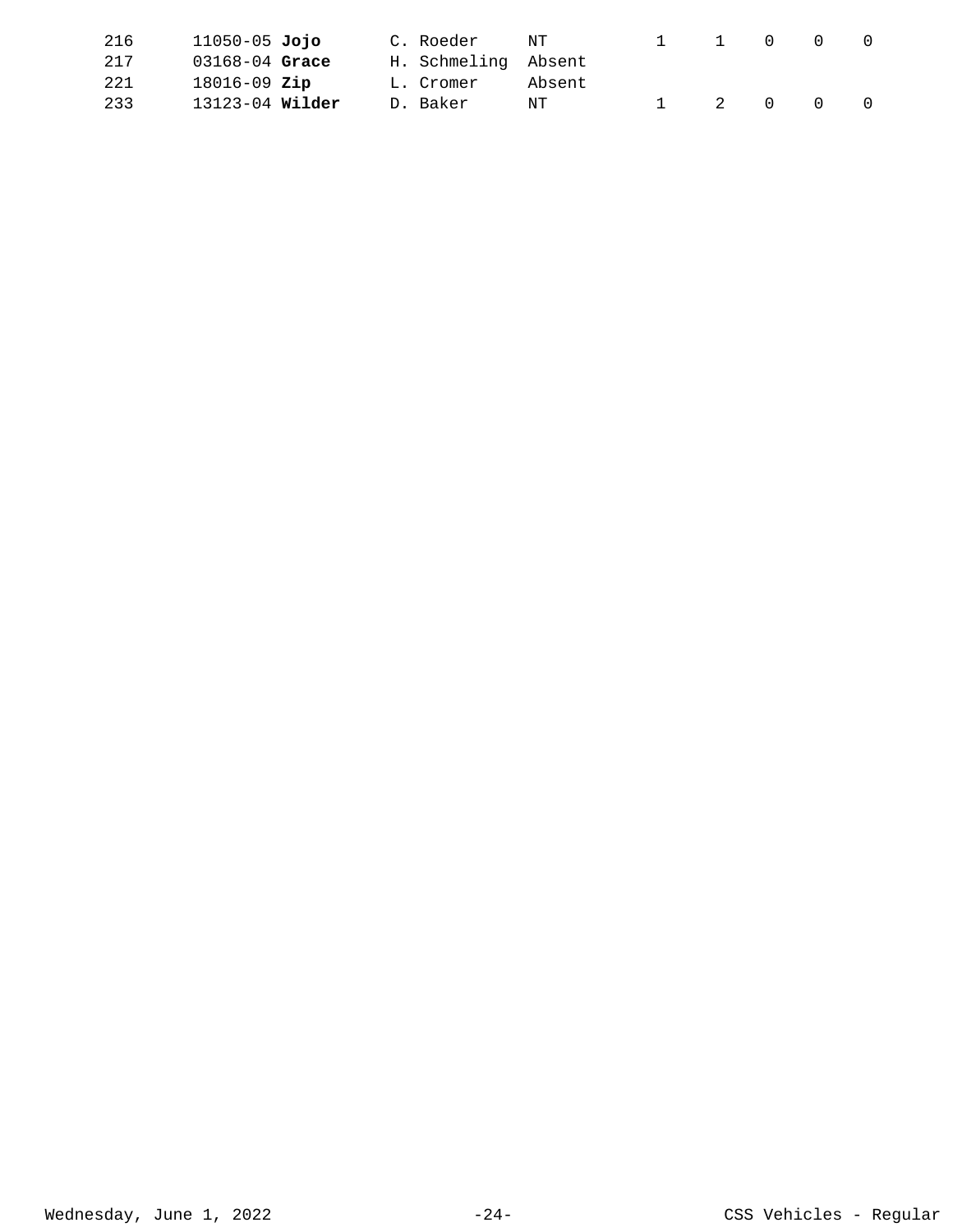|           |                      | MCT: 3:00 mins Level 3 Regular |                         | Judge: Judy Leitzsch  |           |                |                |                |                     |             |             |
|-----------|----------------------|--------------------------------|-------------------------|-----------------------|-----------|----------------|----------------|----------------|---------------------|-------------|-------------|
|           | Place Armband CPE ID |                                | Call Name Handler       |                       | Time      | #Finds         | HЕ             | SC             | MD                  | NQ          | Tot         |
| 1Q        | 338                  | 30833-01 Murphy                |                         | M. Arndt              | 1:09.12   | 3              | 0              | 0              | 0                   | 0           | 0           |
| <b>2Q</b> | 309                  |                                | 03169-05 <b>Spencer</b> | J. Wahlund            | 1:16.56   | 3              | $\Omega$       | $\Omega$       | $\Omega$            | 0           | $\Omega$    |
| 3Q        | 303                  | 08271-06 Toohey                |                         | K. Pudenz             | 1:17.56   | 3              | $\Omega$       | $\Omega$       | $\Omega$            | $\Omega$    | $\Omega$    |
| 4Q        | 319                  | 26319-01 Jasmine               |                         | P. Sager              | 1:17.87   | 3              | $\Omega$       | $\Omega$       | $\Omega$            | $\Omega$    | $\mathbf 0$ |
| Q         | 318                  | $07963 - 05$ Qila              |                         | B. Menini             | 1:26.00   | 3              | $\Omega$       | $\Omega$       | $\Omega$            | $\Omega$    | $\mathbf 0$ |
| Q         | 334                  | $30174-02$ Pebbles             |                         | L. Piascik            | 1:27.00   | 3              | $\Omega$       | $\Omega$       | $\Omega$            | $\Omega$    | $\Omega$    |
| Q         | 336                  | 24479-03 Zari                  |                         | P. Eckstein           | 1:30.18   | 3              | $\Omega$       | $\Omega$       | $\Omega$            | $\Omega$    | $\mathbf 0$ |
| Q         | 325                  | 27777-01 <b>Fiona</b>          |                         | G. Hernandez          | 1:33.75   | 3              | $\Omega$       | $\Omega$       | $\Omega$            | $\mathbf 0$ | $\mathbf 0$ |
| Q         | 322                  | $12941 - 02$ Kai-Yay           |                         | S. Middendorf 1:39.68 |           | 3              | $\Omega$       | $\Omega$       | $\Omega$            | $\Omega$    | $\mathbf 0$ |
| Q         | 320                  | $09927-03$ Tia                 |                         | B. Johnson            | 1:44.37   | 3              | $\Omega$       | $\Omega$       | $\Omega$            | $\Omega$    | 0           |
| Q         | 337                  | 13645-02 Dill                  |                         | M. Hoover             | 1:46.62   | 3              | $\Omega$       | $\Omega$       | $\Omega$            | $\Omega$    | $\Omega$    |
| Q         | 312                  | 23418-02 Tango                 |                         | K. Majka              | 1:54.43   | 3              | $\Omega$       | $\Omega$       | $\Omega$            | $\Omega$    | 0           |
| Q         | 342                  | 29246-01 Maya                  |                         | C. Wolf               | 2:13.68   | 3              | $\Omega$       | $\Omega$       | $\Omega$            | $\Omega$    | $\mathbf 0$ |
| Q         | 305                  | 11050-04 Mickey                |                         | C. Roeder             | 2:21.43   | 3              | $\Omega$       | $\Omega$       | $\Omega$            | $\Omega$    | $\Omega$    |
| Q         | 323                  | 30580-02 Brody                 |                         | T. Allwein            | 2:42.50   | 3              | $\Omega$       | $\Omega$       | $\Omega$            | $\Omega$    | $\Omega$    |
| Q         | 209                  | 17444-05 Sophie                |                         | B. Miller             | 2:45.18   | 3              | $\Omega$       | $\Omega$       | $\Omega$            | $\Omega$    | $\mathbf 0$ |
| Q         | 340                  | $21994 - 04$ Earl              |                         | J. Grenfell           | 2:48.87   | 3              | $\Omega$       | $\Omega$       | $\Omega$            | $\Omega$    | $\mathbf 0$ |
| Q         | 331                  | 30836-01 Dax                   |                         | T. Anchondo           | 2:58.06   | $\mathbf{3}$   | $\Omega$       | $\Omega$       | $\Omega$            | $\Omega$    | $\Omega$    |
| Q         | 316                  | 13800-05 Sage                  |                         | J. Strong             | 3:00.43   | 3              | $\Omega$       | $\Omega$       | $\Omega$            | $\Omega$    | $\Omega$    |
|           | 301                  | 07306-04 Cord                  |                         | S. Merschoff          | NΤ        | $\mathbf{1}$   | $\mathbf{1}$   | $\Omega$       | $\Omega$            | $\Omega$    |             |
|           | 302                  | 23828-02 Bella                 |                         | J. Bruns              | NT        | $\mathsf{O}$   | $\mathbf{1}$   | $\Omega$       | $\Omega$            | $\mathbf 0$ |             |
|           | 304                  | 29358-01 Orion                 |                         | J. Watson             | $\rm{NT}$ | 2              | $\mathbf{1}$   | $\Omega$       | $\Omega$            | $\Omega$    |             |
|           | 306                  | $30814 - 03$ Jax               |                         | S. Hare               | NΤ        | 2              | $\Omega$       | 0              | $\Omega$            | $\Omega$    |             |
|           | 307                  | 24524-02 Viktor                |                         | T. Barney             | NΤ        | 2              | $\mathbf 1$    | $\Omega$       | $\Omega$            | $\Omega$    |             |
|           | 308                  |                                | 27098-01 Pappy Boy      | J. Beer               | NΤ        | $\mathsf{O}$   | $\mathbf{1}$   | $\Omega$       | $\Omega$            | $\mathbf 0$ |             |
|           | 311                  | 07920-03 Bowie                 |                         | G. Bowling            | $\rm{NT}$ | 2              | $\Omega$       | $\Omega$       | $\Omega$            | $\Omega$    |             |
|           | 313                  |                                | 13051-08 Cherokee       | M. Godlevski          | NΤ        | $\mathbf 0$    | $\mathbf{1}$   | 0              | 0                   | $\Omega$    |             |
|           | 314                  | 12858-06 Tabitha               |                         | S. Bala               | $\rm{NT}$ | $\mathbf{1}$   | $\mathbf{1}$   | $\Omega$       | $\Omega$            | $\Omega$    |             |
|           | 315                  | $16630 - 04$ Esme              |                         | M. Balent             | ΝT        | 2              | $\Omega$       | $\Omega$       | $\Omega$            | $\mathbf 0$ |             |
|           | 317                  |                                | 20207-01 Kayleigh       | M. Melis              | $\rm{NT}$ | 2              | $\Omega$       | $\Omega$       | $\Omega$            | $\mathbf 0$ |             |
|           | 321                  |                                | 05628-04 <b>Rush</b>    | P. Bowers             | ΝT        | $\mathbf{1}$   | $\overline{0}$ | $\overline{0}$ | 0                   | 0           |             |
|           | 324                  |                                | 21522-02 Santino        | S. Jensen             | ΝT        | 1              | 0              | 0              | 0                   | 0           |             |
|           | 326                  | 29278-01 Sasha                 |                         | K. Rieger             | Absent    |                |                |                |                     |             |             |
|           | 327                  |                                | 18977-03 <b>Pippin</b>  | R. Earle              | ΝT        | $\overline{2}$ | 1              | 0              | 0                   | 0           |             |
|           | 328                  | 29787-01 Storm                 |                         | R. Rubas              | ΝT        | 2              | $\Omega$       | $\Omega$       | 0                   | 0           |             |
|           | 329                  | $11748 - 05$ Ava               |                         | A. Morden-Moo NT      |           | 2              | 1              | 0              | $\Omega$            | 0           |             |
|           | 330                  | 09458-05 Daisy                 |                         | J. Hassett            | ΝT        | $\mathbf 1$    | $\mathbf{1}$   | 0              | 0                   | 0           |             |
|           | 332                  | 28724-01 Desi                  |                         | S. Tagget             | ΝT        | $\overline{a}$ | $\Omega$       | $\Omega$       | $\Omega$            | 0           |             |
|           | 333                  |                                | 13123-05 Lit'l Bit      | D. Baker              | ΝT        | $\mathbf{1}$   | $\mathbf{1}$   | $\Omega$       | $\Omega$            | 0           |             |
|           | 335                  | 28555-01 Noora                 |                         | C. Smart              | ΝT        | 2              | $\mathbf{1}$   | $\Omega$       | $\Omega$            | 0           |             |
|           | 339                  | 30897-01 Chewy                 |                         | M. Kinder             | Absent    |                |                |                |                     |             |             |
|           | 341                  | $21074 - 05$ Ziva              |                         | S. Wise               | ΝT        | 2              | $\mathbf{1}$   | 0              | $\mathsf{O}\xspace$ | $\mathsf 0$ |             |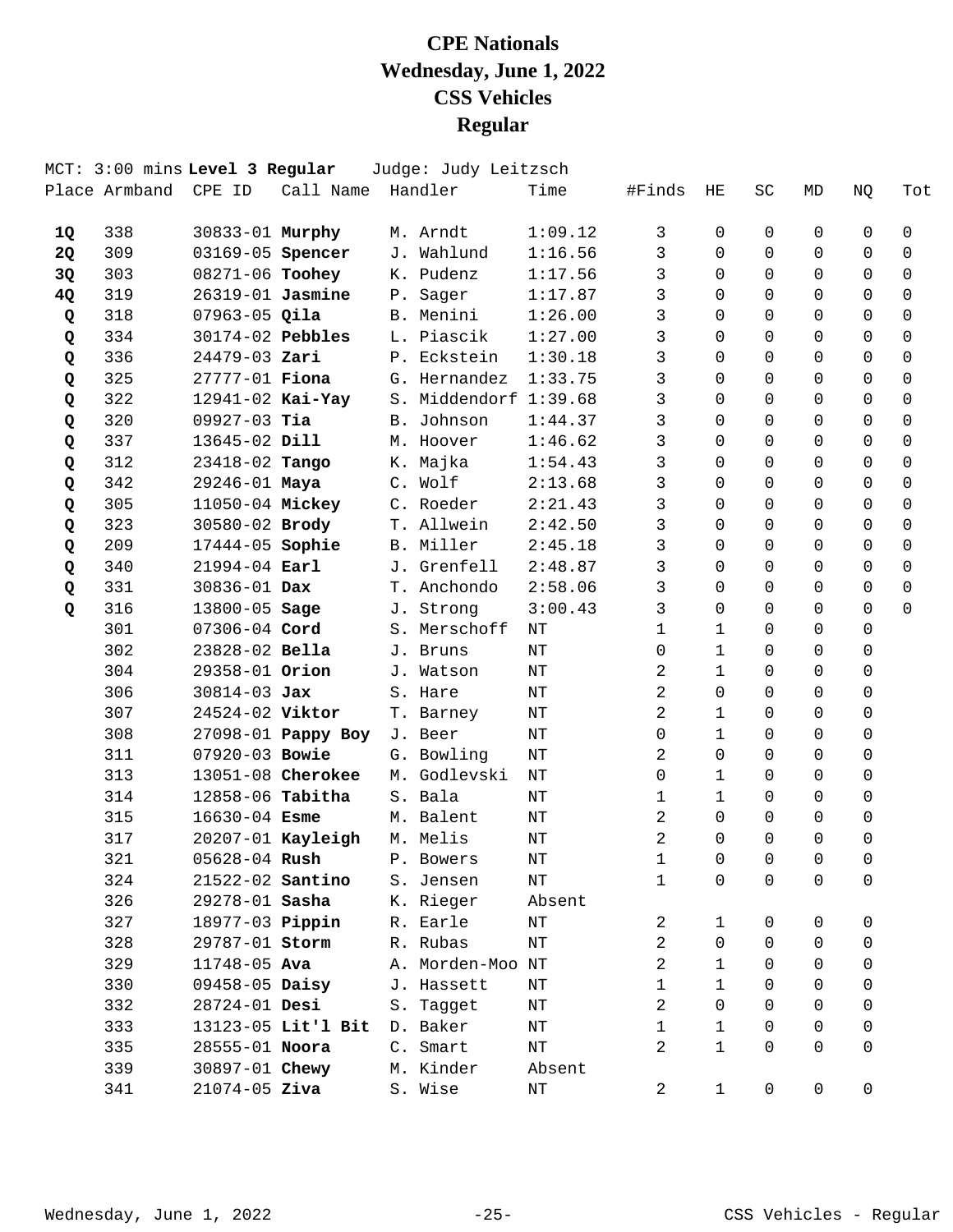|    | Place Armband | MCT: 5:00 mins Level 5 Regular<br>CPE ID | Call Name |     | Judge: Judy Leitzsch<br>Handler | Time    | #Finds      | HE           | SC       | MD       | ΝQ          | Tot         |
|----|---------------|------------------------------------------|-----------|-----|---------------------------------|---------|-------------|--------------|----------|----------|-------------|-------------|
|    |               |                                          |           |     |                                 |         |             |              |          |          |             |             |
| 1Q | 437           | $04601 - 04$ Buzz                        |           |     | A. Fisher                       | 1:28.18 | 4           | 0            | 0        | 0        | 0           | 0           |
| 2Q | 421           | 27984-02 Gary                            |           |     | T. Pruitt                       | 1:32.81 | 4           | $\Omega$     | $\Omega$ | $\Omega$ | 0           | 0           |
| 3Q | 425           | 19821-05 Henna                           |           |     | J. Baiocco                      | 1:58.06 | 4           | $\Omega$     | $\Omega$ | $\Omega$ | 0           | $\mathbf 0$ |
| 4Q | 419           | 29258-02 Zippity                         |           |     | S. Schindelho 2:00.06           |         | 4           | $\Omega$     | $\Omega$ | $\Omega$ | $\Omega$    | 0           |
| Q  | 406           | 03169-04 Banner                          |           | J., | Wahlund                         | 2:03.37 | 4           | $\Omega$     | $\Omega$ | $\Omega$ | $\Omega$    | 0           |
| Q  | 434           | 30174-01 Diesel                          |           |     | L. Piascik                      | 2:04.75 | 4           | $\Omega$     | $\Omega$ | $\Omega$ | $\Omega$    | 0           |
| Q  | 405           | $25473 - 01$ Midas                       |           |     | B. Dougert                      | 2:15.18 | 4           | 0            | $\Omega$ | $\Omega$ | 0           | 0           |
| Q  | 416           | 18977-02 Cassie                          |           |     | R. Earle                        | 2:16.93 | 4           | $\Omega$     | $\Omega$ | $\Omega$ | $\Omega$    | 0           |
| Q  | 432           | 06108-04 Frankie                         |           |     | W. Henes                        | 2:28.75 | 4           | $\Omega$     | $\Omega$ | $\Omega$ | $\Omega$    | 0           |
| Q  | 401           | 29092-02 Promise                         |           | S.  | Elliott                         | 2:34.50 | 4           | $\Omega$     | $\Omega$ | $\Omega$ | $\Omega$    | 0           |
| Q  | 423           | 31287-01 Atlas                           |           |     | E. Wagner                       | 2:39.68 | 4           | $\Omega$     | $\Omega$ | $\Omega$ | 0           | $\mathbf 0$ |
| Q  | 429           | 13307-03 Jake                            |           |     | R. Mecklenbur 2:50.87           |         | 4           | $\Omega$     | $\Omega$ | $\Omega$ | $\Omega$    | 0           |
| Q  | 407           | 19640-03 Kayza                           |           |     | K. Paulsen                      | 3:06.75 | 4           | $\Omega$     | $\Omega$ | $\Omega$ | $\Omega$    | $\Omega$    |
| Q  | 417           | 31856-01 Kaiser                          |           |     | J. Jurgens                      | 3:09.50 | 4           | $\Omega$     | $\Omega$ | $\Omega$ | 0           | 0           |
| Q  | 404           | 12180-03 Rue                             |           |     | L. Witucki                      | 3:40.06 | 4           | $\Omega$     | $\Omega$ | $\Omega$ | $\Omega$    | $\mathbf 0$ |
| Q  | 402           | 07134-06 Jaguar                          |           |     | R. Wolters                      | 3:42.62 | 4           | $\Omega$     | $\Omega$ | $\Omega$ | 0           | $\mathbf 0$ |
| Q  | 410           | 30580-01 Kaslo                           |           |     | T. Allwein                      | 3:43.25 | 4           | $\Omega$     | $\Omega$ | $\Omega$ | 0           | $\Omega$    |
|    | 403           | 30814-01 Tristan                         |           | S.  | Hare                            | NT      | 3           | $\Omega$     | $\Omega$ | 0        | 0           |             |
|    | 408           | 03938-03 Dottie                          |           |     | H. Nagel                        | NT      | 3           | 1            | $\Omega$ | $\Omega$ | $\Omega$    |             |
|    | 411           | 29114-01 Reeta                           |           |     | S. Stephenson NT                |         | 3           | $\mathbf{1}$ | $\Omega$ | $\Omega$ | 0           |             |
|    | 413           | 25454-01 Kona                            |           |     | S. McKinley                     | NT      | 3           | $\Omega$     | $\Omega$ | $\Omega$ | 0           |             |
|    | 414           | 05170-02 Dixie                           |           | G.  | Ingram                          | NT      | 3           | $\Omega$     | $\Omega$ | 0        | 0           |             |
|    | 418           | 25247-02 Dawson                          |           |     | K. Rueschhoff NT                |         | 2           | 1            | $\Omega$ | $\Omega$ | $\Omega$    |             |
|    | 420           | 30890-01 Murfee                          |           |     | S. Carpenter                    | NT      | 2           | $\mathbf{1}$ | $\Omega$ | $\Omega$ | 0           |             |
|    | 422           | 09919-04 Roxie                           |           |     | K. Beck                         | NT      | 3           | 1            | $\Omega$ | $\Omega$ | 0           |             |
|    | 424           | 01226-04 Squall                          |           |     | B. Kurivial                     | NT      | 3           | $\Omega$     | $\Omega$ | 0        | 0           |             |
|    | 426           | 29264-01 Earl                            |           |     | D. Grodin                       | NT      | 3           | $\Omega$     | $\Omega$ | $\Omega$ | 0           |             |
|    | 428           | 24524-04 Quincy                          |           |     | T. Barney                       | NT      | 3           | $\mathbf{1}$ | $\Omega$ | $\Omega$ | $\mathbf 0$ |             |
|    | 431           | 25139-01 Marco                           |           | L.  | O'Donovan                       | NT      | 3           | 1            | $\Omega$ | $\Omega$ | 0           |             |
|    | 433           | 12926-05 Sierra                          |           |     | T. Haarsma                      | NΤ      | $\mathbf 1$ | 1            | $\Omega$ | 0        | $\Omega$    |             |
|    | 435           | 30579-01 Lily                            |           |     | J. Cope                         | NΤ      | 2           | 1            | 0        | 0        | 0           |             |
|    | 436           | 03375-02 Reba                            |           |     | B. Bumcrots                     | ΝT      | 3           | 1            | 0        | 0        | 0           |             |
|    | 510           | 21855-05 Player                          |           |     | C. Zydek                        | ΝT      | 3           | 1            | 0        | 0        | 0           |             |
|    | 409           | 06226-05 Romeo                           |           |     | J. Gerdes                       | ΝT      | 0           | 1            | 0        | 0        | 0           |             |
|    | 412           | 30968-01 <b>Puffin</b>                   |           |     | K. Schmidt                      | ΝT      | 3           | 1            | 0        | 0        | $\Omega$    |             |
|    | 415           | 29678-03 Han                             |           |     | J. Stander                      | ΝT      | 3           | 1            | $\Omega$ | 0        | 0           |             |
|    | 427           | 31319-01 Lark                            |           |     | A. Rice                         | ΝT      | 3           | 1            | 0        | 0        | 0           |             |
|    |               |                                          |           |     |                                 |         |             |              |          |          |             |             |